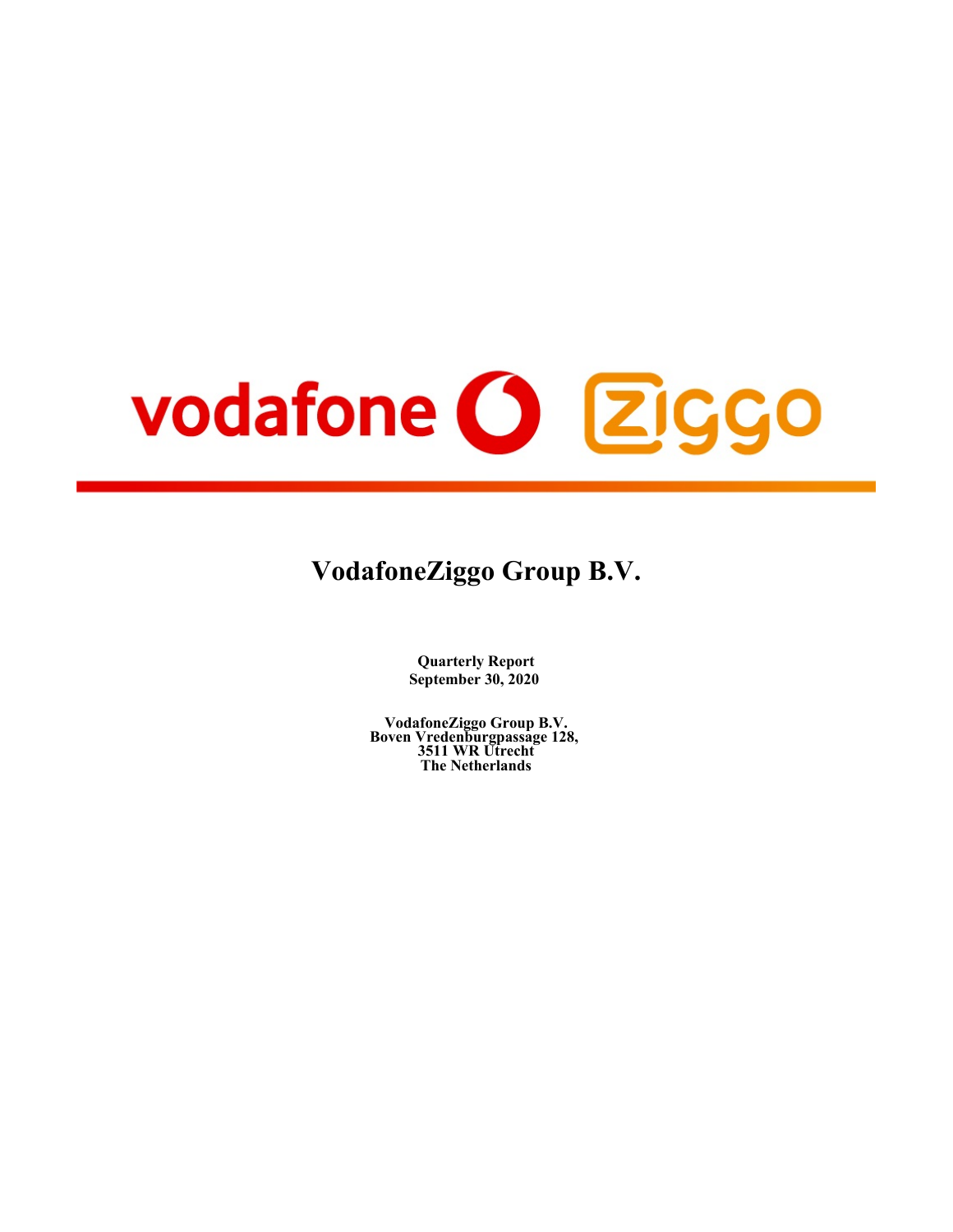# **VODAFONEZIGGO GROUP B.V. TABLE OF CONTENTS**

Г

**Page Number**

| <b>CONDENSED CONSOLIDATED FINANCIAL STATEMENTS</b>                                                                     |                             |
|------------------------------------------------------------------------------------------------------------------------|-----------------------------|
| Condensed Consolidated Balance Sheets as of September 30, 2020 and December 31, 2019 (unaudited)                       | $\mathcal{D}_{\mathcal{L}}$ |
|                                                                                                                        |                             |
| Condensed Consolidated Statements of Operations for the Three and Nine Months Ended September 30, 2020                 |                             |
|                                                                                                                        |                             |
| Condensed Consolidated Statement of Owner's Equity for the Nine Months Ended September 30, 2020<br>(unaudited)         |                             |
|                                                                                                                        |                             |
| Condensed Consolidated Statements of Cash Flows for the Nine Months Ended September 30, 2020 and 2019<br>$(unaudited)$ | 6                           |
|                                                                                                                        |                             |
|                                                                                                                        | 8                           |
|                                                                                                                        |                             |
| MANAGEMENT'S DISCUSSION AND ANALYSIS OF FINANCIAL CONDITION AND RESULTS OF<br><b>OPERATIONS.</b>                       | 29                          |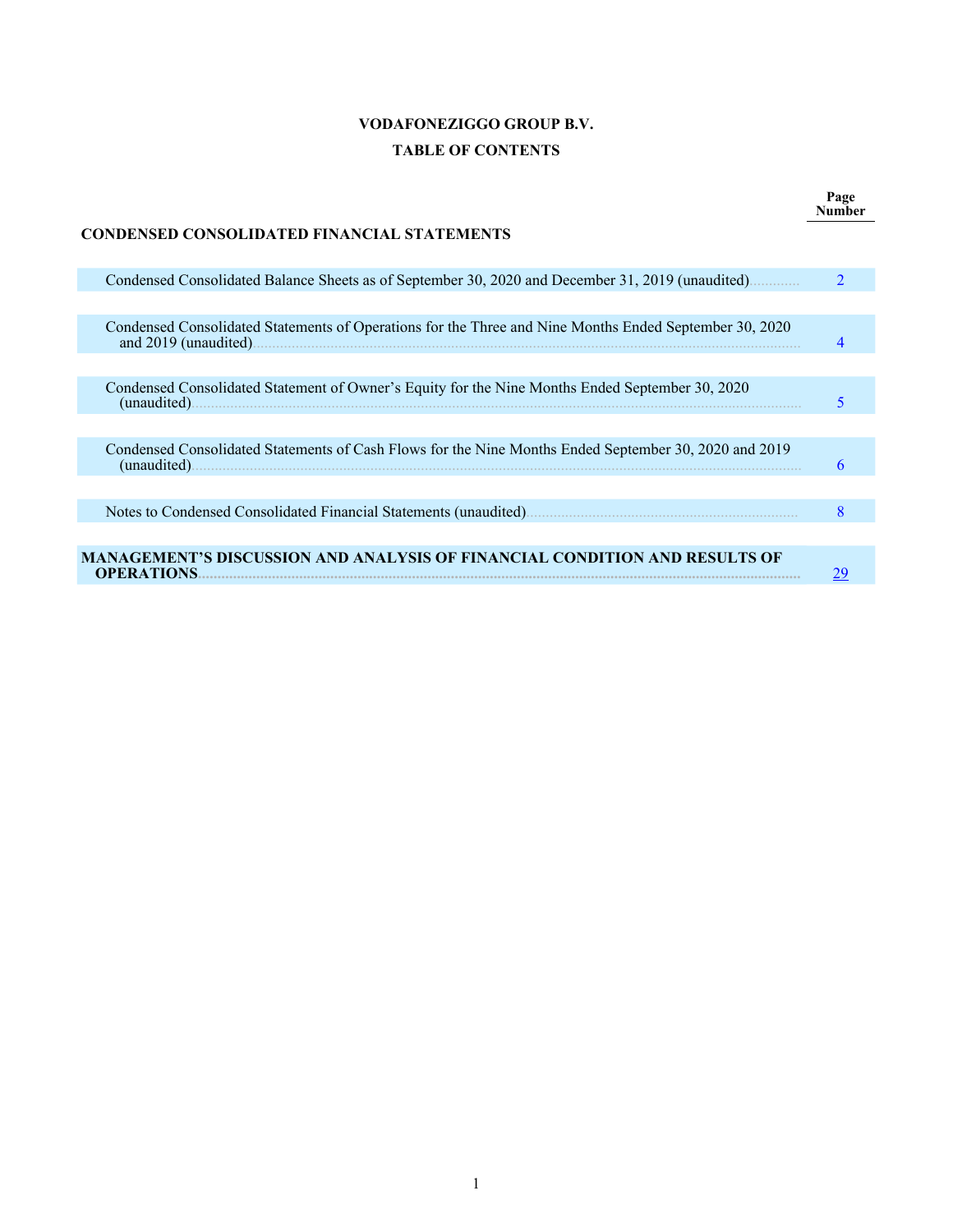# **CONDENSED CONSOLIDATED BALANCE SHEETS**

# (unaudited)

<span id="page-2-0"></span>

|                 |            | September 30,<br>2020 |             | December 31,<br>2019 |
|-----------------|------------|-----------------------|-------------|----------------------|
|                 |            | in millions           |             |                      |
| <b>ASSETS</b>   |            |                       |             |                      |
| Current assets: |            |                       |             |                      |
|                 |            | 180.0                 | $-\epsilon$ | 204.3                |
|                 |            | 173.5                 |             | 192.4                |
|                 |            | 33.0                  |             | 29.3                 |
|                 |            | 42.6                  |             | 15.6                 |
|                 |            | 31.5                  |             | 30.6                 |
|                 |            | 57.2                  |             | 78.1                 |
|                 |            | 152.2                 |             | 166.1                |
|                 |            | 92.0                  |             | 101.5                |
|                 |            | 762.0                 |             | 817.9                |
|                 |            | 4,975.4               |             | 5,090.5              |
|                 |            | 7,375.5               |             | 7,375.5              |
|                 |            | 5,741.7               |             | 5,946.9              |
|                 |            | 58.0                  |             | 54.7                 |
|                 |            | 614.0                 |             | 686.5                |
| Total assets.   | $\epsilon$ | 19,526.6              | $\epsilon$  | 19,972.0             |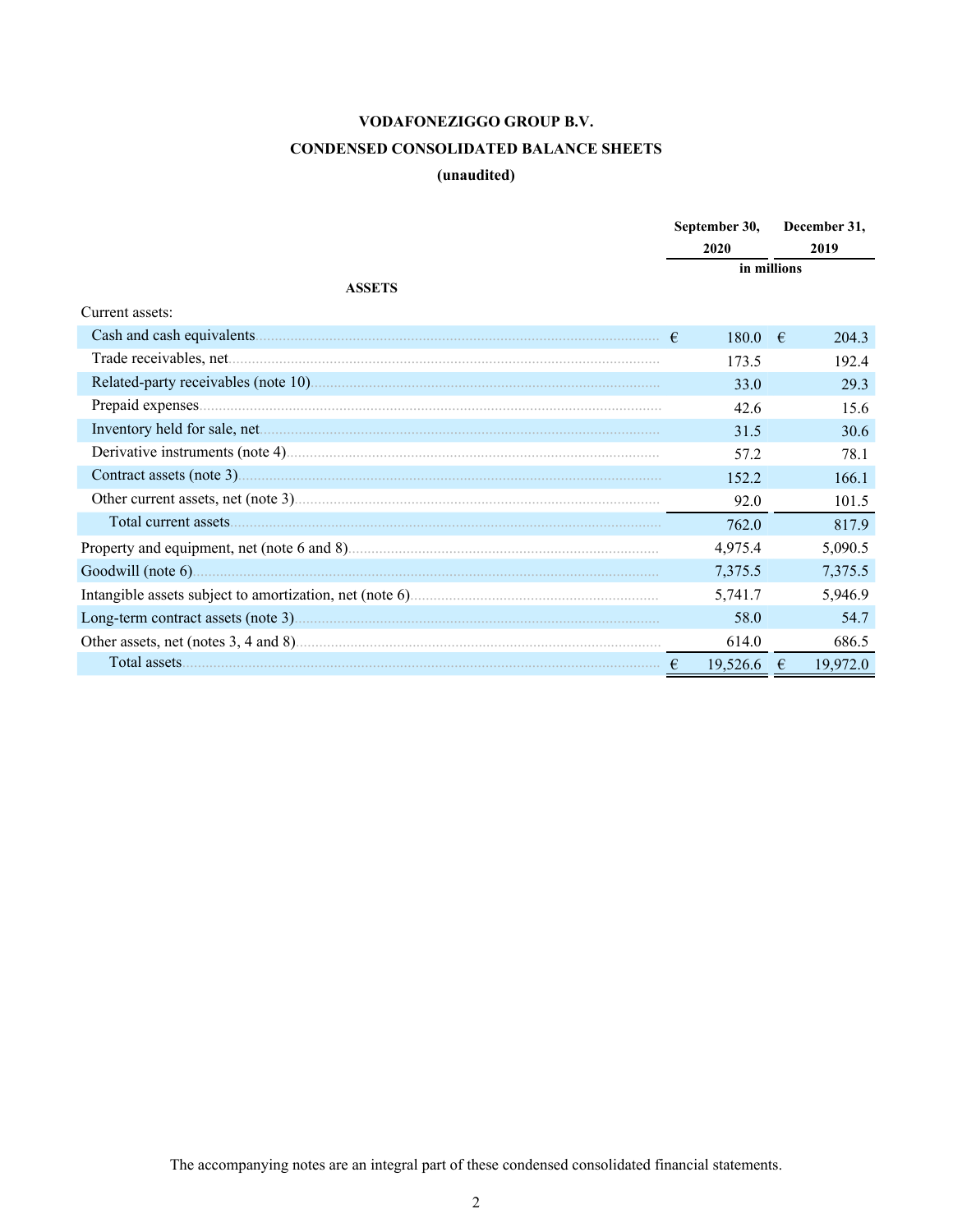# **CONDENSED CONSOLIDATED BALANCE SHEETS — (Continued)**

# **(unaudited)**

|                                                                                   | September 30, |              | December 31, |          |  |
|-----------------------------------------------------------------------------------|---------------|--------------|--------------|----------|--|
|                                                                                   |               | 2020         |              | 2019     |  |
|                                                                                   |               |              | in millions  |          |  |
| <b>LIABILITIES AND OWNER'S EQUITY</b>                                             |               |              |              |          |  |
| Current liabilities:                                                              |               |              |              |          |  |
|                                                                                   |               | $257.4$ €    |              | 328.1    |  |
| Accrued and other current liabilities:                                            |               |              |              |          |  |
|                                                                                   |               | 357.1        |              | 362.1    |  |
|                                                                                   |               | 35.6         |              | 36.4     |  |
|                                                                                   |               | 207.2        |              | 208.1    |  |
|                                                                                   |               | 136.9        |              | 131.2    |  |
|                                                                                   |               | 90.7         |              | 73.4     |  |
|                                                                                   |               | 85.0         |              | 138.5    |  |
| Current portion of third-party debt and finance lease obligations (notes 7 and 8) |               | 1,014.3      |              | 1,154.1  |  |
|                                                                                   |               | 2,184.2      |              | 2,431.9  |  |
| Long-term debt and finance lease obligations (notes 7 and 8):                     |               |              |              |          |  |
|                                                                                   |               | 9,726.3      |              | 9,929.5  |  |
|                                                                                   |               | 1,607.9      |              | 1,400.0  |  |
|                                                                                   |               | 1,079.3      |              | 1,032.3  |  |
|                                                                                   |               | 947.1        |              | 921.5    |  |
|                                                                                   |               | 15,544.8     |              | 15,715.2 |  |
|                                                                                   |               |              |              |          |  |
| Commitments and contingencies (notes 4, 10 and 11)                                |               |              |              |          |  |
|                                                                                   |               |              |              |          |  |
|                                                                                   |               | 3,981.8      |              | 4,256.8  |  |
|                                                                                   |               | $19,526.6$ € |              | 19,972.0 |  |
|                                                                                   |               |              |              |          |  |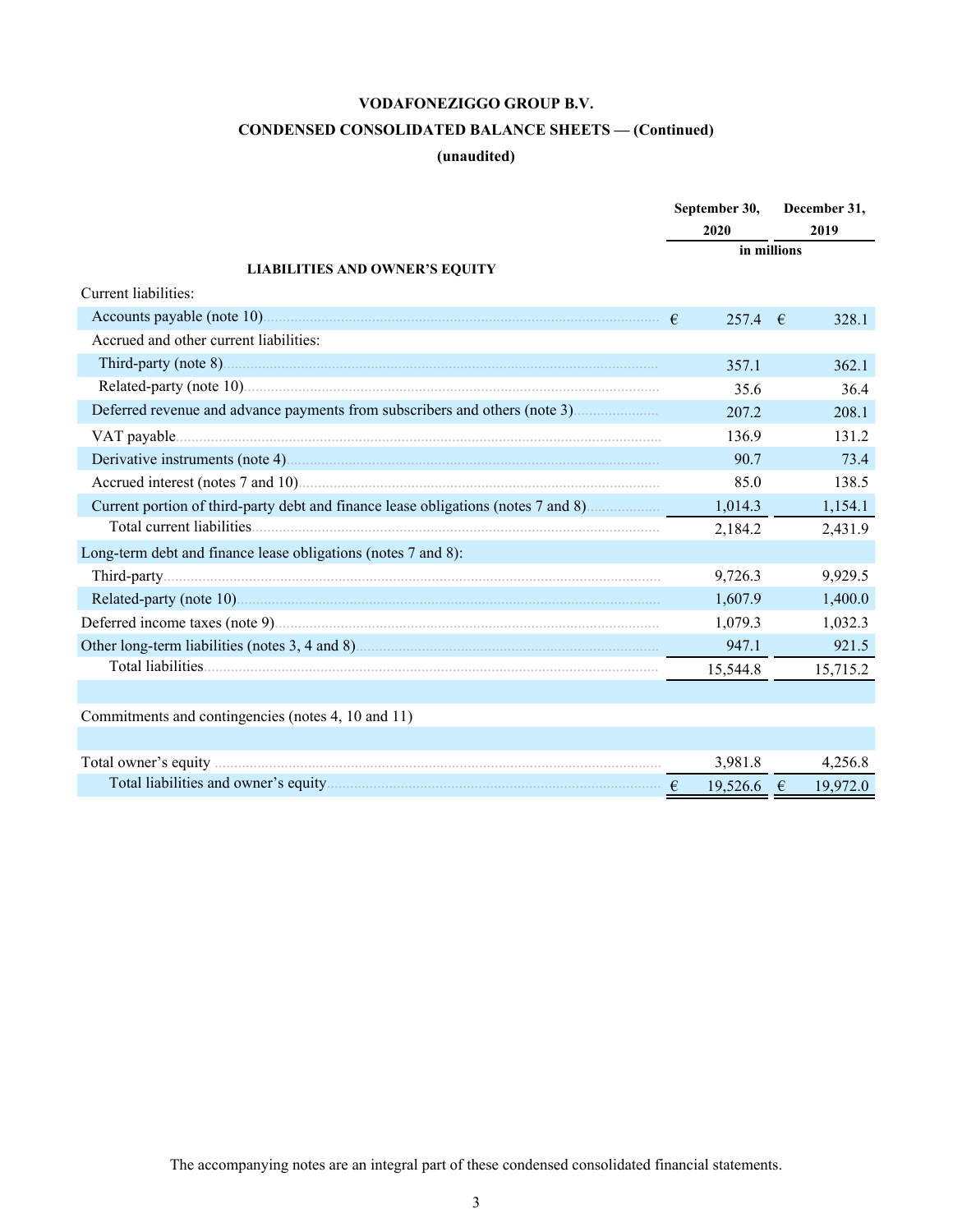# **CONDENSED CONSOLIDATED STATEMENTS OF OPERATIONS**

# **(unaudited)**

<span id="page-4-0"></span>

|                                                                                                       | Three months ended |              |      | Nine months ended |               |              |   |         |  |
|-------------------------------------------------------------------------------------------------------|--------------------|--------------|------|-------------------|---------------|--------------|---|---------|--|
|                                                                                                       | September 30,      |              |      |                   | September 30, |              |   |         |  |
|                                                                                                       | 2020               |              | 2019 |                   |               | 2020         |   | 2019    |  |
|                                                                                                       |                    |              |      | in millions       |               |              |   |         |  |
|                                                                                                       |                    |              |      |                   |               |              |   |         |  |
|                                                                                                       |                    |              |      |                   |               |              |   |         |  |
|                                                                                                       | €                  | 1,004.8      | €    | 982.5             | $\epsilon$    | 2,975.8      | € | 2,904.1 |  |
| Operating costs and expenses (exclusive of depreciation and<br>amortization, shown separately below): |                    |              |      |                   |               |              |   |         |  |
| Programming and other direct costs of services (note 10)                                              |                    | 214.2        |      | 210.1             |               | 604.5        |   | 613.1   |  |
| Other operating (note 10)                                                                             |                    | 111.7        |      | 119.3             |               | 350.4        |   | 362.3   |  |
| Selling, general and administrative (SG&A) (notes 3 and 10)                                           |                    | 143.4        |      | 144.5             |               | 433.0        |   | 441.8   |  |
| Charges for JV Services (note 10).                                                                    |                    | 57.0         |      | 59.1              |               | 170.8        |   | 169.5   |  |
|                                                                                                       |                    | 392.7        |      | 391.9             |               | 1,190.7      |   | 1,168.9 |  |
| Impairment, restructuring and other operating items, net                                              |                    | (21.9)       |      | 19.6              |               | (18.6)       |   | 32.0    |  |
|                                                                                                       |                    | 897.1        |      | 944.5             |               | 2,730.8      |   | 2,787.6 |  |
|                                                                                                       |                    | 107.7        |      | 38.0              |               | 245.0        |   | 116.5   |  |
| Non-operating income (expense):                                                                       |                    |              |      |                   |               |              |   |         |  |
| Interest expense:                                                                                     |                    |              |      |                   |               |              |   |         |  |
|                                                                                                       |                    | (106.3)      |      | (121.0)           |               | (334.8)      |   | (367.5) |  |
| Related-party (note 10)                                                                               |                    | (21.9)       |      | (22.7)            |               | (61.2)       |   | (67.3)  |  |
| Realized and unrealized gains (losses) on derivative instruments,                                     |                    | (231.1)      |      | 220.4             |               | (106.1)      |   | 149.0   |  |
| Foreign currency transaction gains (losses), net                                                      |                    | 223.9        |      | (202.7)           |               | 234.7        |   | (241.5) |  |
| Gains (losses) on debt extinguishment, net (note 7).                                                  |                    |              |      | 11.5              |               | (29.6)       |   | 46.6    |  |
|                                                                                                       |                    | 0.2          |      | 0.6               |               | 0.1          |   | 2.2     |  |
|                                                                                                       |                    | (135.2)      |      | (113.9)           |               | (296.9)      |   | (478.5) |  |
|                                                                                                       |                    | (27.5)       |      | (75.9)            |               | (51.9)       |   | (362.0) |  |
|                                                                                                       |                    | 6.3          |      | 14.3              |               | (47.0)       |   | 75.4    |  |
| Net loss                                                                                              | €                  | $(21.2) \t∈$ |      | $(61.6) \t∈$      |               | $(98.9) \in$ |   | (286.6) |  |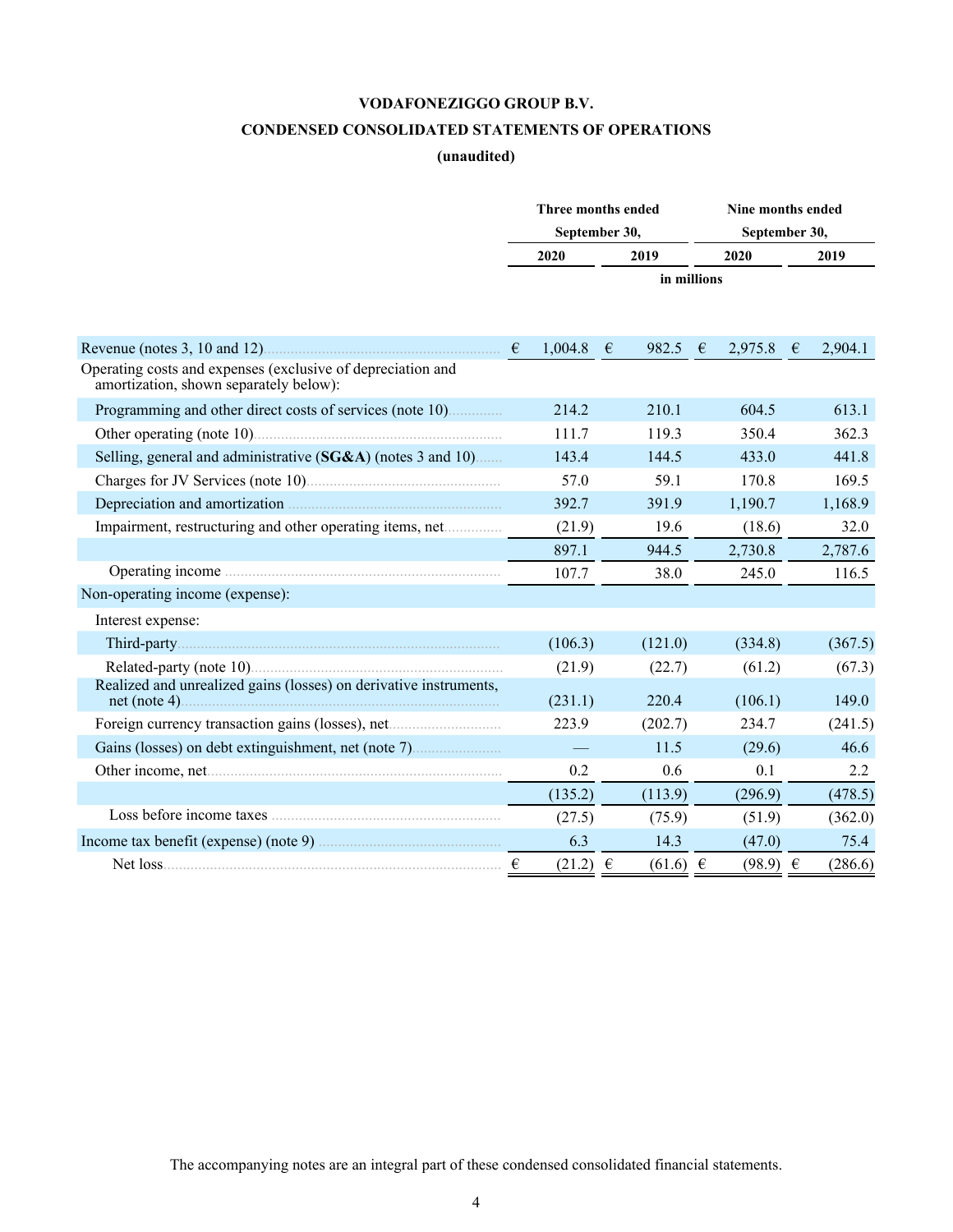# **CONDENSED CONSOLIDATED STATEMENT OF OWNER'S EQUITY**

# **(unaudited)**

<span id="page-5-0"></span>

|                                                                              |   | in millions |
|------------------------------------------------------------------------------|---|-------------|
| Total owner's equity at January 1, 2020, before effect of accounting change. | € | 4.256.8     |
|                                                                              |   | (0.8)       |
| Total owner's equity at January 1, 2020, as adjusted for accounting change   |   | 4 256 0     |
|                                                                              |   | (98.9)      |
|                                                                              |   | (175.0)     |
|                                                                              |   | 0.3         |
| Other                                                                        |   | (0.6)       |
| Total owner's equity at September 30, 2020.                                  |   |             |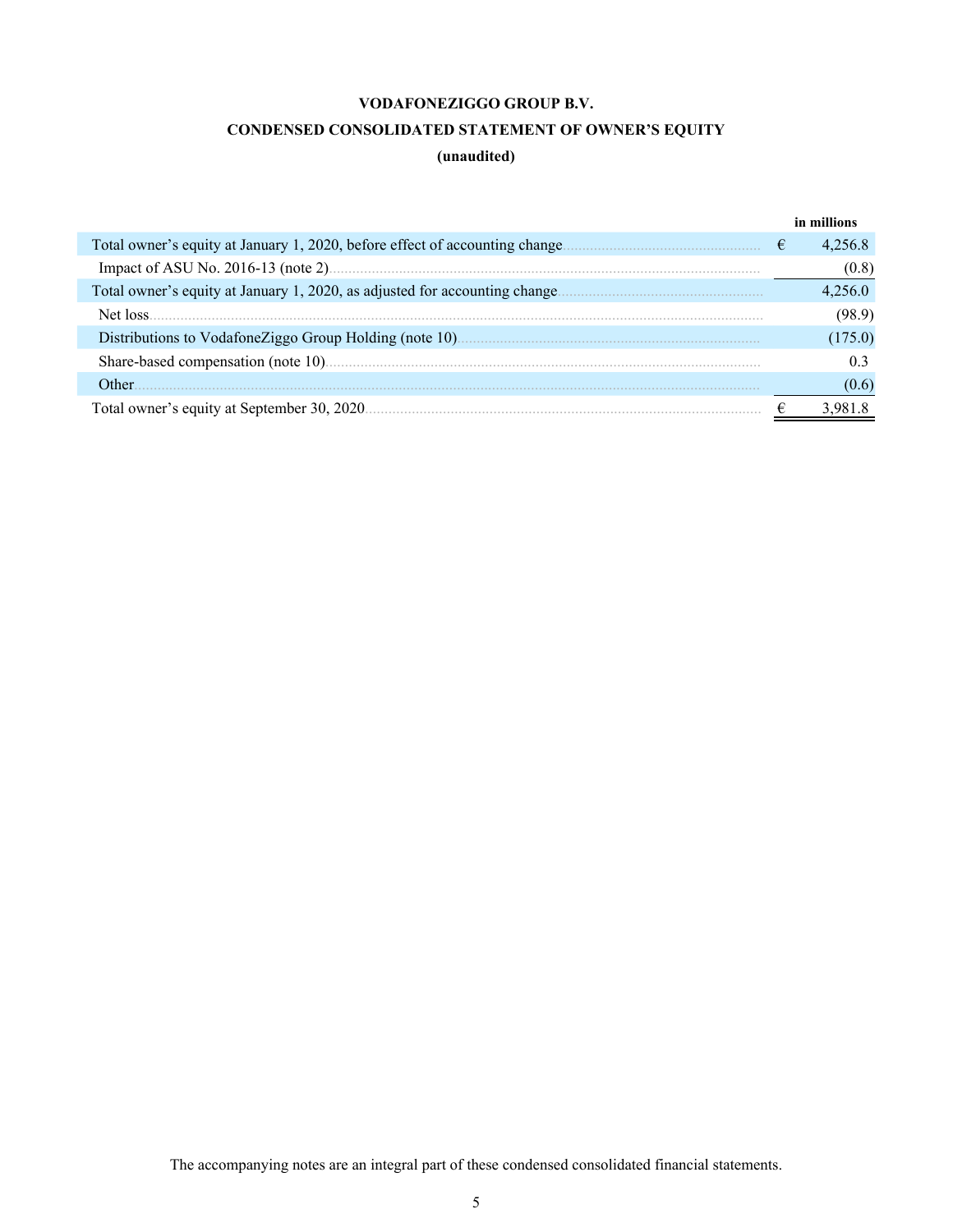# **CONDENSED CONSOLIDATED STATEMENTS OF CASH FLOWS**

# **(unaudited)**

<span id="page-6-0"></span>

|                                                                                 | Nine months ended |               |         |  |
|---------------------------------------------------------------------------------|-------------------|---------------|---------|--|
|                                                                                 |                   | September 30, |         |  |
|                                                                                 |                   | 2020          | 2019    |  |
|                                                                                 |                   | in millions   |         |  |
| Cash flows from operating activities:                                           |                   |               |         |  |
|                                                                                 | €                 | $(98.9) \in$  | (286.6) |  |
| Adjustments to reconcile net loss to net cash provided by operating activities: |                   |               |         |  |
|                                                                                 |                   | 0.3           | 1.2     |  |
|                                                                                 |                   | 1,190.7       | 1,168.9 |  |
|                                                                                 |                   | (18.6)        | 32.0    |  |
| Amortization of debt premiums, deferred financing costs and non-cash interest   |                   | 6.7           | (5.4)   |  |
| Realized and unrealized losses (gains) on derivative instruments, net           |                   | 106.1         | (149.0) |  |
| Foreign currency transaction losses (gains), net                                |                   | (234.7)       | 241.5   |  |
|                                                                                 |                   | 29.6          | (46.6)  |  |
|                                                                                 |                   | 47.0          | (75.4)  |  |
|                                                                                 |                   | (64.3)        | (27.2)  |  |
|                                                                                 |                   | 963.9         | 853.4   |  |
| Cash flows from investing activities:                                           |                   |               |         |  |
|                                                                                 |                   | (243.6)       | (264.0) |  |
|                                                                                 |                   | (207.9)       |         |  |
|                                                                                 |                   | 2.1           | 2.6     |  |
|                                                                                 | €                 | $(449.4) \in$ | (261.4) |  |
|                                                                                 |                   |               |         |  |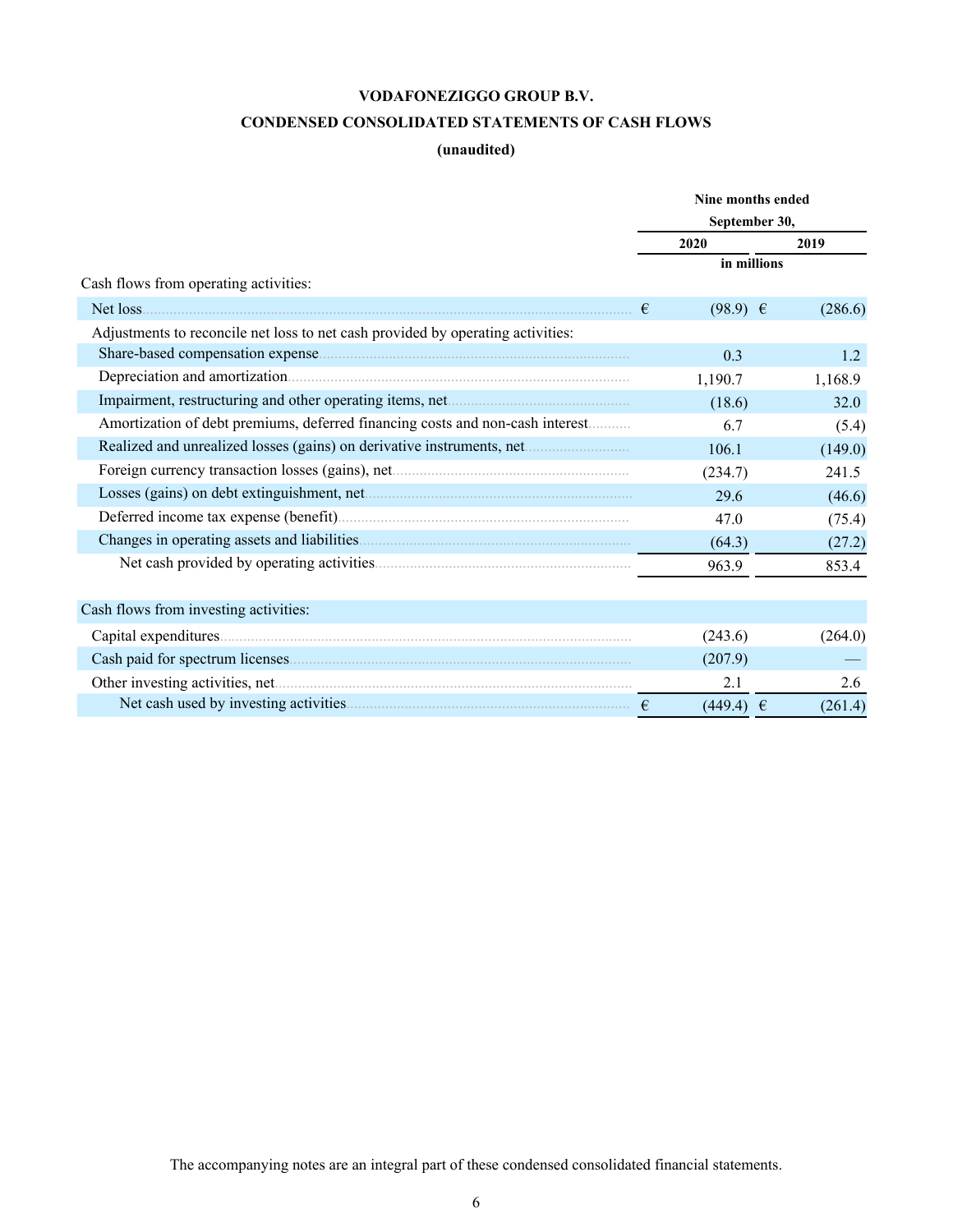# **CONDENSED CONSOLIDATED STATEMENTS OF CASH FLOWS — (Continued)**

# **(unaudited)**

|                                                                                  |                             | Nine months ended<br>September 30, |            |           |  |
|----------------------------------------------------------------------------------|-----------------------------|------------------------------------|------------|-----------|--|
|                                                                                  |                             |                                    |            |           |  |
|                                                                                  |                             | 2020                               |            | 2019      |  |
|                                                                                  |                             | in millions                        |            |           |  |
|                                                                                  |                             |                                    |            |           |  |
| Cash flows from financing activities:                                            |                             |                                    |            |           |  |
|                                                                                  |                             | $(2,975.7)$ €                      |            | (1,087.2) |  |
|                                                                                  |                             | 2,454.9                            |            | 640.1     |  |
|                                                                                  |                             | 207.9                              |            | (0.2)     |  |
|                                                                                  |                             | (175.0)                            |            | (125.0)   |  |
|                                                                                  |                             | (51.4)                             |            | (17.3)    |  |
|                                                                                  |                             | (1.2)                              |            | (1.5)     |  |
|                                                                                  |                             | (540.5)                            |            | (591.1)   |  |
|                                                                                  |                             |                                    |            |           |  |
| Effect of exchange rate changes on cash and cash equivalents and restricted cash |                             | 2.5                                |            | 3.2       |  |
| Net increase (decrease) in cash and cash equivalents and restricted cash         |                             | (23.5)                             |            | 4.1       |  |
| Cash and cash equivalents and restricted cash:                                   |                             |                                    |            |           |  |
|                                                                                  |                             | 207.1                              |            | 241.6     |  |
| End of period                                                                    | $\epsilon$                  | 183.6 €                            |            | 245.7     |  |
|                                                                                  |                             |                                    |            | 449.7     |  |
|                                                                                  | $\frac{\epsilon}{\epsilon}$ | 377.6 $\epsilon$                   |            |           |  |
|                                                                                  | $\epsilon$                  | 61.2                               | $\epsilon$ | 67.3      |  |
| Details of end of period cash and cash equivalents and restricted cash:          |                             |                                    |            |           |  |
|                                                                                  | $\epsilon$                  | 180.0                              | €          | 224.6     |  |
|                                                                                  |                             | 3.6                                |            | 21.1      |  |
|                                                                                  |                             | 183.6                              | $\epsilon$ | 245.7     |  |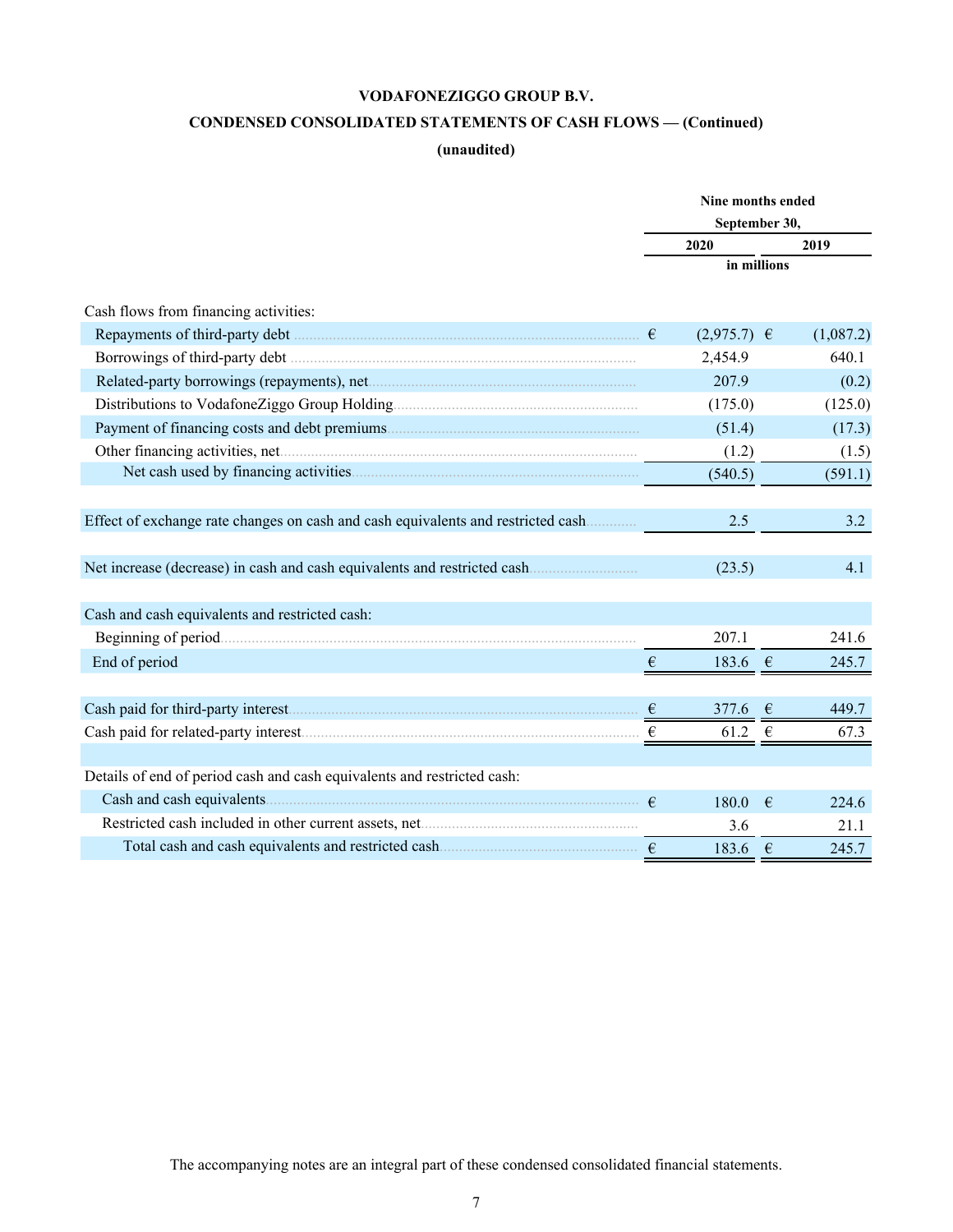# <span id="page-8-0"></span>**(1) Basis of Presentation**

VodafoneZiggo Group B.V. (**VodafoneZiggo**) provides video, broadband internet, fixed-line telephony and mobile services to residential and business customers in the Netherlands. The primary subsidiaries of VodafoneZiggo include (i) VodafoneZiggo Employment B.V. (**VodafoneZiggo Employment**) and its subsidiaries, including Ziggo Services B.V. (**Ziggo Services**) and (ii) Vodafone Libertel B.V. (**Vodafone NL**). In these notes, the terms "we," "our," "our company" and "us" may refer, as the context requires, to VodafoneZiggo or collectively to VodafoneZiggo and its subsidiaries.

VodafoneZiggo is a wholly-owned subsidiary of VodafoneZiggo Group Holding B.V. (**VodafoneZiggo Group Holding**). VodafoneZiggo Group Holding is a 50:50 joint venture (the **VodafoneZiggo JV**) between Vodafone Group Plc (**Vodafone**) and Liberty Global plc (**Liberty Global**) (each a "**Shareholder**").

Our unaudited condensed consolidated financial statements have been prepared in accordance with accounting principles generally accepted in the United States (**GAAP**) and do not include all of the information required by GAAP for complete financial statements. In the opinion of management, these financial statements reflect all adjustments (consisting of normal recurring adjustments) necessary for a fair presentation of the results of operations for the interim periods presented. The results of operations for any interim period are not necessarily indicative of results for the full year. These unaudited condensed consolidated financial statements should be read in conjunction with our U.S.GAAP 2019 consolidated financial statements and notes thereto included in our 2019 annual report.

The preparation of financial statements in conformity with GAAP requires management to make estimates and assumptions that affect the reported amounts of assets and liabilities at the date of the financial statements and the reported amounts of revenue and expenses during the reporting period. Estimates and assumptions are used in accounting for, among other things, the valuation of acquisition-related assets and liabilities, allowances for uncollectible accounts, certain components of revenue, programming and copyright costs, deferred income taxes and related valuation allowances, loss contingencies, fair value measurements, impairment assessments, capitalization of internal costs associated with construction and installation activities, lease terms and useful lives of long-lived assets. Actual results could differ from those estimates.

Our functional currency is the euro (**€**). Unless otherwise indicated, convenience translations into euros are calculated as of September 30, 2020.

Certain prior period amounts have been reclassified to conform to the current period presentation.

These unaudited condensed consolidated financial statements reflect our consideration of the accounting and disclosure implications of subsequent events through November 24, 2020, the date of issuance.

### **(2) Accounting Changes and Recent Accounting Pronouncements**

### *Accounting Changes*

### *ASU 2018-15*

In August 2018, the Financial Accounting Standards Board (**FASB**) issued Accounting Standards Update (**ASU**) No. 2018-15, *Customer's Accounting for Implementation Costs Incurred in a Cloud Computing Arrangement that is a Service Contract* (**ASU 2018-15**), which requires entities to defer implementation costs incurred that are related to the application development stage in a cloud computing arrangement that is a service contract. ASU 2018-15 requires deferred implementation costs to be amortized over the term of the cloud computing arrangement and presented in the same expense line item as the cloud computing arrangement. All other implementation costs are generally expensed as incurred. We adopted ASU 2018-15 on January 1, 2020 on a prospective basis. As a result of the adoption of ASU 2018-15, (i) certain implementation costs that were previously expensed as incurred are now deferred as prepaid expenses and amortized over the term of the cloud computing arrangement and (ii) certain costs associated with developing interfaces between a cloud computing arrangement and internal-use software that were previously capitalized as property and equipment are now deferred as prepaid expenses and amortized over the term of the cloud computing arrangement. The adoption of ASU 2018-15 did not have a significant impact on our condensed consolidated financial statements.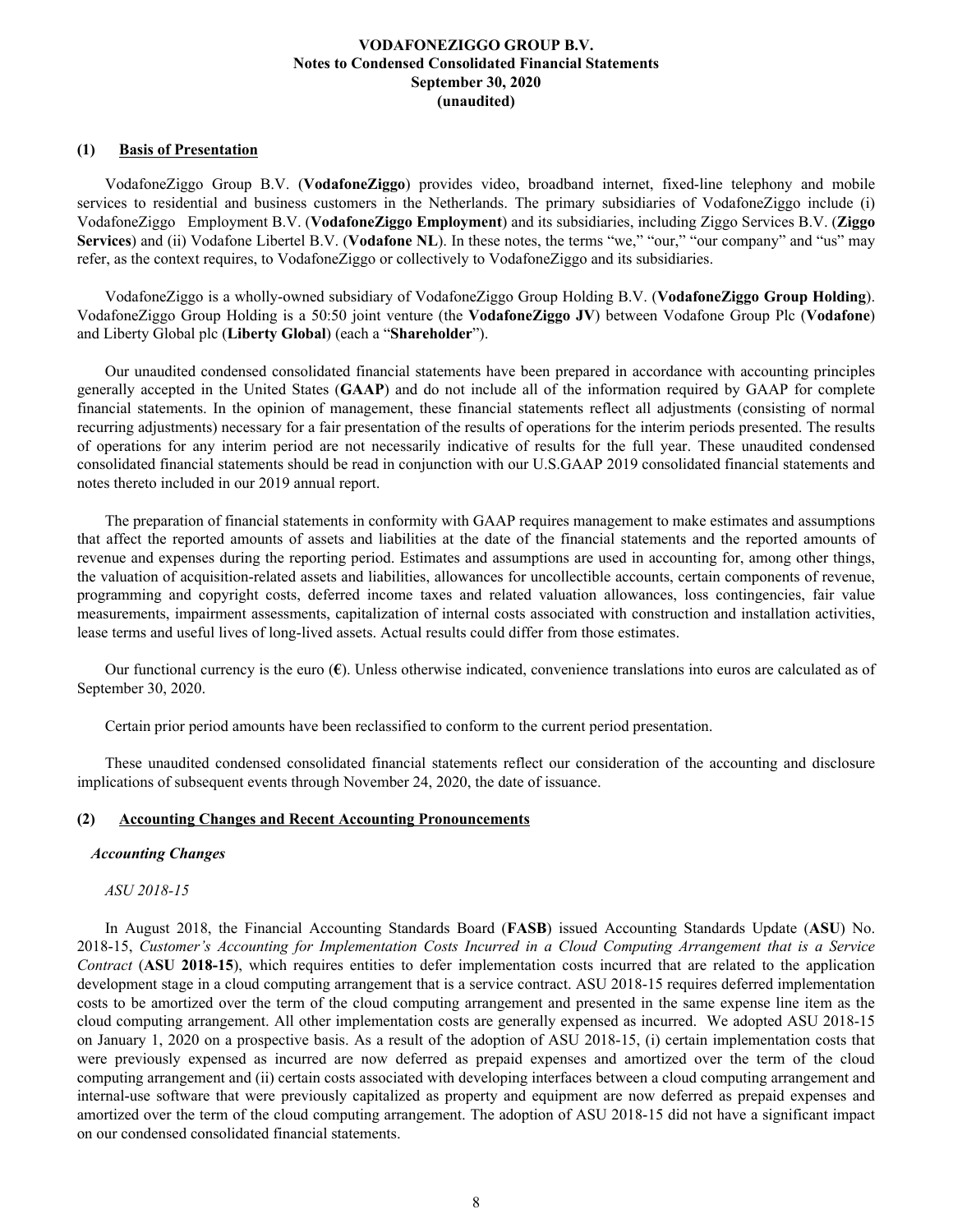### *ASU 2016-13*

In June 2016, the FASB issued ASU 2016-13, *Measurement of Credit Losses on Financial Statements* (**ASU 2016-13**), which changes the recognition model for credit losses related to assets held at amortized cost. ASU 2016-13 eliminates the threshold that a loss must be considered probable to recognize a credit loss and instead requires an entity to reflect its current estimate of lifetime expected credit losses. We adopted ASU 2016-13 on January 1, 2020 on a modified retrospective basis by recording a cumulative effect adjustment of €0.8 million to our owner's equity related to the net increase to our allowances for certain trade receivables and contract assets.

# *Recent Accounting Pronouncements*

# *ASU 2019-12*

In December 2019, the FASB issued ASU 2019-12, *Simplifying the Accounting for Income Taxes* (**ASU 2019-12**), which is intended to improve consistency and simplify several areas of existing guidance. ASU 2019-12 removes certain exceptions to the general principles related to the approach for intraperiod tax allocation, the methodology for calculating income taxes in an interim period and the recognition of deferred tax liabilities for outside basis differences. The new guidance also clarifies the accounting for transactions that result in a step-up in the tax basis of goodwill. ASU 2019-12 is effective for annual reporting periods beginning after December 15, 2020, including interim periods within those fiscal years, with early adoption permitted. We do not expect the adoption of ASU 2019-12 to have a significant impact on our consolidated financial statements.

# **(3) Revenue Recognition and Related Costs**

### *Contract Balances*

The timing of revenue recognition may differ from the timing of invoicing to our customers. We record a trade receivable when we have transferred goods or services to a customer but have not yet received payment. Our trade receivables are reported net of an allowance for doubtful accounts. Such allowance aggregated €28.4 million and €29.1 million at September 30, 2020, and December 31, 2019, respectively.

If we transfer goods or services to a customer but do not have an unconditional right to payment, we record a contract asset. Contract assets typically arise from the uniform recognition of introductory promotional discounts or the delivery of a handset that is paid for over the duration of the contract period. Our contract assets were  $\epsilon$ 210.2 million and  $\epsilon$ 220.8 million as of September 30, 2020, and December 31, 2019, respectively. Our contract assets are reported net of an allowance for doubtful accounts. Such allowance aggregated €5.2 million and nil at September 30, 2020, and December 31, 2019, respectively.

We record deferred revenue when we receive payment prior to transferring goods or services to a customer. We primarily defer revenue for (i) installation and other upfront services and (ii) other services that are invoiced prior to when services are provided. Our deferred revenue balances were €196.6 million and €188.2 million as of September 30, 2020, and December 31, 2019, respectively. The current and long-term portions of our deferred revenue balance are included within deferred revenue and advance payment from subscribers and others and other long-term liabilities, respectively, in our condensed consolidated balance sheets.

# *Contract Costs*

Our aggregate assets associated with incremental costs to obtain and fulfill our contracts were  $\epsilon$ 84.4 million and  $\epsilon$ 90.2 million at September 30, 2020, and December 31, 2019, respectively. The current and long-term portions of our assets related to contract costs are included within other current assets, net and other assets, net, respectively, in our condensed consolidated balance sheets. We recorded amortization of  $E24.9$  million and  $E75.7$  million during the three and nine months ended September 30, 2020, respectively, and  $\epsilon$ 24.0 million and  $\epsilon$ 69.6 million during the three and nine months ended September 30, 2019, respectively, related to these assets, included in programming and other direct costs of service expenses and other operating expenses.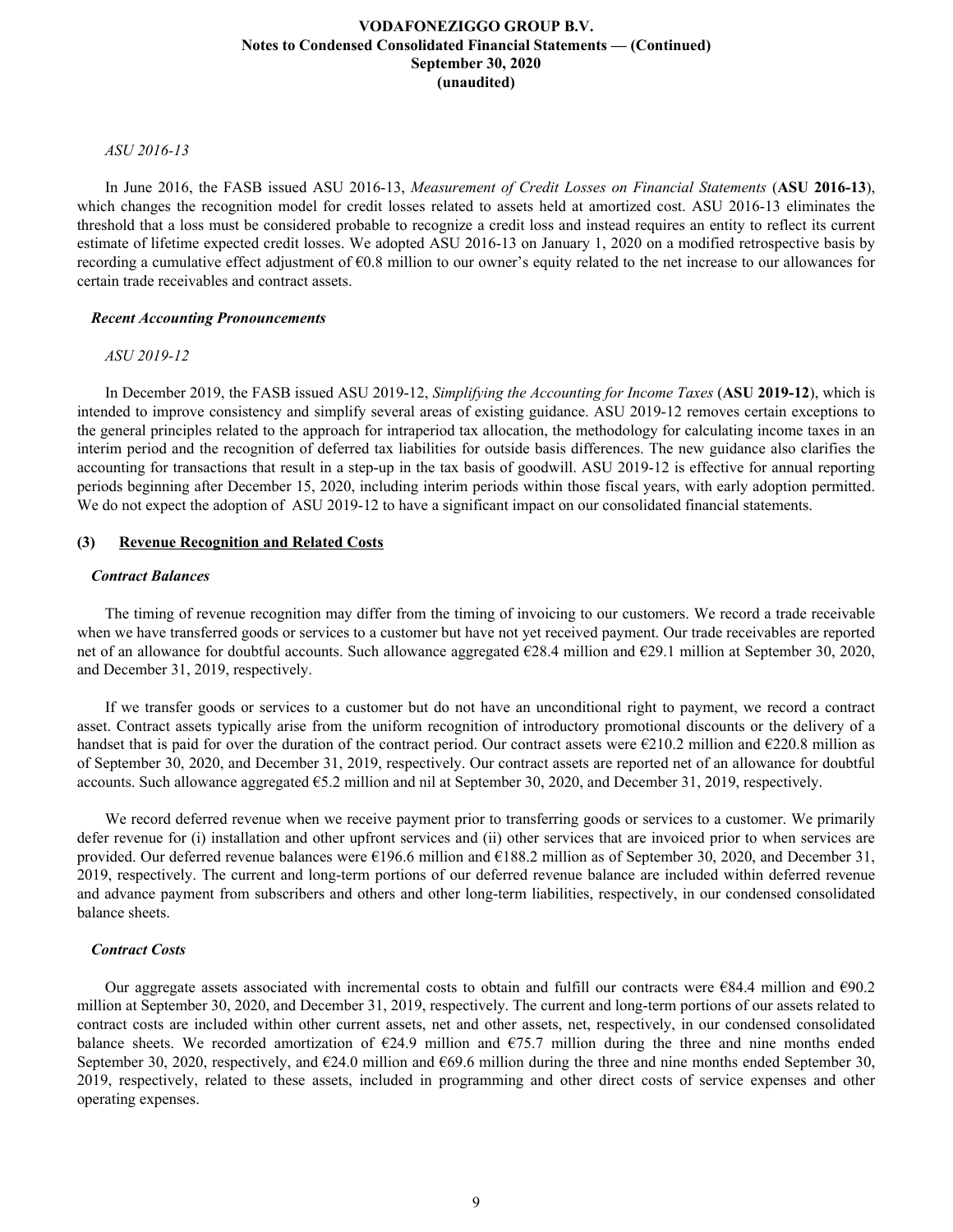# *Unsatisfied Performance Obligations*

A large portion of our revenue is derived from customers who are not subject to contracts. Revenue from customers who are subject to contracts will be recognized over the term of such contracts, which is generally 12 or 24 months for our residential and mobile service contracts and one to five years for our B2B service contracts.

# **(4) Derivative Instruments**

In general, we enter into derivative instruments to protect against (i) increases in the interest rates on our variable-rate debt and (ii) foreign currency movements with respect to borrowings that are denominated in a currency other than our functional currency. In this regard, we have entered into various derivative instruments to manage interest rate exposure and foreign currency exposure with respect to the United States (**U.S.**) dollar.

The following table provides details of the fair values of our derivative instrument assets and liabilities:

| December 31, 2019 |                                                                        |  |  |
|-------------------|------------------------------------------------------------------------|--|--|
| Long-term $(a)$   | <b>Total</b>                                                           |  |  |
|                   |                                                                        |  |  |
|                   |                                                                        |  |  |
| 167.3             | 245.1<br>$\epsilon$                                                    |  |  |
|                   | 0.3                                                                    |  |  |
| €<br>167.3        | 245.4<br>$\epsilon$                                                    |  |  |
|                   |                                                                        |  |  |
|                   | 514.9                                                                  |  |  |
|                   |                                                                        |  |  |
| €<br>441.5        | 514.9<br>€                                                             |  |  |
|                   | 77.8 $\epsilon$<br>0.3<br>78.1<br>73.4 $\epsilon$<br>$441.5$ €<br>73.4 |  |  |

(a) Our long-term derivative assets and liabilities are included in other assets, net, and other long-term liabilities, respectively, in our condensed consolidated balance sheets.

(b) We consider credit risk relating to our and our counterparties' nonperformance in the fair value assessment of our derivative instruments. In all cases, the adjustments take into account offsetting liability or asset positions. The changes in the credit risk valuation adjustments associated with our cross-currency and interest rate derivative contracts resulted in a net gain (loss) of  $\epsilon$ 36.8 million and ( $\epsilon$ 17.1 million) during the three months ended September 30, 2020 and 2019, respectively, and a net gain (loss) of €59.0 million and (€67.8 million) during the nine months ended September 30, 2020 and 2019, respectively. These amounts are included in realized and unrealized gains (losses) on derivative instruments, net, in our condensed consolidated statements of operations. For further information regarding our fair value measurements, see note 5.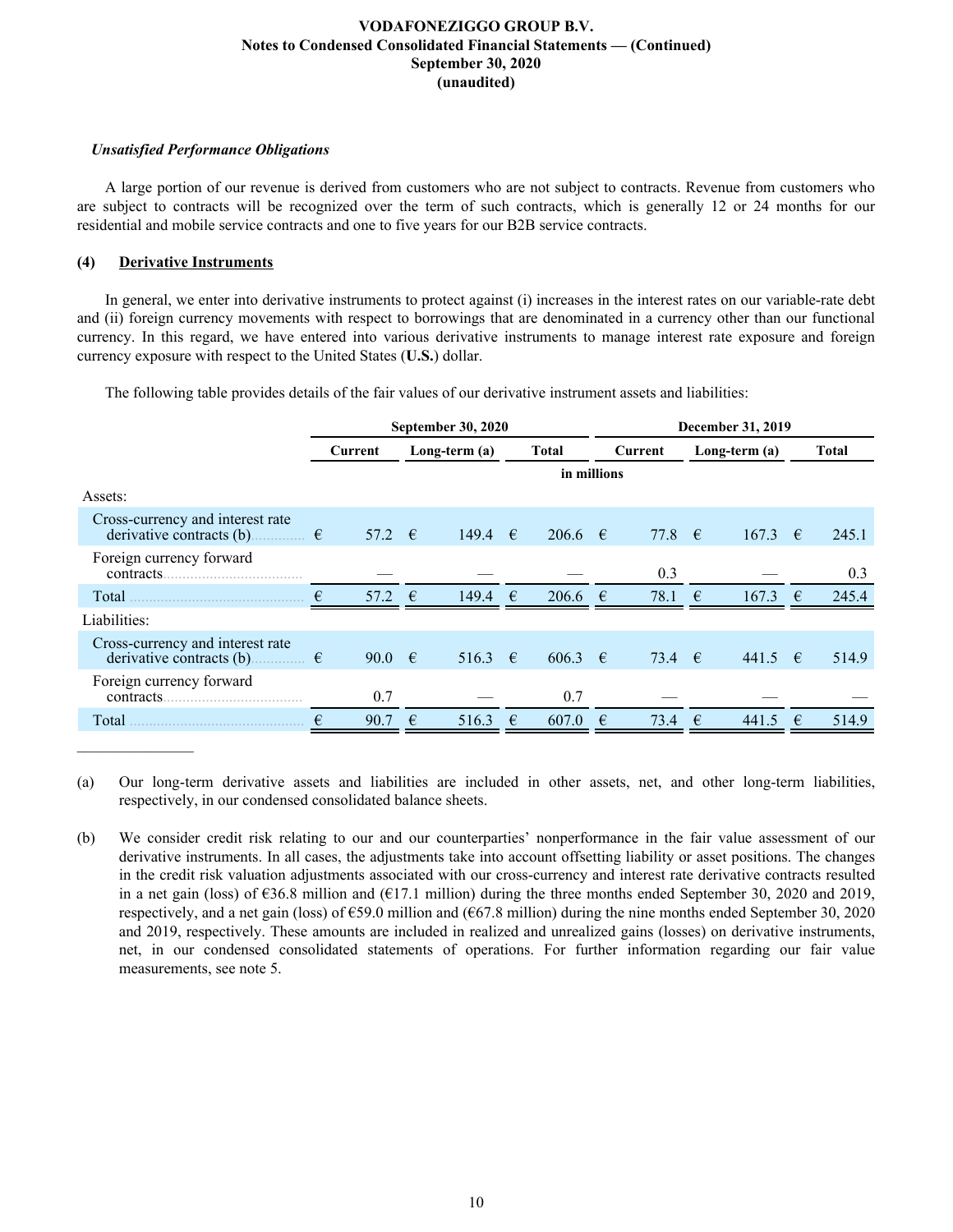The details of our realized and unrealized gains (losses) on derivative instruments, net, are as follows:

|                                                                                      | Three months ended |               |   |         | Nine months ended |               |  |       |
|--------------------------------------------------------------------------------------|--------------------|---------------|---|---------|-------------------|---------------|--|-------|
|                                                                                      | September 30,      |               |   |         | September 30,     |               |  |       |
|                                                                                      |                    | 2020          |   | 2019    |                   | 2020          |  | 2019  |
|                                                                                      |                    | in millions   |   |         |                   |               |  |       |
| Cross-currency and interest rate derivative contracts $\dots \dots \in \mathfrak{E}$ |                    | $(230.4) \in$ |   | 219.7 € |                   | $(105.3) \in$ |  | 148.6 |
| Foreign currency forward contracts                                                   |                    | (0.7)         |   | 0.7     |                   | (0.8)         |  | 0.4   |
| Total.                                                                               |                    | (231.1)       | € | 220.4   | €                 | 106.1)        |  | 149.0 |

The net cash received or paid related to our derivative instruments is classified as an operating, investing or financing activity in our condensed consolidated statements of cash flows based on the objective of the derivative instrument and the classification of the applicable underlying cash flows. For derivative contracts that are terminated prior to maturity, the cash paid or received upon termination that relates to future periods is classified as a financing activity. The classification of these net cash inflows (outflows) is as follows:

|                       |   | Nine months ended |   |       |  |  |  |
|-----------------------|---|-------------------|---|-------|--|--|--|
|                       |   | September 30,     |   |       |  |  |  |
|                       |   | 2019<br>2020      |   |       |  |  |  |
|                       |   | in millions       |   |       |  |  |  |
|                       | € | 25.4 $\epsilon$   |   | 37.2  |  |  |  |
| Financing activities. |   | (0.6)             |   | (0.5) |  |  |  |
| Total                 |   | 24.8              | € | 36.7  |  |  |  |

# *Counterparty Credit Risk*

We are exposed to the risk that the counterparties to our derivative instruments will default on their obligations to us. We manage these credit risks through the evaluation and monitoring of the creditworthiness of and concentration of risk with the respective counterparties. In this regard, credit risk associated with our derivative instruments is spread across a relatively broad counterparty base of banks and financial institutions. Collateral is generally not posted by either party under our derivative instruments. At September 30, 2020, our exposure to counterparty credit risk included derivative assets with an aggregate fair value of  $E11.1$  million.

# **Details of our Derivative Instruments**

### *Cross-currency Swaps*

We generally match the denomination of our and our subsidiaries' borrowings with the functional currency of the supporting operations or, when it is more cost effective, we provide for an economic hedge against foreign currency exchange rate movements by using derivative instruments to synthetically convert unmatched debt into the applicable underlying currency. At September 30, 2020, substantially all of our debt was either directly or synthetically matched to our functional currency. The following table sets forth the total notional amounts and the related weighted average remaining contractual life of our cross-currency swap contracts at September 30, 2020:

| Notional amount due from counterparty (in millions) (a) | 8.475.0   |
|---------------------------------------------------------|-----------|
| Notional amount due to counterparty (in millions)       | 7,282.3   |
| Weighted average remaining life.                        | 5.7 years |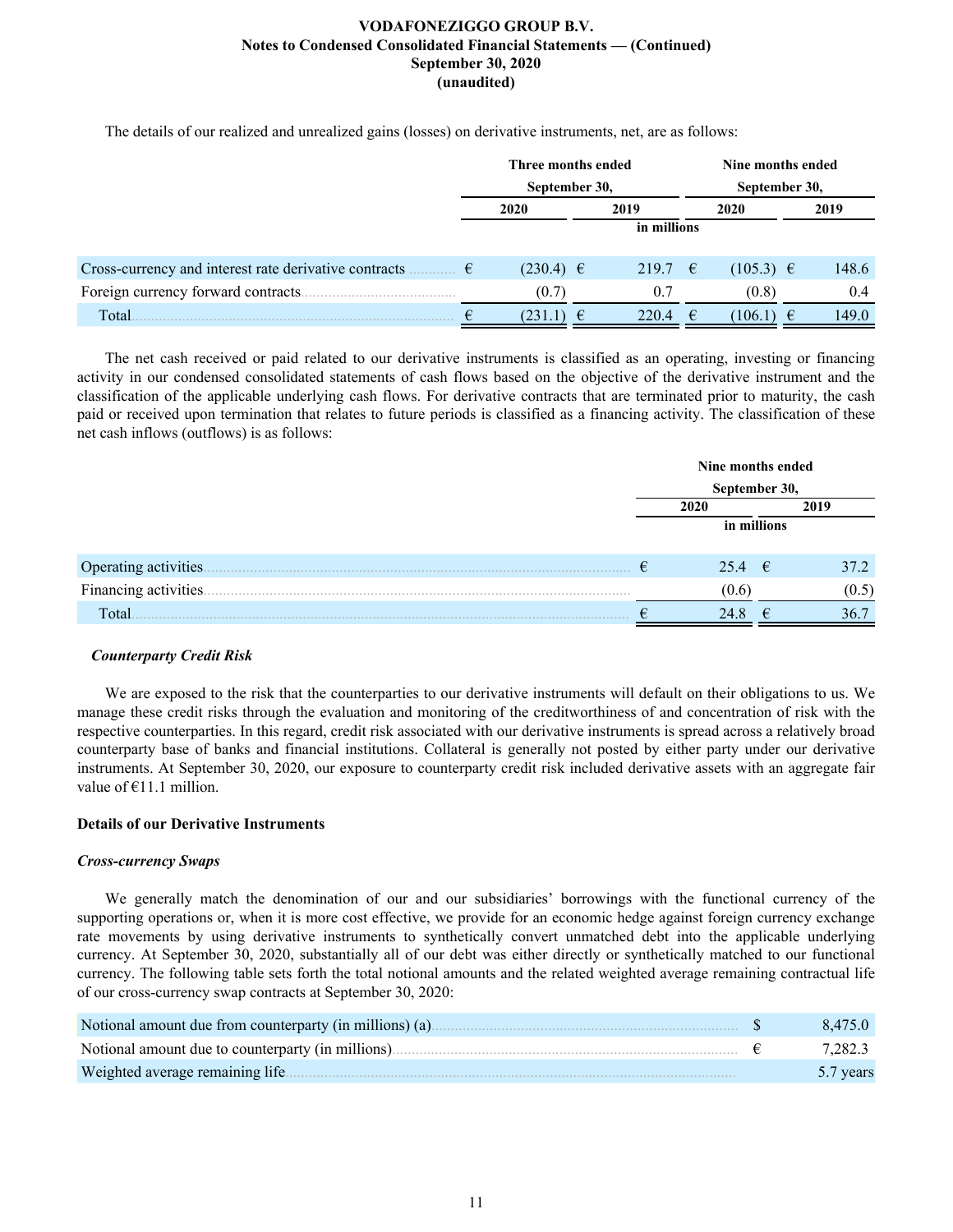(a) Includes certain derivative instruments that do not involve the exchange of notional amounts at the inception and maturity of the instruments. Accordingly, the only cash flows associated with these derivative instruments are interestrelated payments and receipts. At September 30, 2020, the total euro equivalent of the notional amounts of these derivative instruments was  $\epsilon$ 1,706.3 million.

### *Interest Rate Derivative Contracts*

As noted above, we enter into interest rate swaps to protect against increases in the interest rates on our variable-rate debt. Pursuant to these derivative instruments, we typically pay fixed interest rates and receive variable interest rates on specified notional amounts. At September 30, 2020, the notional amounts due from counterparties was  $\epsilon$ 3,142.4 million and the related weighted average remaining contractual life of our interest rate swap contracts was 8.1 years.

### *Basis Swaps*

 $\mathcal{L}=\mathcal{L}^{\mathcal{L}}$ 

Our basis swaps involve the exchange of attributes used to calculate our floating interest rates, including (i) the benchmark rate, (ii) the underlying currency and/or (iii) the borrowing period. We typically enter into these swaps to optimize our interest rate profile based on our current evaluations of yield curves, our risk management policies and other factors. At September 30, 2020, the euro equivalent of the notional amount due from the counterparty was  $\epsilon$ 2,154.2 million and the related weighted average remaining contractual life of our interest basis swap contracts was 0.1 years.

### *Interest Rate Caps, Floors and Collars*

From time to time, we enter into interest rate cap, floor and collar agreements that lock in a maximum interest rate if variable rates rise, but also allow our company to benefit, to a limited extent in the case of collars, from declines in market rates. Purchased interest rate floors protect us from interest rates falling below a certain level, generally to match a floating rate floor on a debt instrument. At September 30, 2020, we had no interest rate collar agreements, and the notional amounts of our interest rate caps and floors were  $\epsilon$ 205.0 million and  $\epsilon$ 2,250.0 million, respectively.

### *Impact of Derivative Instruments on Borrowing Costs*

The impact of the derivative instruments that mitigate our foreign currency and interest rate risk, as described above, was an increase of 23 basis point to our borrowing costs as of September 30, 2020.

### *Foreign Currency Forwards*

We enter into foreign currency forward contracts with respect to non-functional currency exposure. At September 30, 2020, the euro equivalent of the notional amount of our foreign currency forward contracts was  $\epsilon$ 13.9 million.

### **(5) Fair Value Measurements**

We use the fair value method to account for our derivative instruments. The reported fair values of these derivative instruments as of September 30, 2020, are unlikely to represent the value that will be paid or received upon the ultimate settlement or disposition of these assets and liabilities.

GAAP provides for a fair value hierarchy that prioritizes the inputs to valuation techniques used to measure fair value into three broad levels. Level 1 inputs are quoted market prices in active markets for identical assets or liabilities that the reporting entity has the ability to access at the measurement date. Level 2 inputs are inputs other than quoted market prices included within Level 1 that are observable for the asset or liability, either directly or indirectly. Level 3 inputs are unobservable inputs for the asset or liability. We record transfers of assets or liabilities into or out of Levels 1, 2 or 3 at the beginning of the quarter during which the transfer occurred. During the nine months ended September 30, 2020, no such transfers were made.

All of our Level 2 inputs (interest rate futures and swap rates) and certain of our Level 3 inputs (credit spreads) are obtained from pricing services. These inputs, or interpolations or extrapolations thereof, are used in our internal models to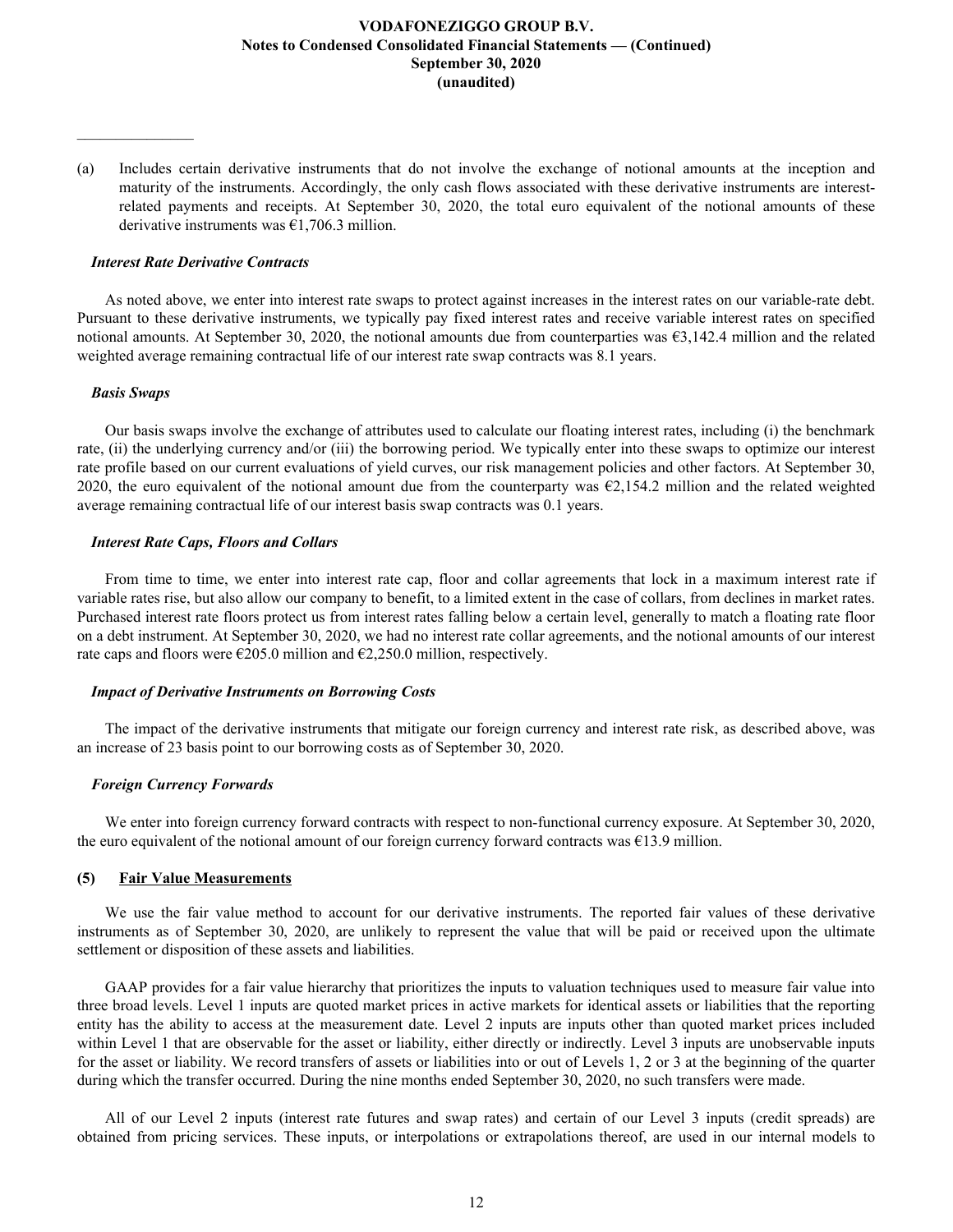calculate, among other items, yield curves and forward interest and currency rates. In the normal course of business, we receive market value assessments from the counterparties to our derivative contracts. Although we compare these assessments to our internal valuations and investigate unexpected differences, we do not otherwise rely on counterparty quotes to determine the fair values of our derivative instruments. The midpoints of applicable bid and ask ranges generally are used as inputs for our internal valuations.

In order to manage our interest rate and foreign currency exchange risk, we have entered into various derivative instruments as further described in note 4. The recurring fair value measurements of these instruments are determined using discounted cash flow models. Most of the inputs to these discounted cash flow models consist of, or are derived from, observable Level 2 data for substantially the full term of these instruments. This observable data mostly includes interest rate futures and swap rates, which are retrieved or derived from available market data. Although we may extrapolate or interpolate this data, we do not otherwise alter this data in performing our valuations. We use a Monte Carlo based approach to incorporate a credit risk valuation adjustment in our fair value measurements to estimate the impact of both our own nonperformance risk and the nonperformance risk of our counterparties. Certain inputs used for our credit risk valuations, such as market correlations, represent our most significant Level 3 inputs, and these inputs are used to derive the credit risk valuation adjustments with respect to these instruments. As we would not expect changes in these elements to have a significant impact on the valuations of these instruments, we have determined that these valuations fall under Level 2 of the fair value hierarchy. Our credit risk valuation adjustments with respect to our cross-currency and interest rate swaps are quantified and further explained in note 4.

Fair value measurements are also used in connection with nonrecurring valuations performed in connection with impairment assessments and acquisition accounting. We did not perform significant nonrecurring fair value measurements during the nine months ended September 30, 2020.

A summary of our assets and liabilities that are measured at fair value on a recurring basis is as follows:

|                                                       | September 30, |                     |   | December 31, |  |
|-------------------------------------------------------|---------------|---------------------|---|--------------|--|
|                                                       | 2020(a)       |                     |   | 2019(a)      |  |
|                                                       |               | in millions         |   |              |  |
| Assets:                                               |               |                     |   |              |  |
| Cross-currency and interest rate derivative contracts | €             | $206.6$ €           |   | 245.1        |  |
|                                                       |               |                     |   | 0.3          |  |
| Total                                                 |               | $2066 \text{ } \in$ |   | 245.4        |  |
| Liabilities:                                          |               |                     |   |              |  |
| Cross-currency and interest rate derivative contracts | €             | $606.3 \in$         |   | 514.9        |  |
| Foreign currency forward contracts.                   |               | 0.7                 |   |              |  |
| Total                                                 |               | 607.0               | € | 514.9        |  |

(a) At September 30, 2020 and December 31, 2019, we used significant other observable inputs (Level 2) to measure all of our fair value assets and liabilities.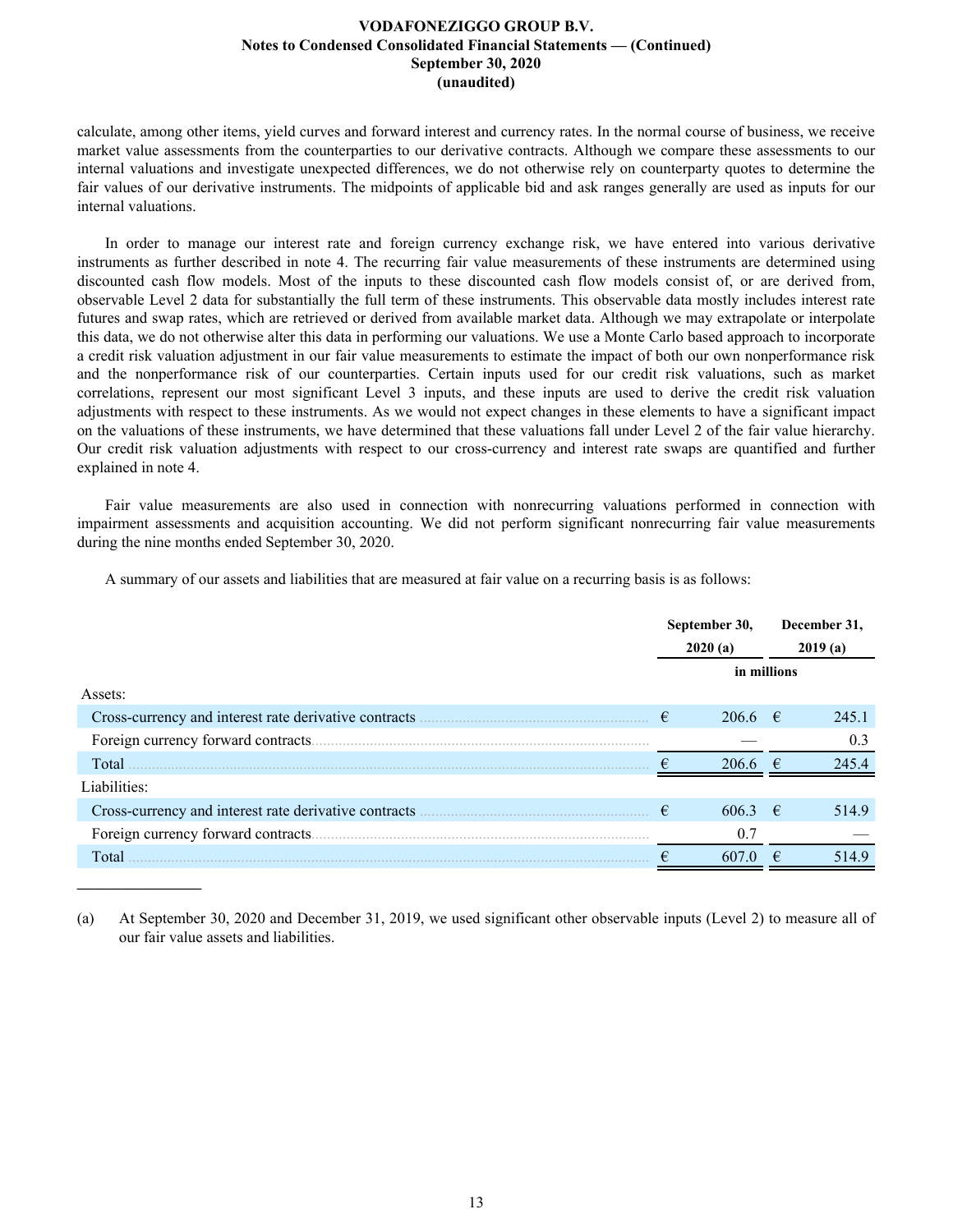# **(6) Long-lived Assets**

# *Property and Equipment, Net*

The details of our property and equipment and the related accumulated depreciation are set forth below:

|                                        | September 30,<br>2020<br>959.1<br>1,313.5<br>8,082.4 |             |   | December 31, |
|----------------------------------------|------------------------------------------------------|-------------|---|--------------|
|                                        |                                                      |             |   | 2019         |
|                                        |                                                      | in millions |   |              |
| Distribution systems.                  |                                                      | 5,809.8 €   |   | 5,509.3      |
| Customer premises equipment            |                                                      |             |   | 920.2        |
| Support equipment, buildings and land. |                                                      |             |   | 1,177.7      |
|                                        |                                                      |             |   | 7,607.2      |
| Accumulated depreciation.              |                                                      | (3,107.0)   |   | (2,516.7)    |
| Total property and equipment, net.     |                                                      | 4,975.4     | € | 5,090.5      |

During the nine months ended September 30, 2020 and 2019, we recorded non-cash increases to our property and equipment related to vendor financing arrangements of  $\epsilon$ 372.8 million and  $\epsilon$ 394.1 million, respectively, which exclude related value added taxes (VAT) of  $\epsilon$ 30.0 million and  $\epsilon$ 38.3 million, respectively, that were also financed by our vendors under these arrangements.

# *Goodwill*

**\_\_\_\_\_\_\_\_\_\_\_\_\_\_\_\_**

There were no changes in the carrying amount of our goodwill during the nine months ended September 30, 2020.

Our mobile and fixed-line operations are experiencing significant competition. In particular, our mobile operations continue to experience pressure on pricing, characterized by aggressive promotion campaigns, heavy marketing spend and increasing our unlimited data bundles. In light of these factors, as well as regulatory and economic factors (including with respect to the outbreak of a novel strain of coronavirus or "COVID-19"), we could conclude in future periods that an impairment of goodwill and, to a lesser extent, long-lived assets, is required. Any such impairment of goodwill or long-lived assets could be significant.

# *Intangible Assets Subject to Amortization, Net*

The details of our intangible assets subject to amortization are set forth below:

|                         |                             |   | <b>September 30, 2020</b>   |                                  | December 31, 2019                       |   |                             |   |                                  |
|-------------------------|-----------------------------|---|-----------------------------|----------------------------------|-----------------------------------------|---|-----------------------------|---|----------------------------------|
|                         | Gross<br>carrying<br>amount |   | Accumulated<br>amortization | <b>Net</b><br>carrying<br>amount | Gross<br>carrying<br>amount             |   | Accumulated<br>amortization |   | <b>Net</b><br>carrying<br>amount |
|                         |                             |   |                             | in millions                      |                                         |   |                             |   |                                  |
| Customer relationships. | 6,440.0                     | € |                             |                                  | $(1,932.1) \in 4,507.9 \in 6,440.0 \in$ |   | $(1,549.7) \in$             |   | 4,890.3                          |
| Licenses $(a)$ .        | 1,331.2                     |   | (326.9)                     | 1,004.3                          | 1,078.9                                 |   | (259.8)                     |   | 819.1                            |
| Trade name              | 270.0                       |   | (40.5)                      | 229.5                            | 270.0                                   |   | (32.5)                      |   | 237.5                            |
| Total                   | 8,041.2<br>€                | € | (2,299.5)                   | $\epsilon$ 5.741.7               | € 7,788.9                               | € | (1, 842.0)                  | € | 5,946.9                          |

(a) During 2020, we acquired new spectrum licenses in the 700 MHz and 1400 MHz band for  $\epsilon$ 158 million and  $\epsilon$ 94 million, respectively.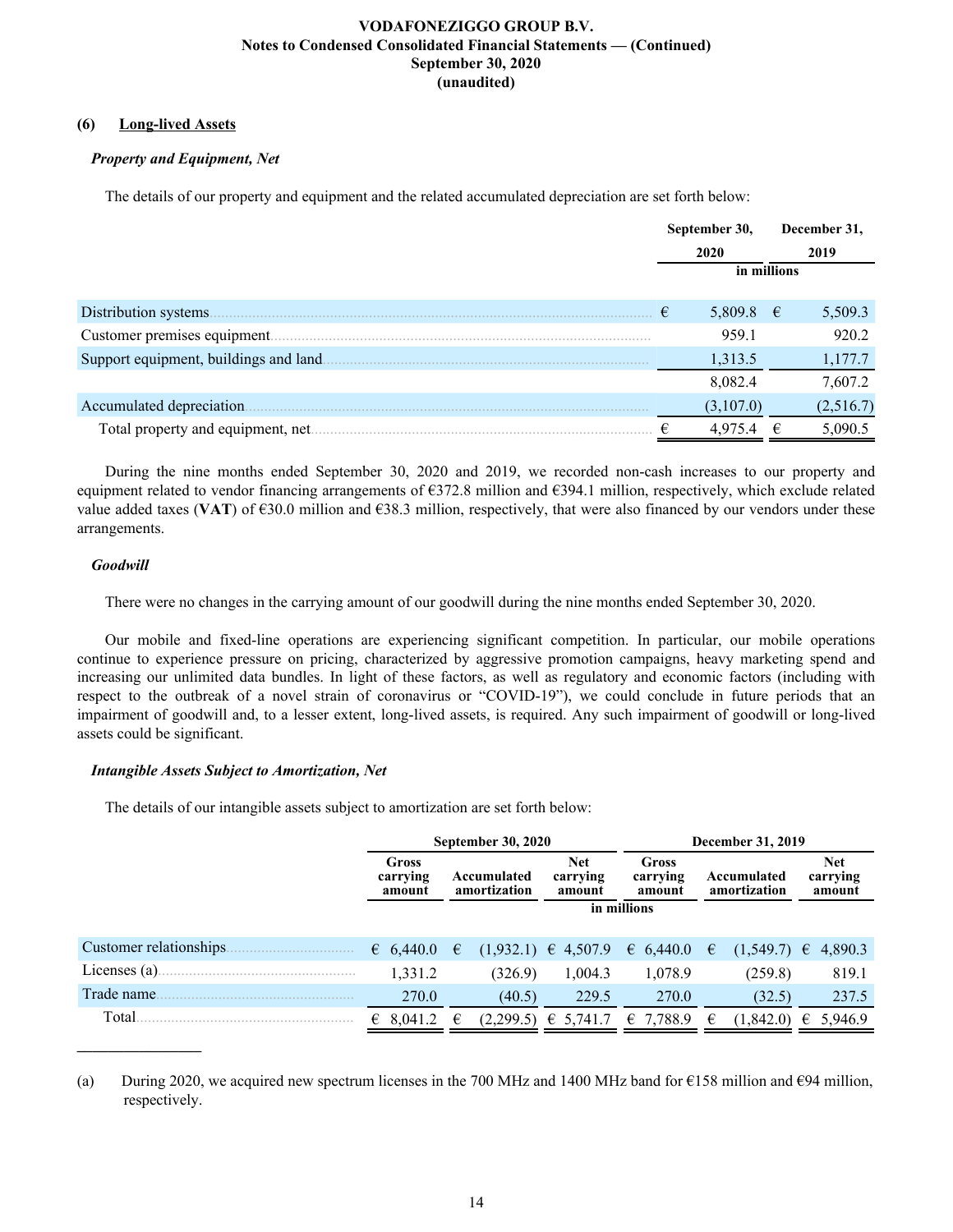# **(7) Debt**

The euro equivalents of the components of our third-party debt are as follows:

|                                                                                                           | September 30, 2020                          |                                     | <b>Principal amount</b> |                        |  |  |  |
|-----------------------------------------------------------------------------------------------------------|---------------------------------------------|-------------------------------------|-------------------------|------------------------|--|--|--|
|                                                                                                           | Weighted<br>average<br>interest rate<br>(a) | Unused<br>borrowing<br>capacity (b) | September 30,<br>2020   | December 31,<br>2019   |  |  |  |
|                                                                                                           |                                             |                                     | in millions             |                        |  |  |  |
| Senior and Senior Secured Notes.                                                                          | $4.66\%$ €                                  | $\overline{\phantom{a}}$            | 5,192.6 €<br>€          | 5,289.2                |  |  |  |
| Credit Facilities (c) (d).                                                                                | 2.83%                                       | 800.0                               | 4,410.8                 | 4,651.3                |  |  |  |
| Vendor financing (e).                                                                                     | $1.79\%$                                    |                                     | 999.7                   | 995.0                  |  |  |  |
| Other debt.                                                                                               | $0.34 \%$                                   |                                     | 178.0                   | 186.0                  |  |  |  |
| Total principal amount of third-party debt before<br>premiums, discounts and deferred financing costs (f) | 3.57 % $\in$                                | $8000 \quad \in$                    | 10.781.1                | 11 121 5<br>$\epsilon$ |  |  |  |

- (a) Represents the weighted average interest rate in effect at September 30, 2020 for all borrowings outstanding pursuant to each debt instrument, including any applicable margin. The interest rates presented represent stated rates and do not include the impact of derivative instruments, deferred financing costs, original issue premiums or discounts and commitment fees, all of which affect our overall cost of borrowing. Including the effects of derivative instruments, original issue premiums or discounts and commitment fees, but excluding the impact of deferred financing costs, the weighted average interest rate on our aggregate third-party variable- and fixed-rate indebtedness was 4.0% at September 30, 2020. For additional information regarding our derivative instruments, see note 4.
- (b) Unused borrowing capacity represents the maximum availability under the Credit Facilities at September 30, 2020, without regard to covenant compliance calculations or other conditions precedent to borrowing. At September 30, 2020, based on the most restrictive applicable leverage covenants and leverage-based restricted payment tests, the full €800.0 million of unused borrowing capacity was available to be borrowed and there were no restrictions on our ability to make loans or distributions from this availability. Upon completion of the relevant September 30, 2020 compliance reporting requirements and based on the most restrictive applicable leverage covenants and leverage-based restricted payment tests, we expect that the full amount of unused borrowing capacity will continue to be available to be borrowed and that there will be no restrictions with respect to loans or distributions from this availability. Our above expectations do not consider any actual or potential changes in our borrowing levels or any amounts loaned or distributed subsequent to September 30, 2020, or the impact of additional amounts that may be available to borrow, loan or distribute under certain defined baskets under the Credit Facilities.
- (c) Principal amounts include  $66.6$  million and  $6152.7$  million at September 30, 2020 and December 31, 2019, respectively, of borrowings pursuant to excess cash facilities under the Credit Facilities. These borrowings are owed to certain nonconsolidated special purpose financing entities that have issued notes to finance the purchase of receivables due from our company to certain other third parties for amounts that we and our subsidiaries have vendor financed. To the extent that the proceeds from these notes exceed the amount of vendor financed receivables available to be purchased, the excess proceeds are used to fund these excess cash facilities.
- (d) Unused borrowing capacity under the Credit Facilities relates to a revolving facility with an aggregate maximum borrowing capacity of €800.0 million, which bears interest at a rate of EURIBOR + 2.75% (subject to a leverage based ratchet) and has a final maturity date of January 31, 2026. The facility was undrawn at September 30, 2020.
- (e) Represents amounts owed to various creditors pursuant to interest-bearing vendor financing arrangements that are used to finance certain of our property and equipment additions and operating expenses. These arrangements extend our repayment terms beyond a vendor's original due dates (e.g. extension beyond a vendor's customary payment terms, which are generally 90 days or less) and as such are classified outside of accounts payable on our condensed consolidated balance sheet. These obligations are generally due within one year and include VAT that was also financed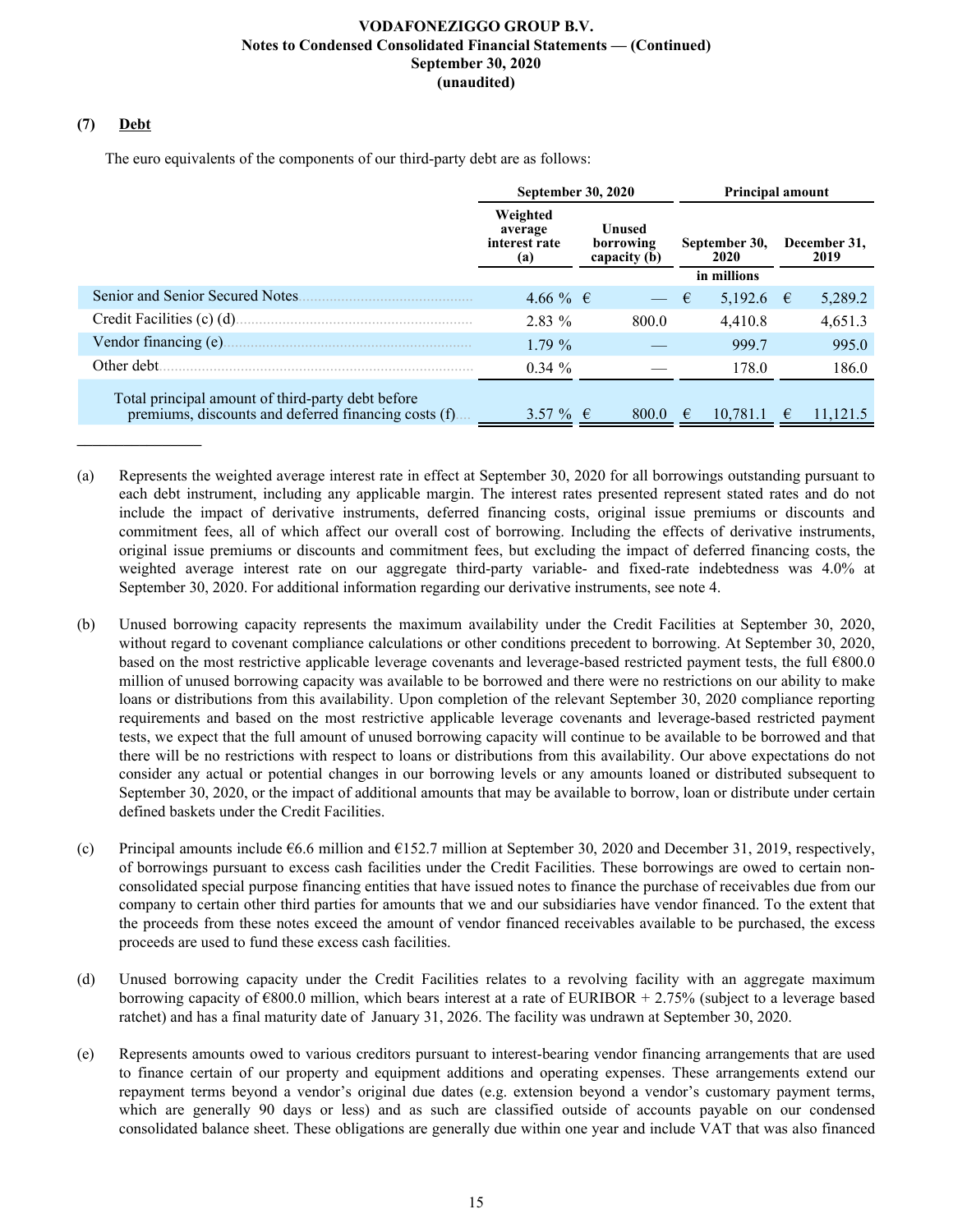under these arrangements. Repayments of vendor financing obligations are included in repayments of third-party debt and finance lease obligations in our condensed consolidated statements of cash flows.

(f) At September 30, 2020 and December 31, 2019, our third party debt had an estimated fair value of  $\epsilon$ 10.7 billion and  $€11.4$  billion, respectively. The estimated fair values of our debt instruments are generally determined using the average of applicable bid and ask prices (mostly Level 1 of the fair value hierarchy) or, when quoted market prices are unavailable or not considered indicative of fair value, discounted cash flow models (mostly Level 2 of the fair value hierarchy). The discount rates used in the cash flow models are based on the market interest rates and estimated credit spreads, to the extent available, and other relevant factors. For additional information regarding fair value hierarchies, see note 5.

### *Financing Transactions*

Below we provide summary descriptions of any financing transactions completed during the first nine months of 2020. Unless otherwise noted, the terms and conditions of any new notes and/or credit facilities are largely consistent with those of existing notes and credit facilities with regard to covenants, events of default and change of control provisions, among other items. For information regarding the general terms and conditions of our debt and capitalized terms not defined herein, see note 8 to the consolidated financial statements included in our 2019 annual report.

2020 Financing Transactions. In January 2020, we entered into a \$2.5 billion ( $\epsilon$ 2.1 billion) term loan facility (**Term Loan I**), issued at par. In February 2020, we (i) issued €77.5 million additional principal amount of the 2030 Euro Senior Secured Notes at an issue price of 102.625% of par, (ii) issued \$200.0 million ( $\epsilon$ 170.6 million) additional principal amount of the 2030 Dollar Senior Secured Notes at an issue price of 102.0% of par, (iii) issued €900.0 million principal amount of 3.375% senior notes (the **2030 Euro Senior Notes**) at par and (iv) issued \$500.0 million (€426.6 million) principal amount of 5.125% senior notes (the **2030 Dollar Senior Notes** and, together with the 2030 Euro Senior Notes, the **2030 Senior Notes**) at par. Term Loan I matures on April 30, 2028, bears interest at a rate of LIBOR plus 2.5% per annum and is subject to a LIBOR floor of 0.0%. The 2030 Senior Notes mature on February 28, 2030.

The net proceeds from these transactions were used to (a) prepay in full the \$2.5 billion outstanding principal amount under Facility E, (b) redeem 10% of the original aggregate principal amount of our 2027 Euro Senior Secured Notes at a premium of 3%, (c) redeem 10% of the original aggregate principal amount of our 2027 Dollar Senior Secured Notes at a premium of 3%, (d) redeem in full the outstanding principal amount of our 2025 Euro Senior Notes at a premium of 2.313% and (e) redeem in full the outstanding principal amount of our 2025 Dollar Senior Notes at a premium of 2.938%.

In connection with these transactions, we recognized a net loss on debt extinguishment of  $\epsilon$ 29.6 million related to the net effect of (i) the payment of  $\epsilon$ 40.7 million of redemption premiums and (ii) the write off of  $\epsilon$ 11.1 million of net unamortized deferred financing costs, discounts and premiums.

Subject to certain exceptions as specified in the applicable indenture, the 2030 Senior Notes are non-callable prior to February 15, 2025. At any time prior to February 15, 2025, we may redeem some or all of the 2030 Senior Notes by paying a "make-whole" premium, which is the present value of all remaining scheduled interest payments through February 15, 2025 using the discount rate (as specified in the applicable indenture) as of the redemption date plus 50 basis points.

On or after February 15, 2025, we may redeem some or all of the 2030 Senior Notes at the following redemption prices (expressed as a percentage of the principal amount) plus accrued and unpaid interest and additional amounts (as specified in the indenture), if any, to but excluding the redemption date, as set forth below: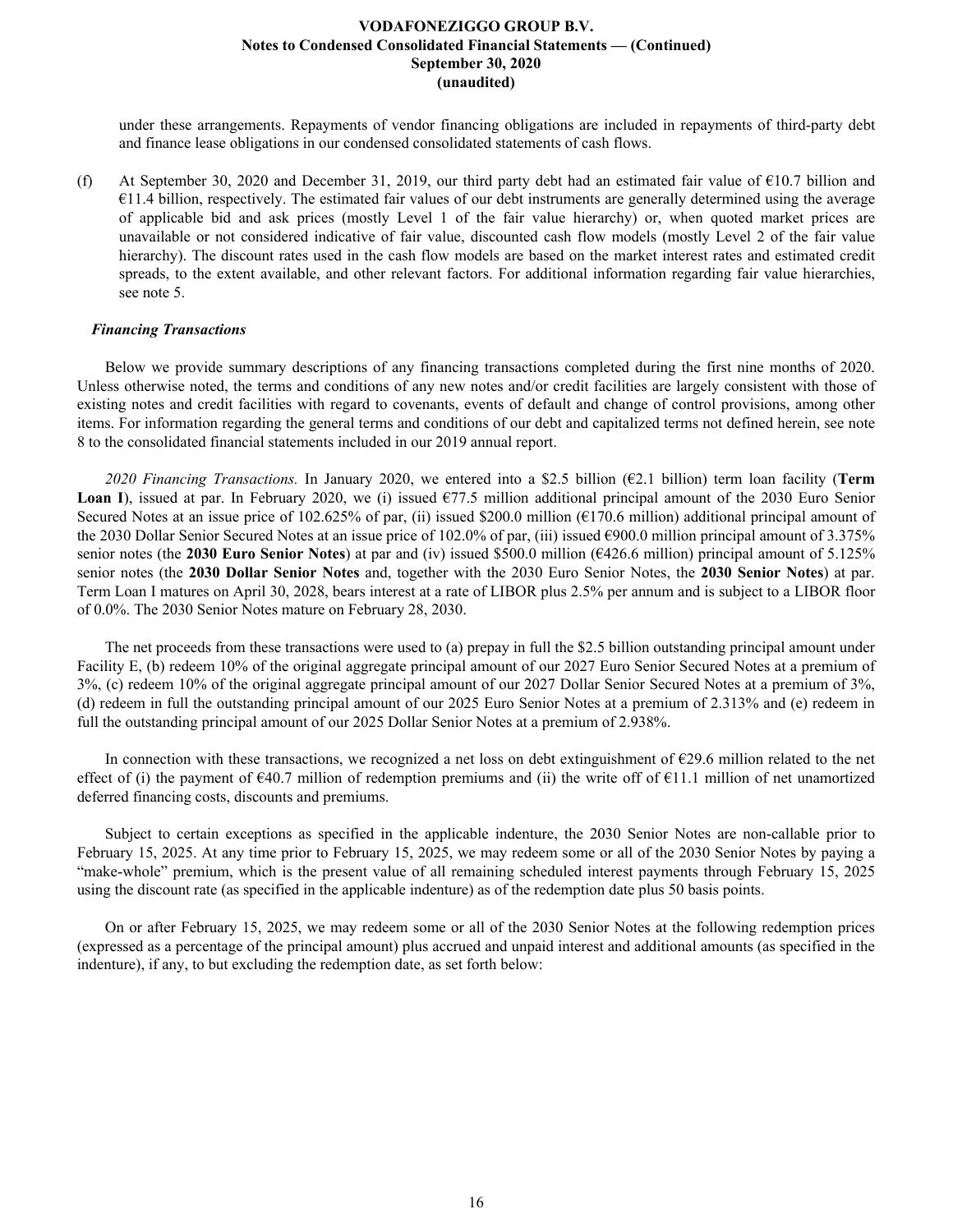|                                         |                                           | <b>Redemption Price</b>          |
|-----------------------------------------|-------------------------------------------|----------------------------------|
|                                         | <b>2030 Dollar Senior</b><br><b>Notes</b> | 2030 Euro Senior<br><b>Notes</b> |
| 12-month period commencing February 15: |                                           |                                  |
| 2025                                    | 102.563%                                  | 101.688%                         |
| 2026                                    | 101.281%                                  | 100 844%                         |
| 2027                                    | 100.641%                                  | $100.422\%$                      |
| 2028 and thereafter                     | 100 000%                                  | .00 000%                         |

In February 2020, VZ Vendor Financing B.V. (**VZ Vendor Financing**), a third-party special purpose financing entity that is not consolidated by VodafoneZiggo, issued an additional €100.0 million principal amount of Vendor Financing Notes, at an issue price of 102.1%. The net proceeds from these notes will be used by VZ Vendor Financing to purchase from various third parties certain vendor financed receivables of VodafoneZiggo and its subsidiaries. To the extent that the proceeds from the Vendor Financing Notes exceed the amount of vendor financed receivables available to be purchased, the excess proceeds will be used to fund VodafoneZiggo's Financing Facility. VZ Vendor Financing can request the Financing Facility to be repaid by VodafoneZiggo, as additional vendor financed receivables become available for purchase.

In November 2020, we negotiated a private placement of an additional \$91.0 million ( $\epsilon$ 77.6 million) principal amount of 2030 Dollar Senior Secured Notes, which are expected to be issued on November 30, 2020. The proceeds from the issuance of these notes are expected to be used to redeem 10% of the original aggregate principal amount of our 2027 Euro Senior Secured Notes at a premium of 3%.

The following table provides a reconciliation of total third-party debt before premiums, discounts and deferred financing costs to total debt and finance lease obligations:

|                                                                                                       |   | September 30,<br>2020 |   | December 31,<br>2019 |
|-------------------------------------------------------------------------------------------------------|---|-----------------------|---|----------------------|
|                                                                                                       |   | in millions           |   |                      |
| Total principal amount of third-party debt before deferred financing costs, discounts and<br>premiums | € | $10,781.1$ €          |   | 11,121.5             |
|                                                                                                       |   | (62.9)                |   | (57.7)               |
| Total carrying amount of third-party debt                                                             |   | 10,718.2              |   | 11,063.8             |
|                                                                                                       |   | 22.4                  |   | 19.8                 |
| Total third-party debt and finance lease obligations                                                  |   | 10,740.6              |   | 11,083.6             |
|                                                                                                       |   | 1,607.9               |   | 1,400.0              |
| Total debt and finance lease obligations.                                                             |   | 12,348.5              |   | 12,483.6             |
| Current maturities of debt and finance lease obligations.                                             |   | (1,014.3)             |   | (1,154.1)            |
| Long-term debt and finance lease obligations.                                                         |   | 11,334.2              | € | 11,329.5             |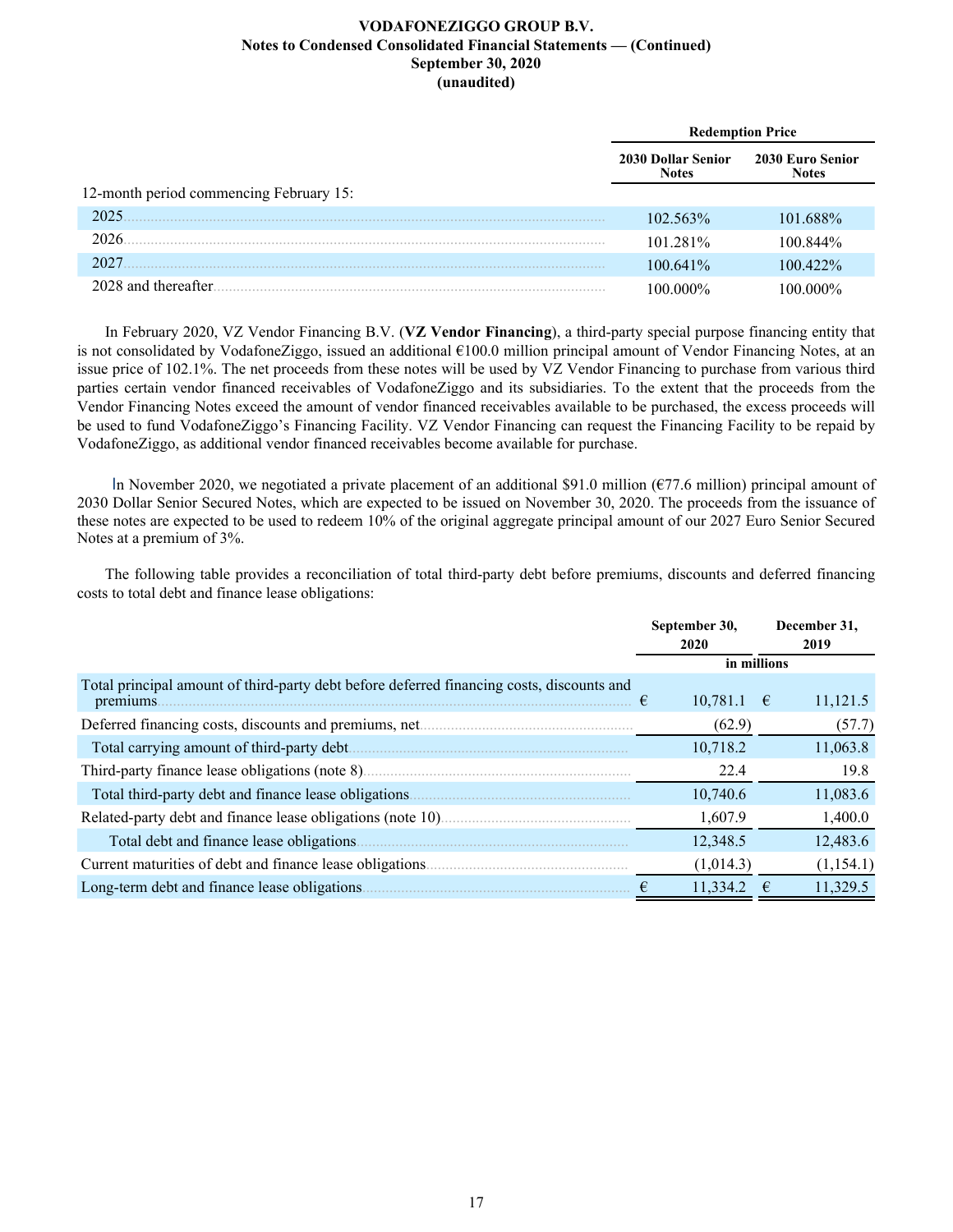# *Maturities of Debt*

The euro equivalents of the maturities of our debt as of September 30, 2020 are presented below:

|                           |   | Third-party |   | <b>Related-</b><br>party |   | <b>Total</b> |
|---------------------------|---|-------------|---|--------------------------|---|--------------|
|                           |   |             |   | in millions              |   |              |
| Year ending December 31:  |   |             |   |                          |   |              |
| 2020 (remainder of year). | € | 303.4 $\in$ |   |                          | € | 303.4        |
| 2021                      |   | 702.6       |   |                          |   | 702.6        |
| $2022(a)$ .               |   | 178.0       |   |                          |   | 178.0        |
| 2023                      |   |             |   |                          |   |              |
| 2024                      |   | 2.0         |   |                          |   | 2.0          |
| 2025                      |   |             |   |                          |   |              |
| Thereafter.               |   | 9,595.1     |   | 1,607.9                  |   | 11,203.0     |
| Total debt maturities.    |   | 10,781.1    |   | 1,607.9                  |   | 12,389.0     |
|                           |   | (62.9)      |   |                          |   | (62.9)       |
| Total debt.               |   | 10,718.2    | € | 1.607.9                  | € | 12,326.1     |
| Current portion.          |   | 1,006.0     |   |                          |   | 1,006.0      |
| Noncurrent portion.       | € | 9,712.2     |   | 1.607.9                  | € | 11,320.1     |

(a) Amortizing repayments of the facility will start in 2022 and the facility is due to be repaid in full in 2024.

# **(8) Leases**

### *General*

We enter into operating and finance leases for network equipment, real estate, mobile site sharing and vehicles. We provide residual value guarantees on certain of our vehicle leases.

# *Lease Balances*

A summary of our right-of-use (**ROU**) assets and lease liabilities is set forth below:

|                          |   | September 30,<br>2020 |   | December 31,<br>2019 |
|--------------------------|---|-----------------------|---|----------------------|
| ROU assets:              |   | in millions           |   |                      |
|                          |   |                       |   |                      |
| Operating leases (a).    | € | 418.2 $\in$           |   | 477.9                |
| Finance leases (b)       |   | 22.4                  |   | 19.9                 |
| Total ROU assets         |   | 440.6 $\in$           |   | 497.8                |
|                          |   |                       |   |                      |
| Lease liabilities:       |   |                       |   |                      |
| Operating leases (c).    | € | 420.3 $\in$           |   | 484.5                |
| Finance leases (d)       |   | 22.4                  |   | 19.8                 |
| Total lease liabilities. |   | 442.                  | ₽ | 504.3                |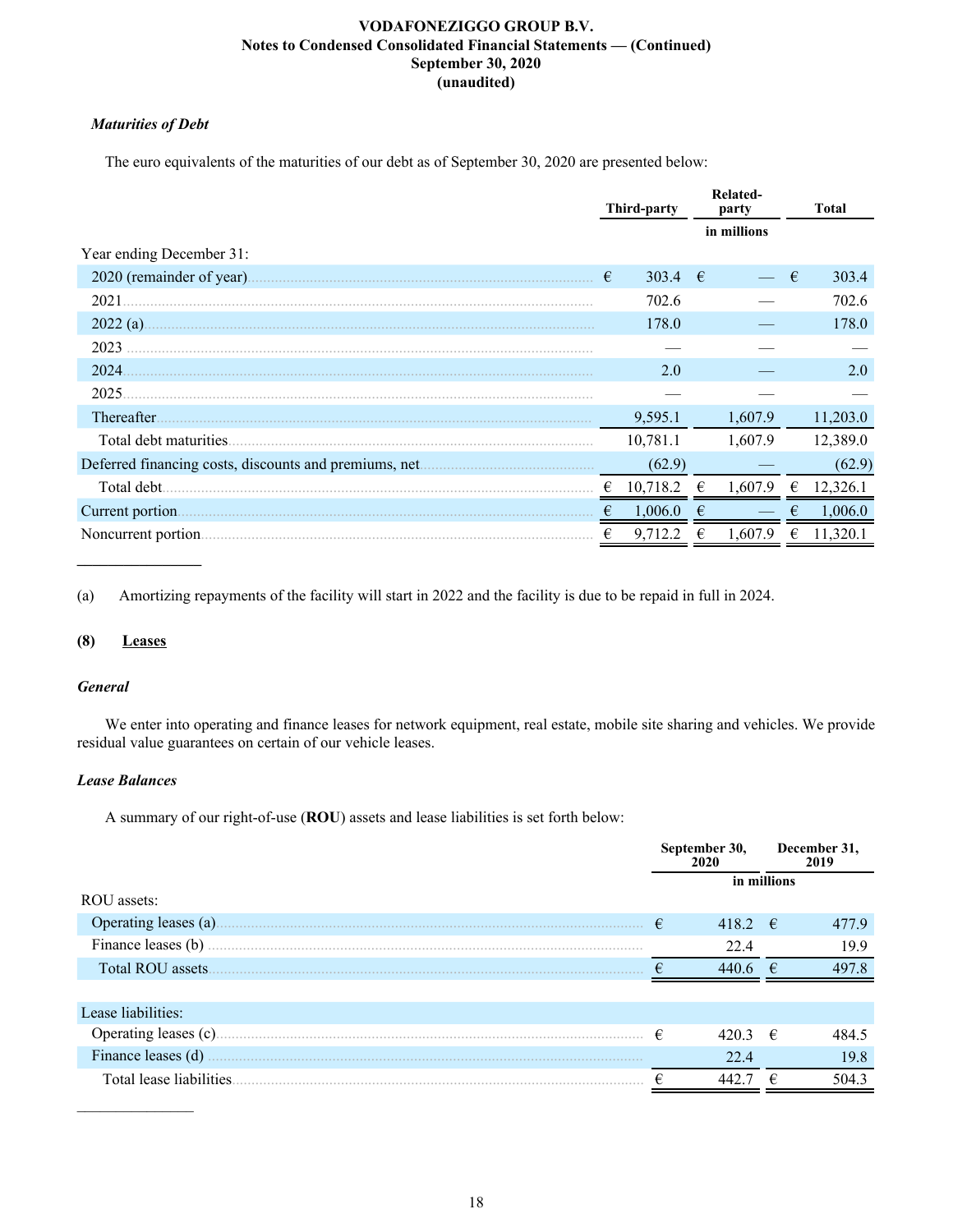- (a) Our operating lease ROU assets are included in other assets, net, on our condensed consolidated balance sheets. At September 30, 2020, the weighted average remaining lease term for operating leases was 6.7 years and the weighted average discount rate was 3.2%. During the nine months ended September 30, 2020 and 2019, we recorded additions to our operating lease ROU assets of  $\epsilon$ 11.6 million and  $\epsilon$ 14.6 million, respectively.
- (b) Our finance lease ROU assets are included in property and equipment, net, on our condensed consolidated balance sheets. At September 30, 2020, the weighted average remaining lease term for finance leases was 3.2 years and the weighted average discount rate was 3.7%. During the nine months ended September 30, 2020 and 2019, we recorded additions to our finance lease ROU assets of  $E11.2$  million and  $E5.2$  million, respectively.
- (c) The current and long-term portions of our operating lease liabilities are included within other accrued and current liabilities and other long-term liabilities, respectively, on our condensed consolidated balance sheets.
- (d) The current and long-term portions of our finance lease obligations are included within current portion of debt and finance lease obligations and long-term debt and finance lease obligations, respectively, on our condensed consolidated balance sheets.

A summary of our aggregate lease expense is set forth below:

|                                | Three months ended<br>September 30, |       |            |             | Nine months ended<br>September 30, |                |       |
|--------------------------------|-------------------------------------|-------|------------|-------------|------------------------------------|----------------|-------|
|                                | 2020                                |       | 2019       |             | 2020                               |                | 2019  |
|                                |                                     |       |            | in millions |                                    |                |       |
| Finance lease expense:         |                                     |       |            |             |                                    |                |       |
| Depreciation and amortization. | €                                   | 2.4   | $\epsilon$ | 1.7         | $\epsilon$                         | 7.6 $\epsilon$ | 6.8   |
|                                |                                     | 0.2   |            | 0.1         |                                    | 0.7            | 0.3   |
| Total finance lease expense.   |                                     | 2.6   |            | 1.8         |                                    | 8.3            | 7.1   |
|                                |                                     | 19.7  |            | 17.3        |                                    | 61.6           | 51.7  |
|                                |                                     | (0.2) |            | (0.2)       |                                    | (0.7)          | (0.7) |
| Total lease expense.           |                                     | 22.1  |            | 18.9        | €                                  | 69.2           | 58.1  |

(a) Our operating lease expense is included in other operating expenses and SG&A expenses in our condensed consolidated statements of operations.

(b) Variable lease expense represents payments made to a lessor during the lease term that vary because of a change in circumstance that occurred after the lease commencement date. Variable lease payments are expensed as incurred and are included in other operating expenses in our condensed consolidated statements of operations.

A summary of our cash outflows from operating and finance leases is set forth below:

|                                                                         |             | Nine months ended September 30, |      |  |
|-------------------------------------------------------------------------|-------------|---------------------------------|------|--|
|                                                                         | 2020        |                                 | 2019 |  |
|                                                                         | in millions |                                 |      |  |
| Cash paid for amounts included in the measurement of lease liabilities: |             |                                 |      |  |
|                                                                         | $657$ €     |                                 | 58.6 |  |
|                                                                         | 0.7         |                                 | 0.5  |  |
| Financing cash outflows from finance leases.<br><b>CONTRACTOR</b>       | 7.6         |                                 |      |  |
| Total cash outflows from operating and finance leases                   | 74 O        | €                               | 66 6 |  |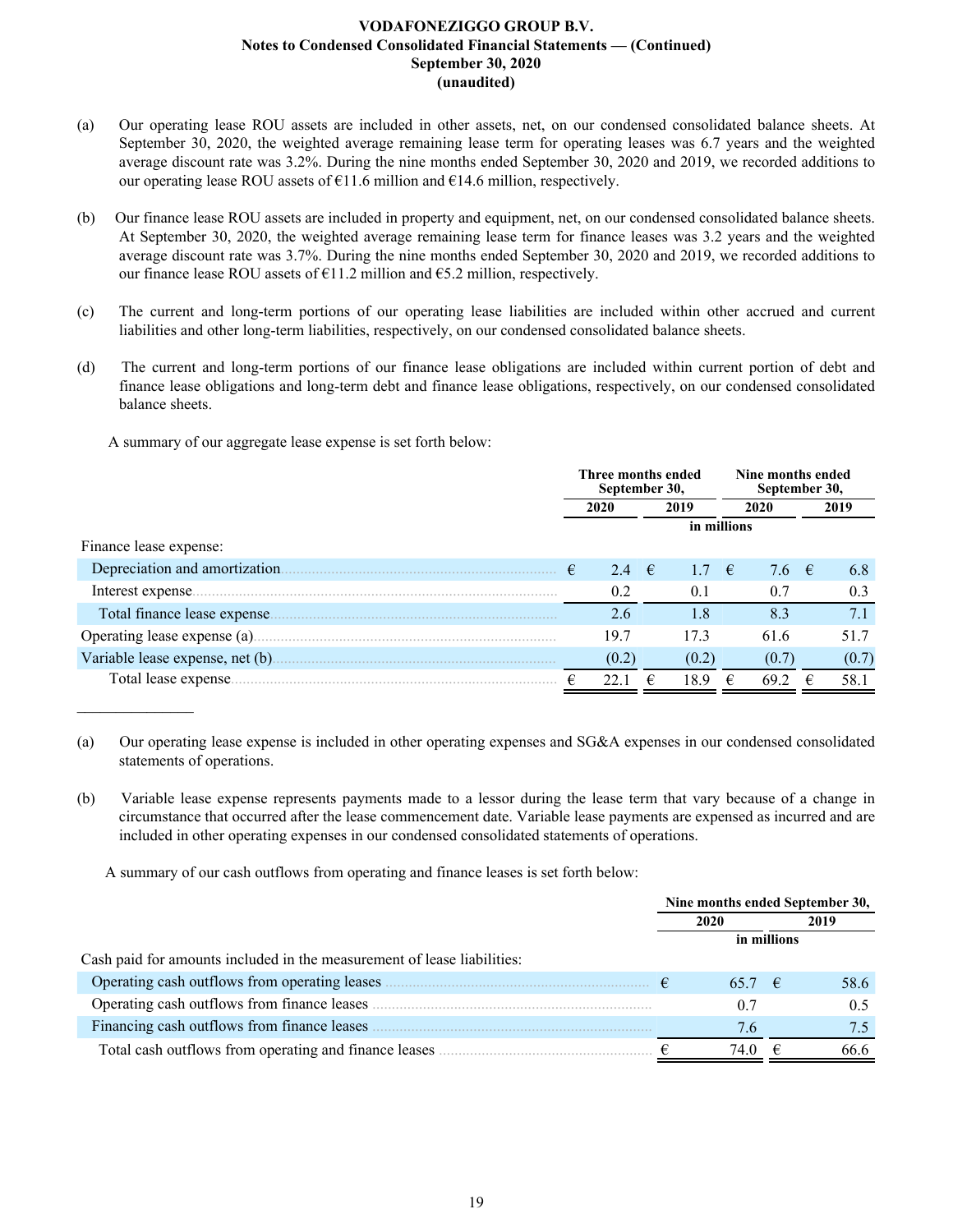The euro equivalents of the maturities of our operating and finance lease obligations as of September 30, 2020 are presented below:

|                                       |   | Operating<br>leases |   | Finance<br>leases |
|---------------------------------------|---|---------------------|---|-------------------|
|                                       |   | in millions         |   |                   |
| Year ending December 31:              |   |                     |   |                   |
| 2020 (remainder of year).             | € | 15.4 $\epsilon$     |   | 2.4               |
| 2021                                  |   | 78.5                |   | 8.4               |
| 2022                                  |   | 75.4                |   | 6.4               |
| 2023                                  |   | 71.0                |   | 3.9               |
| 2024                                  |   | 67.7                |   | 2.1               |
| 2025                                  |   | 37.1                |   | 0.7               |
| Thereafter.                           |   | 133.0               |   |                   |
| Total principal and interest payments |   | 478.1               |   | 23.9              |
| Less: present value discount          |   | (57.8)              |   | (1.5)             |
|                                       |   | 420.3               |   | 22.4              |
| Current portion.                      | € | 67.2                | € | 8.3               |
|                                       |   | 353.1               |   | 14.1              |

# **(9) Income Taxes**

Our consolidated financial statements include the income taxes of all entities wholly owned by VodafoneZiggo Group Holding B.V.

VodafoneZiggo Group Holding together with VodafoneZiggo and its subsidiaries, formed a fiscal unity (the **VodafoneZiggo Fiscal Unity)**.The VodafoneZiggo Fiscal Unity is one taxpayer for the period of time subsequent to the closing of the JV Transaction. VodafoneZiggo Group Holding did not implement a tax-sharing agreements and no cash payments will be made between VodafoneZiggo entities and VodafoneZiggo Group Holding related to the Dutch tax attributes. Accordingly, related-party tax allocations, if any, are reflected as adjustments in our consolidated statement of owner's equity.

On December 31, 2019, the Dutch Government enacted legislation regarding the yearly changes to the tax legislation (i.e., "Belastingplan 2020"). One of the most important changes within these legislative plans of the government has been an adjustment of the corporate income tax rate change enacted in 2019, which has led to the recalculation of deferred tax balances. The Dutch government has announced that the enacted rate change will be reversed in 2021 and the future tax rate will remain at 25%. VodafoneZiggo will recalculate the deferred tax balances when the tax legislation (i.e., "Belastingplan 2021") has been enacted.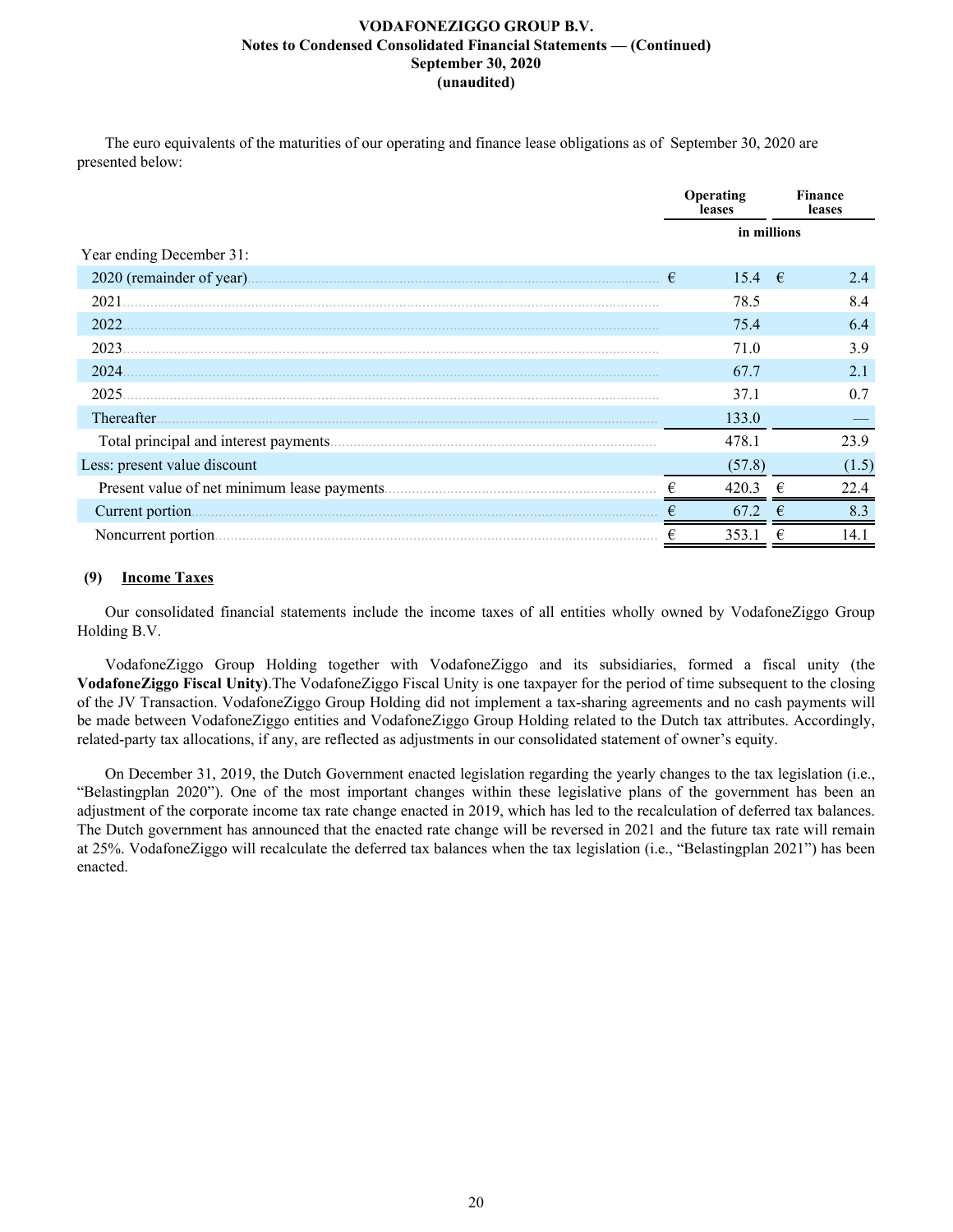Income tax benefit (expense) attributable to our loss before income taxes differs from the amounts computed using the Dutch income tax rate of 25.0% as a result of the following:

|                                     | Three months ended |                |   |             |    | Nine months ended |               |        |  |  |  |
|-------------------------------------|--------------------|----------------|---|-------------|----|-------------------|---------------|--------|--|--|--|
|                                     |                    | September 30,  |   |             |    |                   | September 30, |        |  |  |  |
|                                     |                    | 2020           |   | 2019        |    | 2020              |               | 2019   |  |  |  |
|                                     |                    |                |   | in millions |    |                   |               |        |  |  |  |
|                                     |                    | 7.0 $\epsilon$ |   | 19.0        | −€ | 13.0              | −€            | 90.5   |  |  |  |
| Enacted tax law and rate changes    |                    | (0.9)          |   | (2.9)       |    | 6.2               |               | (15.0) |  |  |  |
|                                     |                    |                |   | (0.2)       |    | (68.8)            |               | (0.6)  |  |  |  |
| Other, net.                         |                    | 0.2            |   | (1.6)       |    | 2.6               |               | 0.5    |  |  |  |
| Total income tax benefit (expense). |                    | 6.3            | € | 14.3        | €  | $(47.0) \in$      |               | 75.4   |  |  |  |

(a) Amount for the nine months ended September 30, 2020, consist mainly of a change in estimate relating to the deductibility of depreciation of certain intangible assets included in our prior year tax returns as well as future deductibility of those assets.

# **(10) Related-party Transactions**

 $\mathcal{L}_\text{max}$  , where  $\mathcal{L}_\text{max}$ 

 $\frac{1}{2}$ 

Our related-party transactions are set forth below:

|                                      |   | Three months ended |   |             | Nine months ended |               |   |         |  |  |  |
|--------------------------------------|---|--------------------|---|-------------|-------------------|---------------|---|---------|--|--|--|
|                                      |   | September 30,      |   |             |                   | September 30, |   |         |  |  |  |
|                                      |   | 2020               |   | 2019        |                   | 2020          |   | 2019    |  |  |  |
|                                      |   |                    |   | in millions |                   |               |   |         |  |  |  |
| Revenue                              | € | 3.8                | € | 3.9         | $\epsilon$        | 10.5          | € | 10.1    |  |  |  |
|                                      |   | (10.1)             |   | (9.6)       |                   | (20.9)        |   | (27.8)  |  |  |  |
|                                      |   | 3.3                |   | 3.8         |                   | 9.6           |   | 10.3    |  |  |  |
|                                      |   |                    |   | (0.3)       |                   | (0.3)         |   | (1.2)   |  |  |  |
| Charges for JV Services:             |   |                    |   |             |                   |               |   |         |  |  |  |
| Charges from Liberty Global:         |   |                    |   |             |                   |               |   |         |  |  |  |
|                                      |   | (21.7)             |   | (22.1)      |                   | (58.7)        |   | (67.3)  |  |  |  |
|                                      |   | (7.3)              |   | (5.1)       |                   | (21.8)        |   | (15.5)  |  |  |  |
|                                      |   | (29.0)             |   | (27.2)      |                   | (80.5)        |   | (82.8)  |  |  |  |
| Charges from Vodafone:               |   |                    |   |             |                   |               |   |         |  |  |  |
|                                      |   | (20.5)             |   | (24.4)      |                   | (67.8)        |   | (64.2)  |  |  |  |
|                                      |   | (7.5)              |   | (7.5)       |                   | (22.5)        |   | (22.5)  |  |  |  |
|                                      |   | (28.0)             |   | (31.9)      |                   | (90.3)        |   | (86.7)  |  |  |  |
|                                      |   | (57.0)             |   | (59.1)      |                   | (170.8)       |   | (169.5) |  |  |  |
|                                      |   | (60.0)             |   | (61.3)      |                   | (171.9)       |   | (178.1) |  |  |  |
|                                      |   | (21.9)             |   | (22.7)      |                   | (61.2)        |   | (67.3)  |  |  |  |
| Included in loss before income taxes | € | (81.9)             | € | (84.0)      | €                 | (233.1)       | € | (245.4) |  |  |  |
|                                      | € | 37.8               | € | 65.2        | €                 | 127.5         | € | 145.3   |  |  |  |

<sup>(</sup>a) Represents amounts charged for technology and other services, which are included in the calculation of the "EBITDA" metric specified by our debt agreements (**Covenant EBITDA**).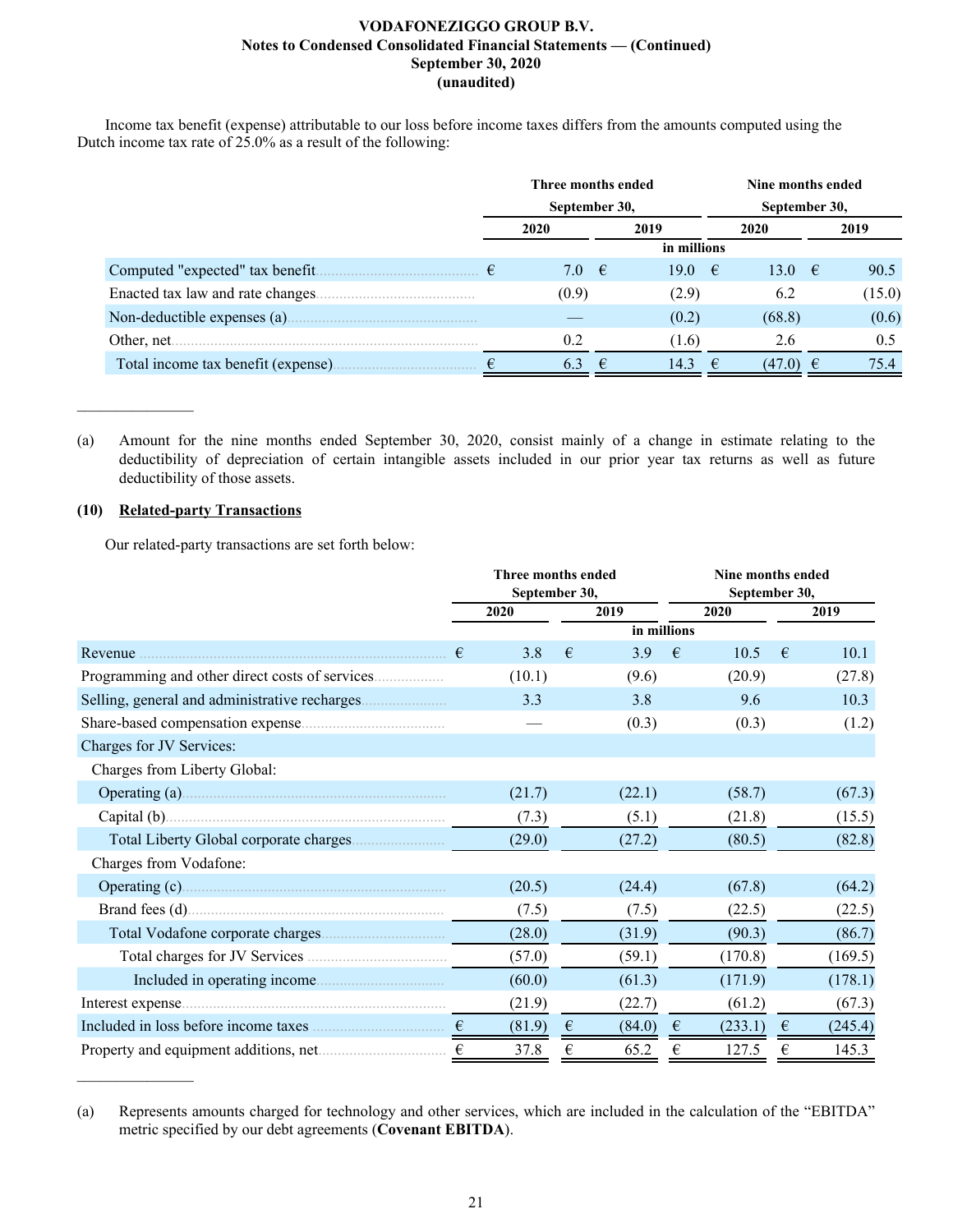- (b) Represents amounts charged for capital expenditures made by Liberty Global related to assets that we use or will otherwise benefit our company. These charges are not included in the calculation of Covenant EBITDA.
- (c) Represents amounts charged by Vodafone for technology and other services, a portion of which are included in the calculation of Covenant EBITDA.
- (d) Represents amounts charged for our use of the Vodafone brand name. These charges are not included in the calculation of Covenant EBITDA.

*Revenue.* Amount represents interconnect fees charged by us to certain subsidiaries of Vodafone.

*Programming and other direct costs of services.* Amount represents interconnect fees charged to us by certain subsidiaries of Vodafone*.*

*Selling, general and administrative recharges.* Amount represents recharges for certain personnel services provided to Vodafone and Liberty Global.

*Share-based compensation expense.* Amounts relate to charges to our company by Liberty Global and Vodafone for sharebased incentive awards held by certain employees of our subsidiaries associated with ordinary shares of Liberty Global and Vodafone. Share-based compensation expense is included within SG&A in our condensed consolidated statements of operations.

# *Charges for JV Services - Framework and Trade Mark Agreements*

Pursuant to a framework and a trade name agreement (collectively, the **JV Service Agreements**) entered into in connection with the formation of the VodafoneZiggo JV, Liberty Global and Vodafone charge us fees for certain services provided to us by the respective subsidiaries of the Shareholders (collectively, the **JV Services)**. The JV Services are provided to us on a transitional or ongoing basis. Pursuant to the terms of the JV Service Agreements, the ongoing services will be provided for a period of four to six years depending on the type of service, while transitional services will be provided for a period of not less than 12 months after which the Shareholders or VodafoneZiggo will be entitled to terminate based on specified notice periods. The JV Services provided by the respective subsidiaries of the Shareholders consist primarily of (i) technology and other services, (ii) capital-related expenditures for assets that we use or otherwise benefit us and (iii) brand name and procurement fees. The fees that Liberty Global and Vodafone charge us for the JV Services, as set forth in the table above, include both fixed and usage-based fees.

*Interest expense*. Amount relates to the Liberty Global Notes and the Vodafone Notes, as defined and described below.

*Property and equipment additions, net.* These amounts, which are cash settled, represent customer premises and networkrelated equipment acquired from certain Liberty Global and Vodafone subsidiaries, which subsidiaries centrally procure equipment on behalf of our company.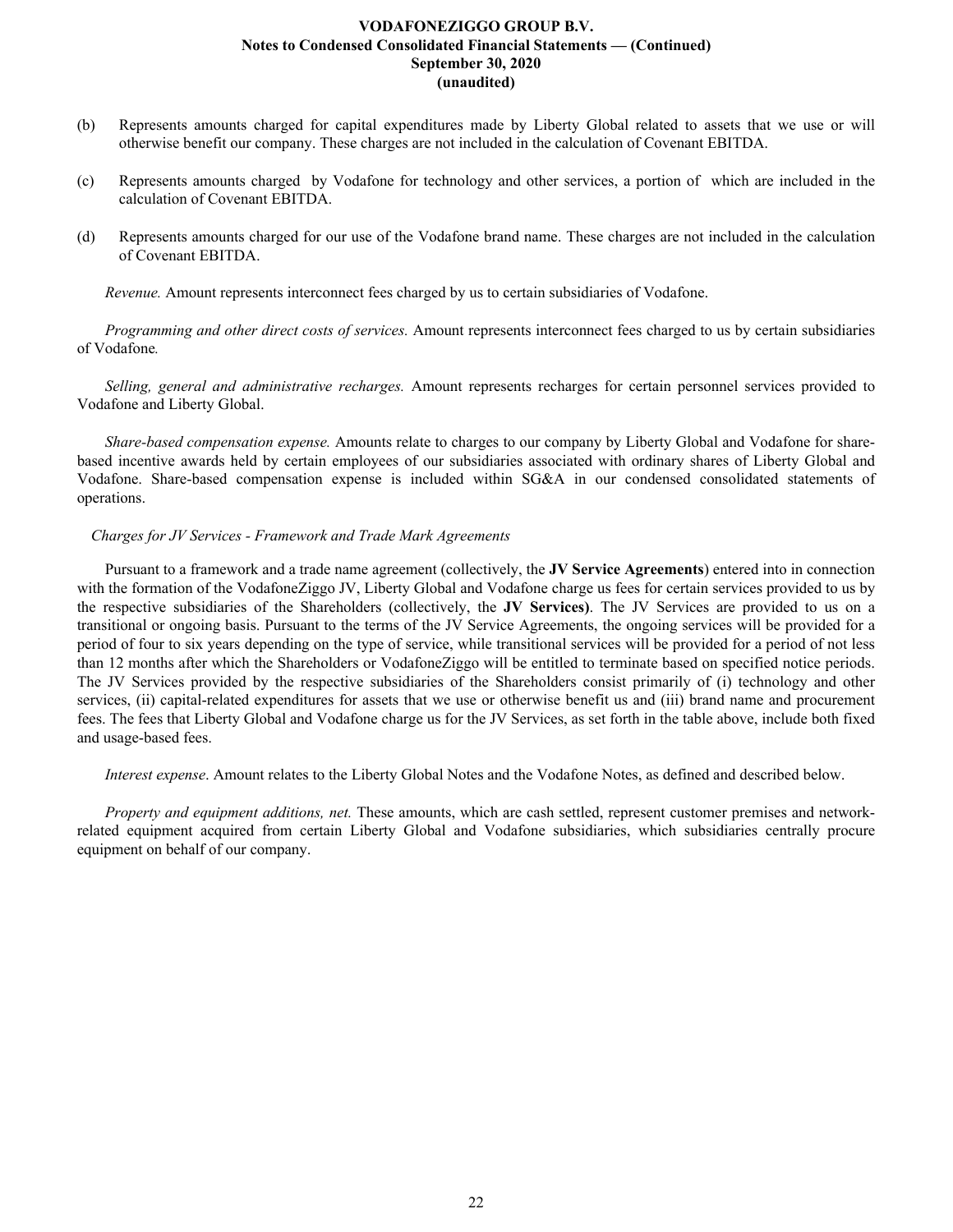The following table provides details of our related-party balances:

|                     |   | September 30, |            | December 31, |
|---------------------|---|---------------|------------|--------------|
|                     |   | 2020          |            | 2019         |
|                     |   | in millions   |            |              |
| Assets:             |   |               |            |              |
|                     | € | 33.0          | $\epsilon$ | 29.3         |
|                     |   |               |            |              |
| Liabilities:        |   |               |            |              |
|                     | € | 70.7 $\in$    |            | 93.6         |
|                     |   | 35.6          |            | 36.4         |
| Debt $(c)$ :        |   |               |            |              |
| Liberty Global Note |   | 803.9         |            | 700.0        |
| Vodafone Note       |   | 803.9         |            | 700.0        |
|                     |   | 3.0           |            | 5.0          |
| Total liabilities.  | € |               |            | 1,535.0      |

(a) Represents non-interest bearing receivables from certain Liberty Global and Vodafone subsidiaries.

(b) Represents non-interest bearing payables, accrued capital expenditures and other accrued liabilities related to transactions with certain Liberty Global and Vodafone subsidiaries that are cash settled.

- (c) Represents debt obligations, as further described below.
- (d) Represents operating lease liabilities related to Vodafone.

# *Related-party Debt*

### *Liberty Global Notes*

 The Liberty Global Notes comprise (i) a euro-denominated note payable to a subsidiary of Liberty Global with a principal amount of €700.0 million at September 30, 2020 (the **Liberty Global Note Payable I**) and (ii) a euro-denominated note payable to a subsidiary of Liberty Global entered into during the third quarter of 2020 with a principal amount of €103.9 million at September 30, 2020 (the **Liberty Global Note Payable II**, and, together with the Liberty Global Note Payable I, the **Liberty Global Notes Payable**). The Liberty Global Note Payable I, as amended in June 2020, and the Liberty Global Note Payable II each bear interest at a fixed rate of 5.55% and have a final maturity date of December 31, 2030. During the nine months ended September 30, 2020, interest accrued on the Liberty Global Notes Payable was €30.6 million, all of which has been cash settled.

### *Vodafone Notes*

The Vodafone Notes comprise (i) a euro-denominated note payable to a subsidiary of Vodafone with a principal amount of €700.0 million at September 30, 2020 (the **Vodafone Note Payable I**) and (ii) a euro-denominated note payable to a subsidiary of Vodafone entered into during the third quarter of 2020 with a principal amount of €103.9 million at September 30, 2020 (the **Vodafone Note Payable II**, and, together with the Vodafone Note Payable I, the **Vodafone Notes Payable**). The Vodafone Note Payable I, as amended in July 2020, and the Vodafone Note Payable II each bear interest at a fixed rate of 5.55% and have a final maturity date of December 31, 2030. During the nine months ended September 30, 2020, interest accrued on the Vodafone Notes Payable was €30.6 million, all of which has been cash settled.

### *Other*

 In September 2020, in accordance with the dividend policy prescribed in the joint venture agreement governing our company (the **Shareholders Agreement**), VodafoneZiggo made a distribution in the amount of €175.0 million to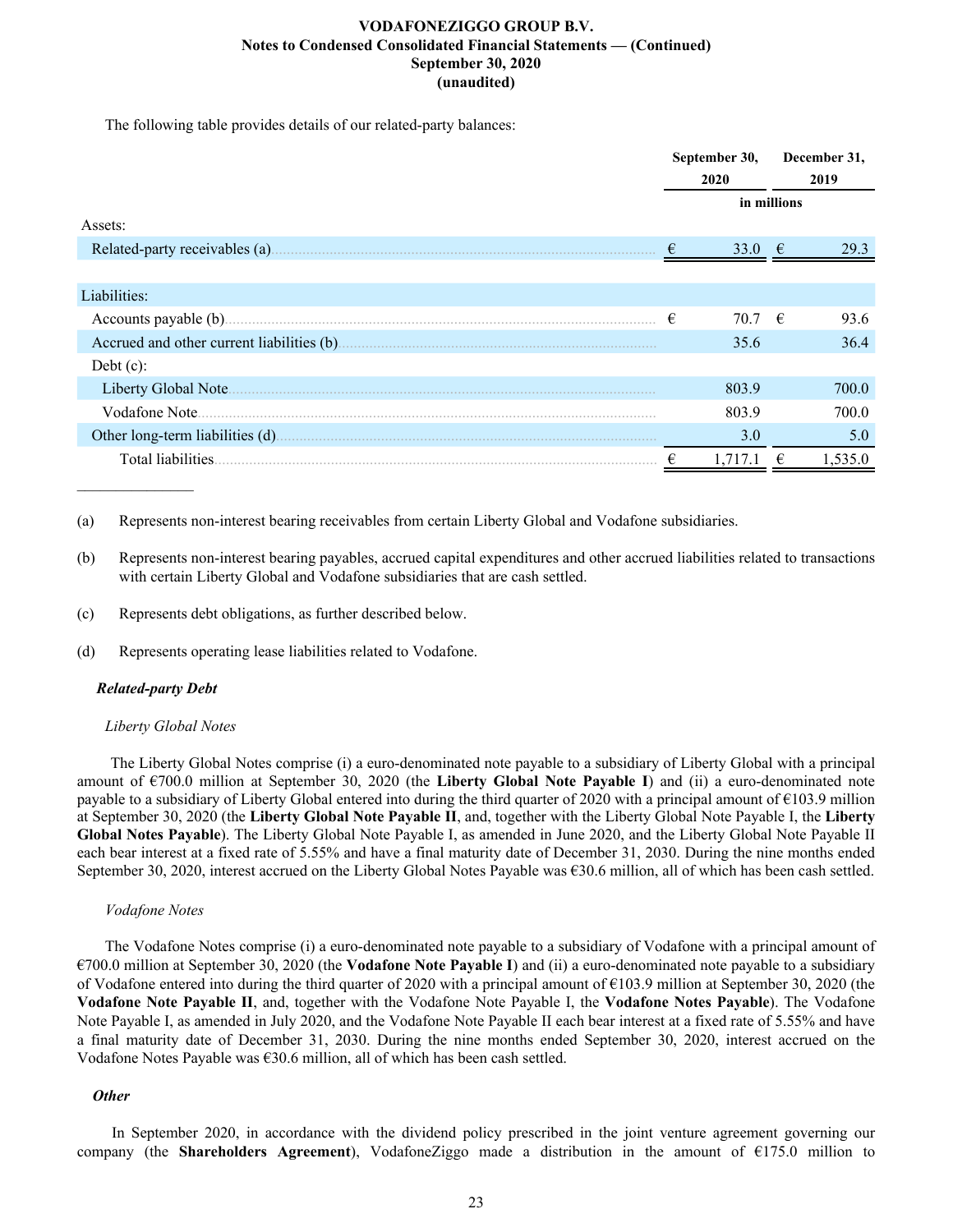VodafoneZiggo Group Holding who ultimately distributed 50% to each of Liberty Global and Vodafone. The distribution is reflected as a decrease to owner's equity in our condensed consolidated statement of owner's equity.

### **(11) Commitments and Contingencies**

### *Commitments*

 $\mathcal{L}_\text{max}$  , where  $\mathcal{L}_\text{max}$ 

As further described in note 10, we have commitments related to the JV Service Agreements. Additionally, in the normal course of business, we have entered into agreements that commit our company to make cash payments in future periods with respect to programming contracts, purchases of customer premises and other equipment and services and other items. The following table sets forth these commitments as of September 30, 2020:

|                                       | <b>Payments due during:</b> |             |                 |        |                 |                  |                   |            |  |  |  |  |
|---------------------------------------|-----------------------------|-------------|-----------------|--------|-----------------|------------------|-------------------|------------|--|--|--|--|
|                                       | Remainder<br>of 2020        | 2021        | 2022            | 2023   | 2024            | 2025             | <b>Thereafter</b> | Total      |  |  |  |  |
|                                       |                             | in millions |                 |        |                 |                  |                   |            |  |  |  |  |
| Programming commitments.              | 48.7                        | €145.3      | $\epsilon$ 97.0 | & 89.5 | $\epsilon$ 78.5 | $\in$ 45.8 $\in$ |                   | €<br>504.8 |  |  |  |  |
| JV Service Agreements (a)             | 43.7                        | 126.6       | 111.1           | 32.6   | 30.4            | 30.2             |                   | 374.6      |  |  |  |  |
| Purchase commitments.                 | 71.0                        | 63.8        | 57.4            | 2.4    | 1.3             | 0.8              | 0.8               | 197.5      |  |  |  |  |
|                                       |                             | 163.3       |                 |        |                 |                  |                   | 163.3      |  |  |  |  |
| Network and connectivity commitments. | 4.3                         | 15.8        | 8.5             | 0.2    |                 |                  |                   | 28.8       |  |  |  |  |
| Other commitments                     | 3.5                         | 21.3        | 12.5            | 4.8    | 1.9             | 1.9              | 3.5               | 49.4       |  |  |  |  |
| Total (b).                            | €<br>171.2                  | €536.1      | €286.5          | €129.5 | €112.1          | 78.7<br>€        | 4.3<br>€          | €1.318.4   |  |  |  |  |

(a) Amounts represent fixed minimum charges from Liberty Global and Vodafone pursuant to the JV Service Agreements. In addition to the fixed minimum charges, the JV Service Agreements provide for certain JV Services to be charged to us based upon usage of the services received. The fixed minimum charges set forth in the table above exclude fees for the usage-based services as these fees will vary from period to period. Accordingly, we expect to incur charges in addition to those set forth in the table above for usage-based services. For additional information regarding fees related to the JV Service Agreements, see note 10.

(b) The commitments included in this table do not reflect any liabilities that are included in our September 30, 2020, condensed consolidated balance sheet.

Purchase commitments include unconditional and legally binding obligations related to the purchase of customer premises equipment, other equipment and mobile handsets.

Programming commitments consist of obligations associated with certain of our programming contracts that are enforceable and legally binding on us as we have agreed to pay minimum fees without regard to (i) the actual number of subscribers to the programming services or (ii) whether we terminate service to a portion of our subscribers or dispose of a portion of our distribution systems. In addition, programming commitments do not include increases in future periods associated with contractual inflation or other price adjustments that are not fixed. Accordingly, the amounts reflected in the above table with respect to these contracts are significantly less than the amounts we expect to pay in these periods under these contracts. Historically, payments to programming vendors have represented a significant portion of our operating costs, and we expect that this will continue to be the case in future periods. In this regard, during the nine months ended September 30, 2020, and 2019, the programming and copyright costs incurred by our operations aggregated  $\epsilon$ 225.5 million and  $\epsilon$ 241.2 million, respectively.

Spectrum license commitment includes the commitment associated with the acquisition of the 2100 MHz band license.

Network and connectivity commitments include commitments associated with certain operating costs associated with our leased networks.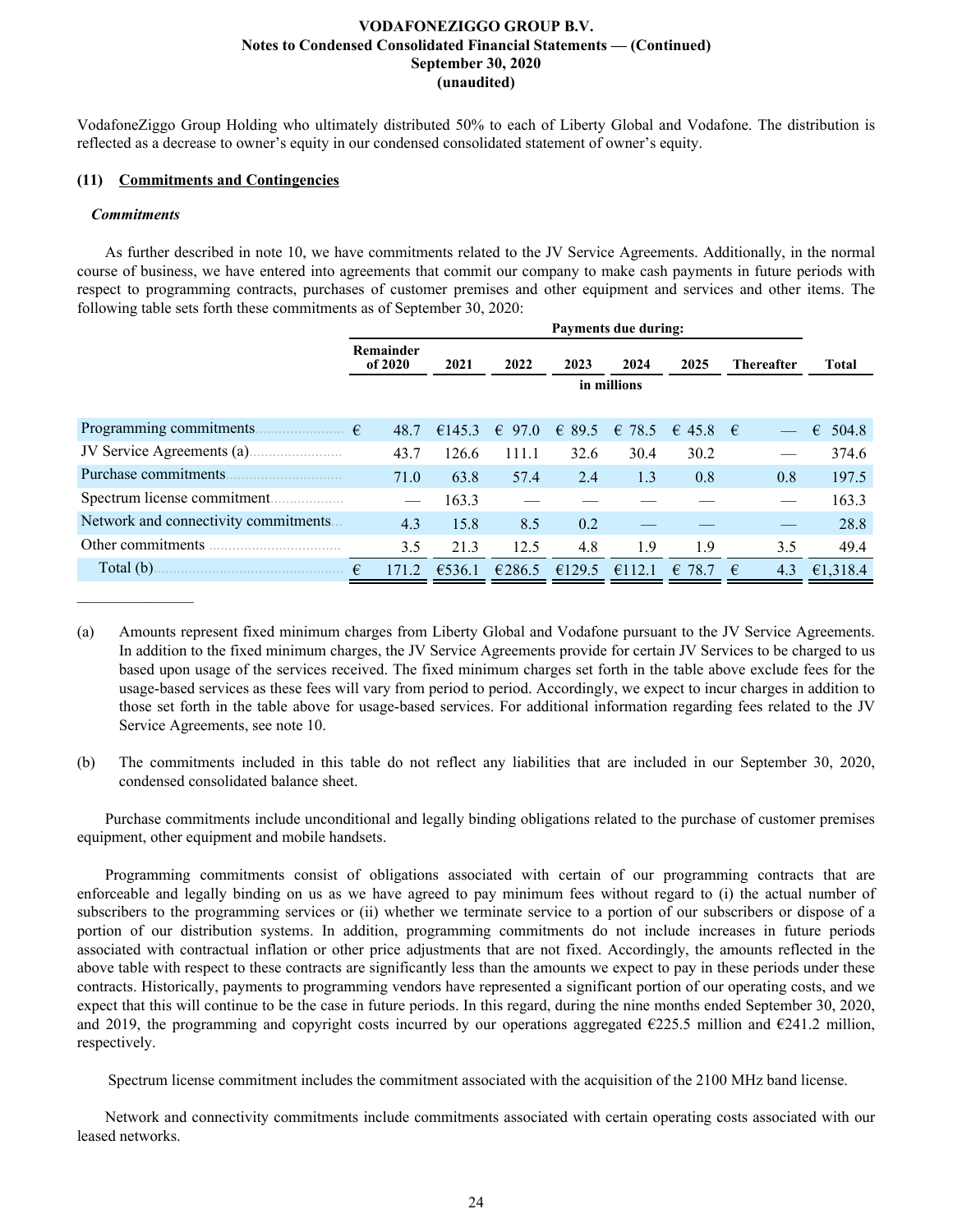Other commitments primarily include sponsorships and certain fixed minimum contractual commitments.

In addition to the commitments set forth in the table above, we have commitments under (i) derivative instruments and (ii) multiemployer defined benefit plans, pursuant to which we expect to make payments in future periods. For information regarding our derivative instruments, including the net cash paid or received in connection with these instruments during 2020, see note 4.

### *Guarantees and Other Credit Enhancements*

In the ordinary course of business, we may provide (i) indemnifications to our lenders, our vendors and certain other parties and (ii) performance and/or financial guarantees to local municipalities, our customers and vendors. Historically, these arrangements have not resulted in our company making any material payments and we do not believe that they will result in material payments in the future.

### *Regulations and Contingencies*

*Koninklijke KPN N.V (KPN) appeals against European Commission (EC) merger decisions for Ziggo Acquisition and VodafoneZiggo Joint Venture*. In July 2015, KPN, one of our competitors in the Netherlands, lodged an appeal against the EC decision clearing the acquisition of the Ziggo business by Liberty Global with the General Court (**GC**). The VodafoneZiggo JV was not a party to these proceedings. On October 26, 2017, the GC ruled that the EC did not state sufficient reasons for not analyzing the possible vertical anti-competitive effects on the market for premium pay TV sports channels and consequently annulled the EC decision. Article 10 (5) of the Merger Regulation provides in such a case that transaction shall be re-examined by the EC with a view to adopting a new decision. In April 2018 we filed a formal re-notification of this merger with the EC. On May 30, 2018, the EC again cleared the acquisition of the Ziggo business by Liberty Global. The earlier agreed commitments from Old Ziggo that were transferred to our company, have been extended to May 2026. On November 22, 2018, KPN lodged a pro-forma appeal with the GC against the May 30, 2018, clearance decision of the EC. On February 15, 2019, we have, together with our shareholders, filed a request to intervene in these proceedings with the GC and we submitted our statement in June 2019. The oral hearing was held on September 15, 2020, and the verdict is expected during the the first half of 2021.

On June 12, 2017, KPN lodged an appeal with the General Court of the EU against the EC's 2016 decision to clear the VodafoneZiggo JV between Vodafone and Liberty Global in the Netherlands. On May 23, 2019, the General Court dismissed KPN's appeal, and KPN decided not to appeal this verdict.

*ACM Local Loop Unbundling Decision.* On February 27, 2018, the ACM published a draft decision in its Local Loop Unbundling market analysis, now referred to as Wholesale Fixed Access (**WFA**) in which it aims to regulate VodafoneZiggo by imposing an obligation to offer wholesale cable access in addition to continuing existing regulation on KPN. Following a market consultation, the ACM notified the draft decision to the EC. On August 31, 2018, the EC responded, making a number of critical comments, but not rejecting the ACM's proposals (no serious doubts). The ACM then published a final decision on September 28, 2018, which entered into force October 1, 2018. We appealed ACM's decision and complied with the first obligation on VodafoneZiggo, namely to publish a reference offer before January 1, 2019. Our appeal of ACM's decision turned out successful and on March 17, 2020, the Court annulled ACM's decision. The Court's verdict is final. As a result, VodafoneZiggo is not obligated to offer cable access. Also, KPN is no longer obligated to offer regulated access. KPN has announced it will continue offering access under commercial conditions. During the third quarter of 2020, ACM announced to start a new market analysis of the fixed consumer market. We expect more clarity on the outcome of that analysis over the course of 2021. Within a similar timeframe, we expect clarity on the possible application of symmetric access regulation, which is available to the ACM per December 21, 2020.

*Data Protection*. On May 25, 2018, the E.U. General Data Protection Regulation (**GDPR**), that replaces the European Data Protection Directive, came into force. The GDPR has direct effect in the Netherlands with additional data protection obligations relevant to our operations that include: (i) clear explanation and transparency of personal data usage to customers and employees, and maintaining an internal data processing register, (ii) affirmative consent from users for profiling by automated means, (iii) stronger privacy rights for users and (iv) application of privacy by design/default to data processes.

In June 2018, the European Parliament and the Council reached an overall political agreement on the European Electronic Communications Code (EECC) and BEREC Regulation, with formal adoption finalised in December 2018. This means that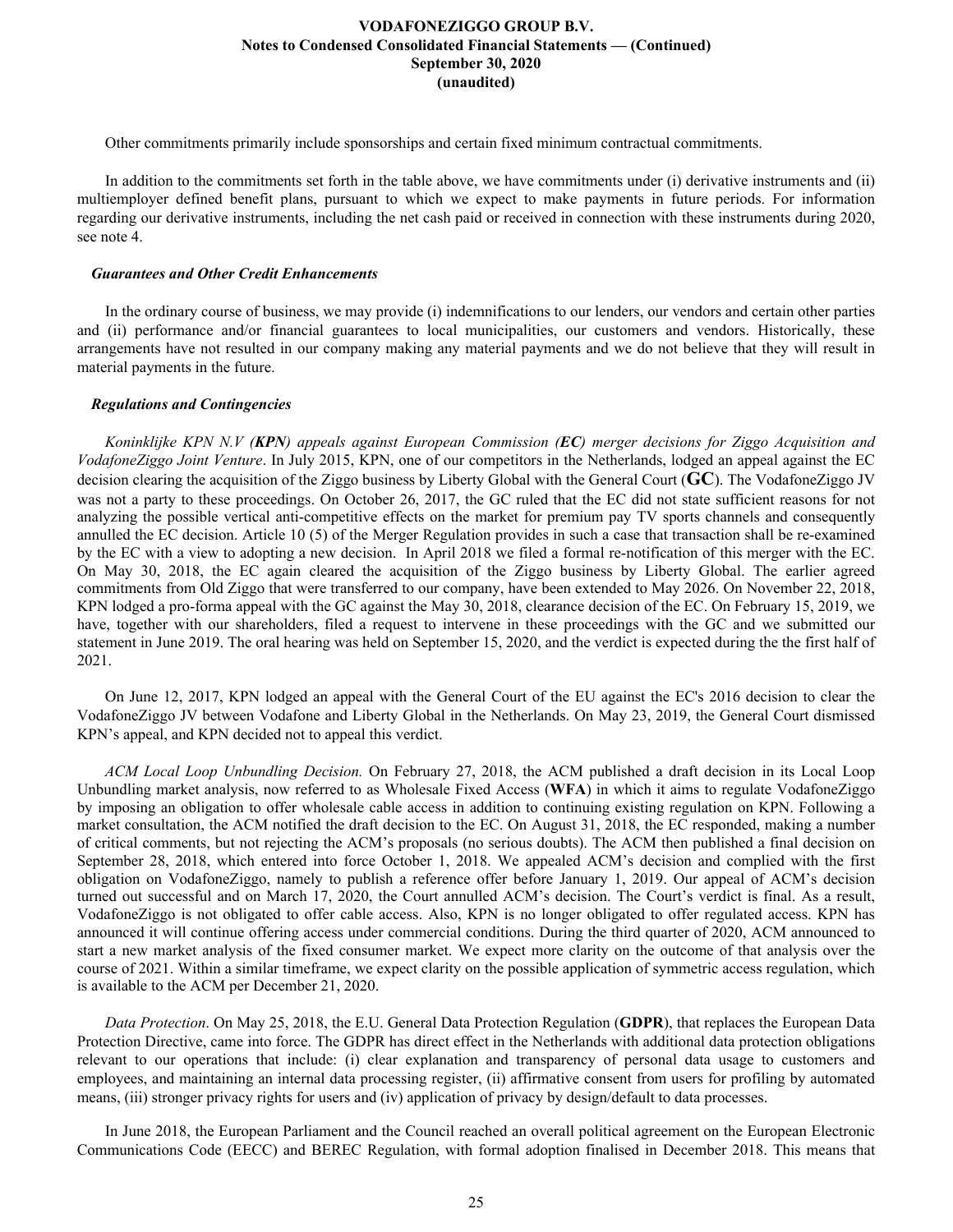member states must complete transposition into national law by the end of 2020. This deadline will not be met in the Netherlands, except for three topics that have gone through the parliamentary process already. These are switching, symmetrical access and geographical mapping. The transposition of the rest of the EECC is expected in 2021.

On January 10, 2017, a draft ePrivacy Regulation (**ePR**) was proposed by the EC to replace the ePrivacy Directive. In a meeting on November 22, 2019, the EU member states did not reach an agreement on a common position regarding the ePR and this happened again on June 5, 2020. Negotiations on the draft ePR continue in EU Council. The German presidency of the Council aims for a general approach on December 7, 2020. More clarity about its status is expected at the end of 2020.

*Other*. On April 10, 2018, the EC carried out inspections at several media companies in Europe including our sports channel, Ziggo Sport. On September 28, 2020, the EC confirmed, to VodafoneZiggo, that they have decided not to pursue this preliminary investigation further and that the case has been closed.

*Other Regulatory Issues.* Video distribution, broadband internet, fixed-line telephony, mobile and content businesses are subject to significant regulation and supervision by various regulatory bodies in the Netherlands, including Dutch and EU authorities. Adverse regulatory developments could subject our businesses to a number of risks. Regulation, including conditions imposed on us by competition or other authorities as a requirement to close acquisitions or dispositions, could limit growth, revenue and the number and types of services offered and could lead to increased operating costs and property and equipment additions. In addition, regulation may restrict our operations and subject them to further competitive pressure, including pricing restrictions, interconnect and other access obligations, and restrictions or controls on content, including content provided by third parties. Failure to comply with current or future regulation could expose our businesses to various penalties.

We have contingent liabilities related to matters arising in the ordinary course of business including (i) legal proceedings, (ii) issues involving VAT and wage, property and other tax issues and (iii) disputes over interconnection, programming, copyright and channel carriage fees. While we generally expect that the amounts required to satisfy these contingencies will not materially differ from any estimated amounts we have accrued, no assurance can be given that the resolution of one or more of these contingencies will not result in a material impact on our results of operations, cash flows or financial position in any given period. Due, in general, to the complexity of the issues involved and, in certain cases, the lack of a clear basis for predicting outcomes, we cannot provide a meaningful range of potential losses or cash outflows that might result from any unfavorable outcomes.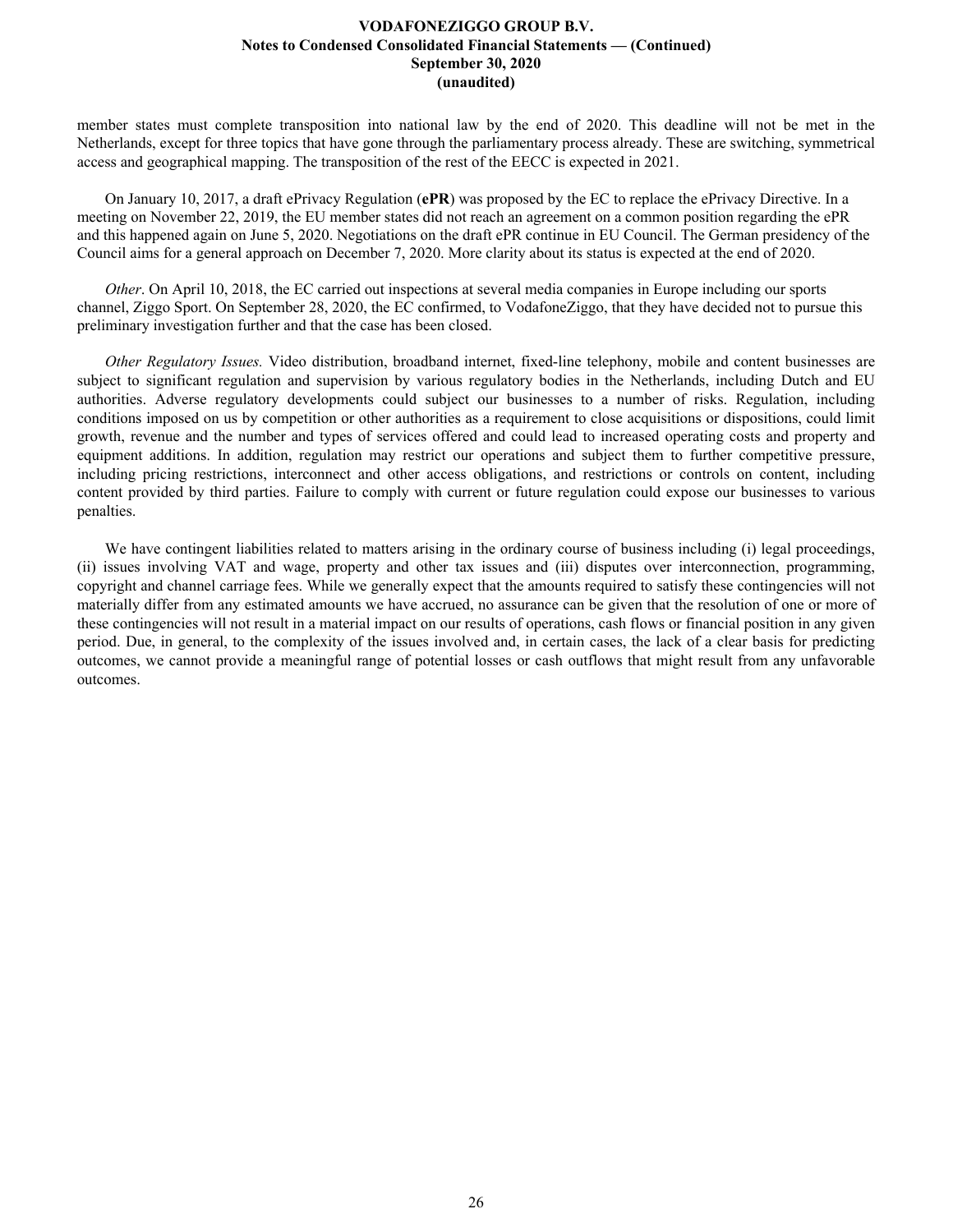# **(12) Segment Reporting**

We have one reportable segment that provides video, broadband internet, fixed-line telephony and mobile services to residential and business customers in the Netherlands.

Our revenue by major category is set forth below:

|                              |            | Three months ended<br>September 30, |            |             |                    | Nine months ended<br>September 30, |  |
|------------------------------|------------|-------------------------------------|------------|-------------|--------------------|------------------------------------|--|
|                              |            | 2020                                |            | 2019        | 2020               | 2019                               |  |
|                              |            |                                     |            | in millions |                    |                                    |  |
| Consumer cable revenue (a):  |            |                                     |            |             |                    |                                    |  |
|                              |            | 521.6                               | $\epsilon$ | 512.4       | € 1,549.3          | € 1,493.7                          |  |
|                              |            | 6.2                                 |            | 5.0         | 14.3               | 15.0                               |  |
|                              |            | 527.8                               |            | 517.4       | 1,563.6            | 1,508.7                            |  |
| Consumer mobile revenue (b): |            |                                     |            |             |                    |                                    |  |
|                              |            | 157.4                               |            | 156.0       | 468.0              | 469.8                              |  |
|                              |            | 61.4                                |            | 57.8        | 178.3              | 163.8                              |  |
|                              |            | 218.8                               |            | 213.8       | 646.3              | 633.6                              |  |
| Total consumer revenue       |            | 746.6                               |            | 731.2       | 2,209.9            | 2,142.3                            |  |
| B2B cable revenue (c):       |            |                                     |            |             |                    |                                    |  |
|                              |            | 123.4                               |            | 109.5       | 357.0              | 324.6                              |  |
|                              |            | 3.8                                 |            | 8.2         | 12.0               | 20.7                               |  |
|                              |            | 127.2                               |            | 117.7       | 369.0              | 345.3                              |  |
| B2B mobile revenue (d):      |            |                                     |            |             |                    |                                    |  |
|                              |            | 92.2                                |            | 99.0        | 286.1              | 313.5                              |  |
|                              |            | 26.8                                |            | 24.7        | 81.4               | 75.6                               |  |
|                              |            | 119.0                               |            | 123.7       | 367.5              | 389.1                              |  |
|                              |            | 246.2                               |            | 241.4       | 736.5              | 734.4                              |  |
| Other revenue (e)            |            | 12.0                                |            | 9.9         | 29.4               | 27.4                               |  |
|                              | $\epsilon$ | 1,004.8                             | €          | 982.5       | $\epsilon$ 2,975.8 | $\epsilon$ 2,904.1                 |  |

(a) Consumer cable revenue is classified as either subscription revenue or non-subscription revenue. Consumer cable subscription revenue includes revenue from subscribers for ongoing broadband internet, video, and voice services offered to residential customers and the amortization of installation fee. Consumer cable non-subscription revenue includes, among other items, interconnect, channel carriage fees and late fees.

(b) Consumer mobile revenue is classified as either service revenue or non-service revenue. Consumer mobile service revenue includes revenue from ongoing mobile and data services offered under postpaid and prepaid arrangements to residential customers. Consumer mobile non-service revenue includes, among other items, interconnect revenue, mobile handset and accessories sales, and late fees.

(c) B2B cable revenue is classified as either subscription revenue or non-subscription revenue. B2B cable subscription revenue includes revenue from business broadband internet, video, voice, and data services, offered to small or home office (**SOHO**) customers and small and medium to large enterprises. B2B cable non-subscription revenue includes, among other items, revenue from hosting services, installation fees, carriage fees and interconnect.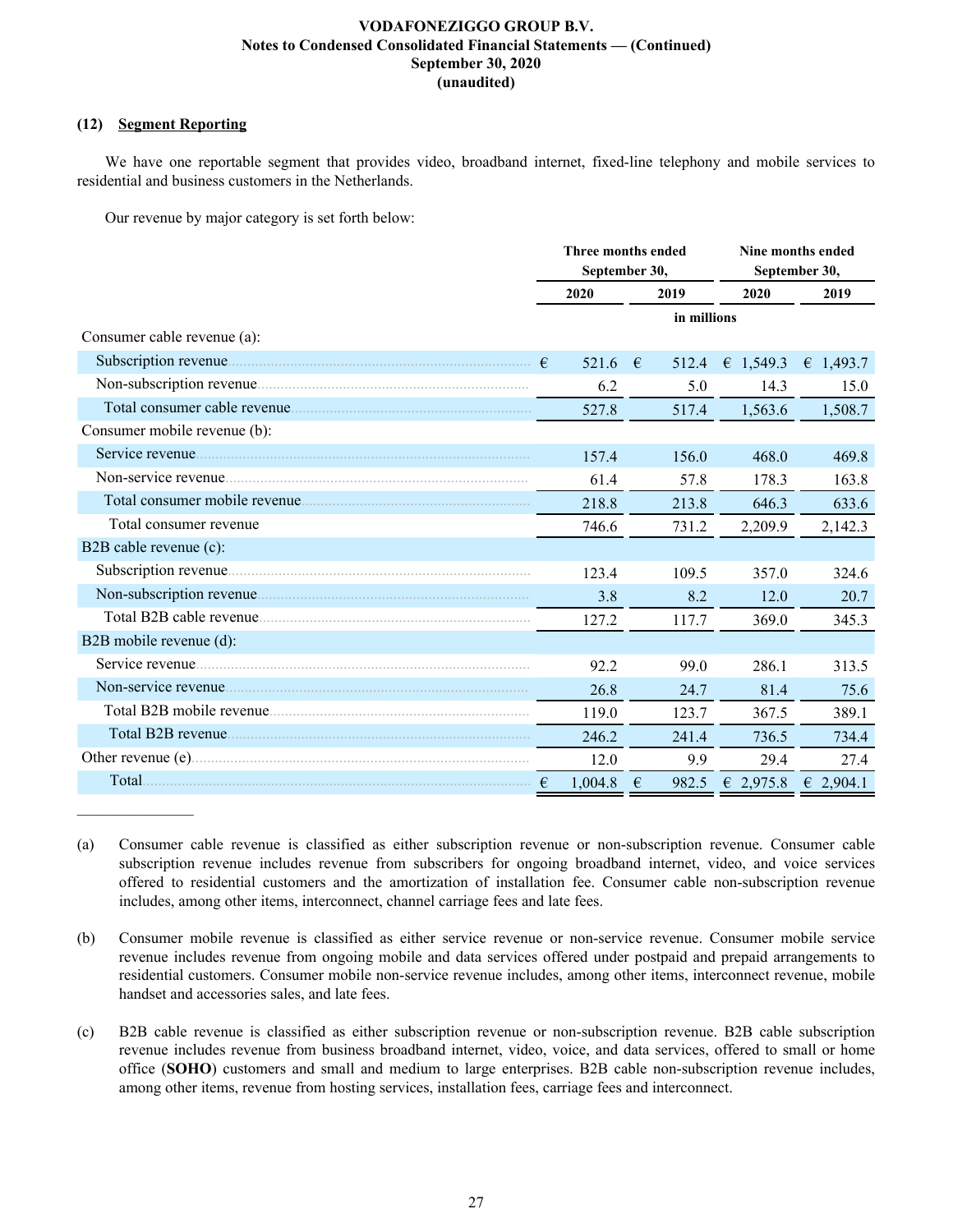- (d) B2B mobile revenue is classified as either service revenue or non-service revenue. B2B mobile service revenue includes revenue from ongoing mobile and data services offered to SOHO, small and medium to large enterprise customers as well as wholesale customers. B2B mobile non-service revenue includes, among other items, interconnect (including visitor) revenue, mobile handset and accessories sales, and late fees.
- (e) Other revenue includes, among other items, programming, advertising and site sharing revenue.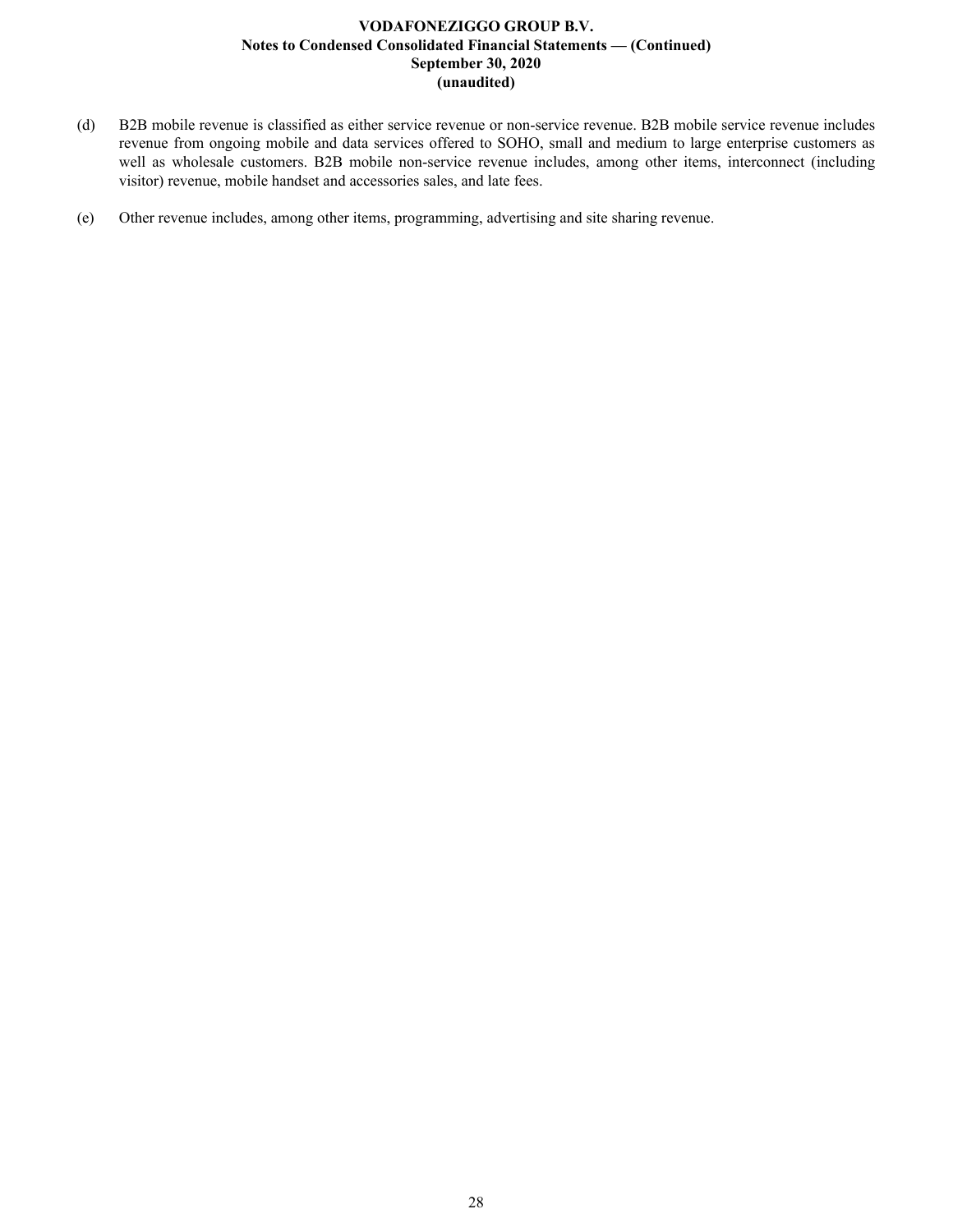# <span id="page-29-0"></span>**MANAGEMENT'S DISCUSSION AND ANALYSIS OF FINANCIAL CONDITION AND RESULTS OF OPERATIONS**

The following discussion and analysis, which should be read in conjunction with our condensed consolidated financial statements and the discussion and analysis included in our 2019 annual report, is intended to assist in providing an understanding of our results of operations and financial condition and is organized as follows:

- *• Forward-looking Statements.* This section provides a description of certain factors that could cause actual results or events to differ materially from anticipated results or events.
- *• Overview.* This section provides a general description of our business and recent events.
- *Material Changes in Results of Operations.* This section provides an analysis of our results of operations for the three and nine months ended September 30, 2020 and 2019.
- *Material Changes in Financial Condition.* This section provides an analysis of our corporate and subsidiary liquidity, condensed consolidated statements of cash flows and contractual commitments.

The capitalized terms used below have been defined in the notes to our condensed consolidated financial statements. In the following text, the terms "we," "our," "our company" and "us" may refer, as the context requires, to VodafoneZiggo or collectively to VodafoneZiggo and its subsidiaries.

Unless otherwise indicated, convenience translations into euros are calculated, and operational data (including subscriber statistics) is presented, as of September 30, 2020.

### **Forward-looking Statements**

Certain statements in this quarterly report constitute forward-looking statements. To the extent that statements in this quarterly report are not recitations of historical fact, such statements constitute forward-looking statements, which, by definition, involve risks and uncertainties that could cause actual results to differ materially from those expressed or implied by such statements. In particular, statements under *Management's Discussion and Analysis of Financial Condition and Results of Operations* may contain forward-looking statements, including statements regarding our business, product, foreign currency and finance strategies, subscriber growth and retention rates, competitive, regulatory and economic factors, the timing and impacts of proposed transactions, the maturity of our market, the potential impact of COVID-19 on our company, the anticipated impacts of new legislation (or changes to existing rules and regulations), anticipated changes in our revenue, costs or growth rates, our liquidity, credit risks, foreign currency risks, target leverage levels, our future projected contractual commitments and cash flows and other information and statements that are not historical fact. Where, in any forward-looking statement, we express an expectation or belief as to future results or events, such expectation or belief is expressed in good faith and believed to have a reasonable basis, but there can be no assurance that the expectation or belief will result or be achieved or accomplished. In evaluating these statements, you should consider the risks and uncertainties in the following list, and those described herein, as some but not all of the factors that could cause actual results or events to differ materially from anticipated results or events:

- economic and business conditions and industry trends in the Netherlands;
- the competitive environment in the Netherlands for both the fixed and mobile markets, including competitor responses to our products and services for our residential and business customers;
- fluctuations in currency exchange rates and interest rates;
- instability in global financial markets, including sovereign debt issues and related fiscal reforms;
- consumer disposable income and spending levels, including the availability and amount of individual consumer debt;
- changes in consumer television viewing preferences and habits;
- changes in consumer mobile usage behavior;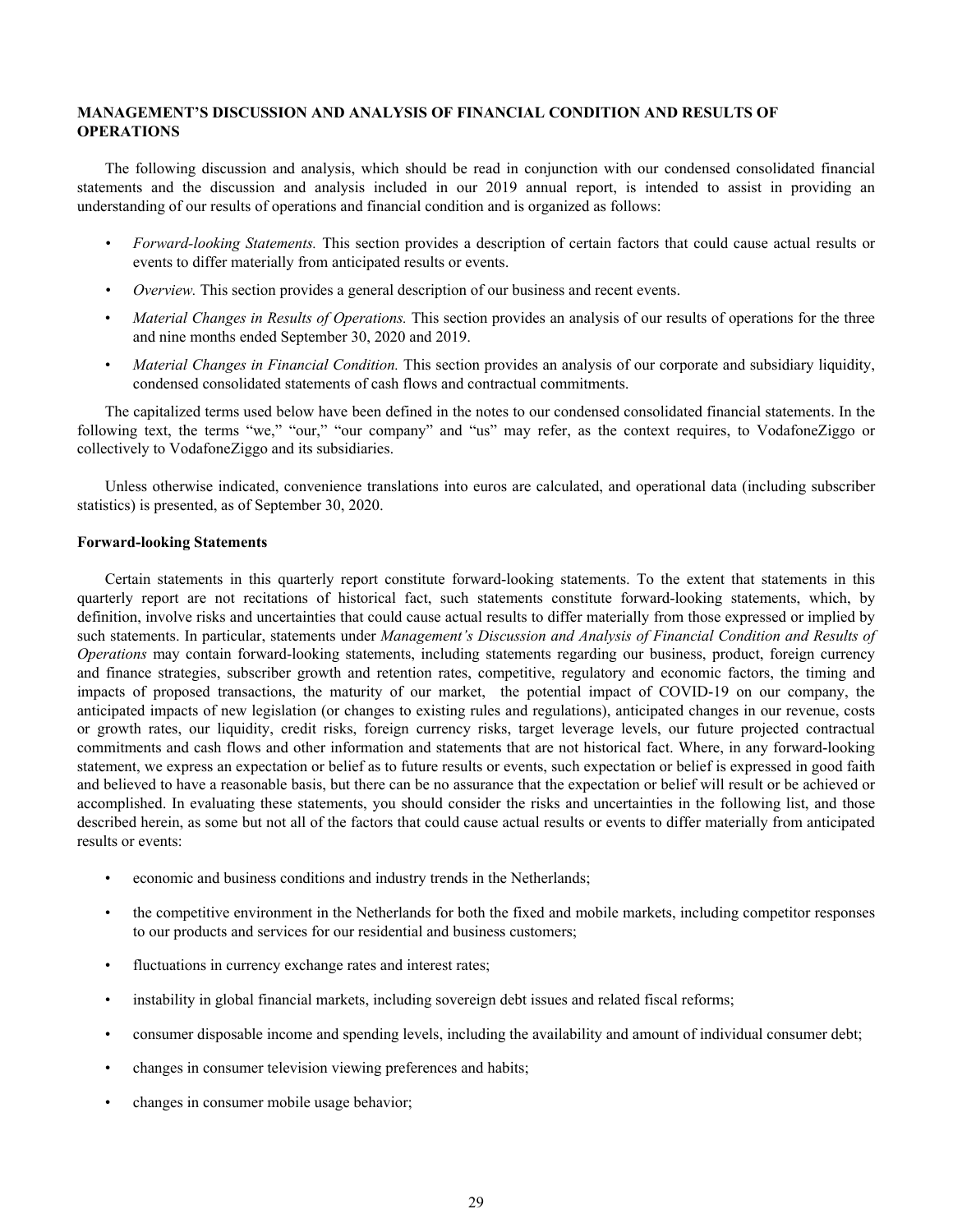- customer acceptance of our existing service offerings, including our cable television, broadband internet, fixed-line telephony, mobile and business service offerings, and of new technology, programming alternatives and other products and services that we may offer in the future;
- the outcome of governmental requests for proposals related to contracts for B2B communication services;
- our ability to manage rapid technological changes;
- our ability to maintain or increase the number of subscriptions to our cable television, broadband internet, fixed-line telephony and mobile service offerings and our average revenue per household;
- our ability to provide satisfactory customer service, including support for new and evolving products and services;
- our ability to maintain or increase rates to our subscribers or to pass through increased costs to our subscribers;
- the impact of our future financial performance, or market conditions generally, on the availability, terms and deployment of capital;
- changes in, or failure or inability to comply with, applicable laws and/or government regulations in the Netherlands and adverse outcomes from regulatory proceedings, including regulation related to interconnect rates;
- government and/or regulatory intervention that requires opening our broadband distribution network to competitors, and/or other regulatory interventions;
- our ability to obtain regulatory approval and satisfy other conditions necessary to close acquisitions and dispositions and the impact of conditions imposed by competition and other regulatory authorities in connection with acquisitions;
- our ability to successfully acquire new businesses and, if acquired, to integrate, realize anticipated efficiencies from, and implement our business plan with respect to the businesses we have acquired or with respect to the formation of the VodafoneZiggo JV;
- changes in laws or treaties relating to taxation, or the interpretation thereof, in the Netherlands;
- changes in laws and government regulations that may impact the availability and cost of capital and the derivative instruments that hedge certain of our financial risks;
- our ability to navigate the potential impacts on our business of the United Kingdom's (**U.K.**) departure from the E.U.;
- the ability of suppliers and vendors to timely deliver quality products, equipment, software, services and access;
- the availability of attractive programming for our video services and the costs associated with such programming, including retransmission and copyright fees payable to public and private broadcasters;
- uncertainties inherent in the development and integration of new business lines and business strategies;
- our ability to adequately forecast and plan future network requirements, including the costs and benefits associated with our planned network extensions;
- the availability of capital for the acquisition and/or development of telecommunications networks and services;
- problems we may discover post-closing with the operations, including the internal controls and financial reporting process, of businesses we acquire, including in relation to the VodafoneZiggo JV;
- the leakage of sensitive customer data;
- the outcome of any pending or threatened litigation;
- the loss of key employees and the availability of qualified personnel;
- changes in the nature of key strategic relationships with partners and joint ventures; and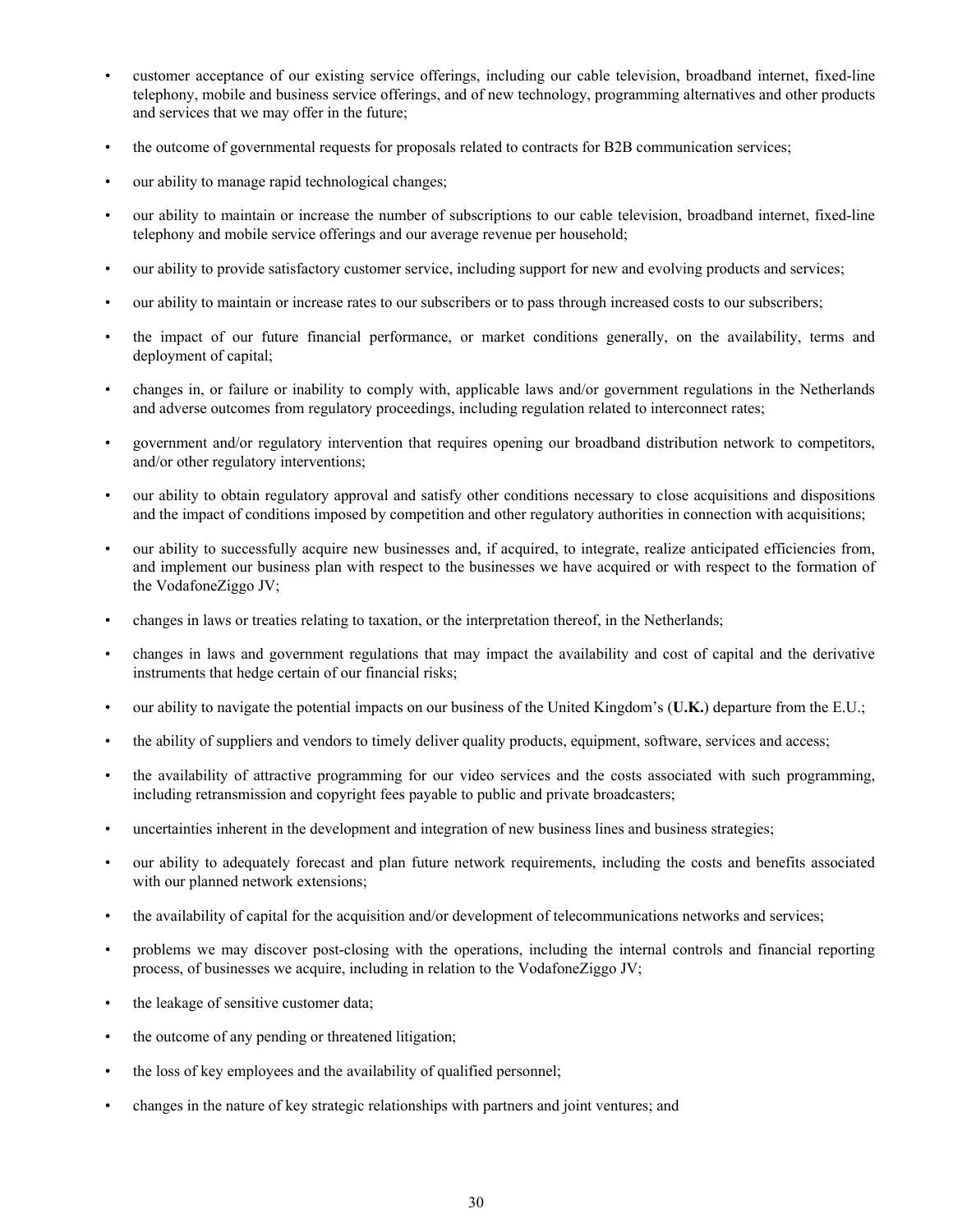• events that are outside of our control, such as political unrest in international markets, terrorist attacks, malicious human acts, natural disasters, pandemics or epidemics (such as COVID-19) and other similar events.

The broadband distribution and mobile service industries are changing rapidly and, therefore, the forward-looking statements of expectations, plans and intent in this quarterly report are subject to a significant degree of risk. These forwardlooking statements and the above-described risks, uncertainties and other factors speak only as of the date of this quarterly report, and we expressly disclaim any obligation or undertaking to disseminate any updates or revisions to any forward-looking statement contained herein, to reflect any change in our expectations with regard thereto, or any other change in events, conditions or circumstances on which any such statement is based. Readers are cautioned not to place undue reliance on any forward-looking statement.

### **Overview**

### *General*

VodafoneZiggo is a provider of video, broadband internet, fixed-line telephony and mobile services to residential and business customers in the Netherlands.

### *Operations*

At September 30, 2020, we owned and operated networks that passed 7,288,100 homes and served 9,534,400 revenue generating units (**RGUs**), consisting of 3,847,600 video subscribers (including 3,347,300 enhanced video subscribers), 3,371,300 broadband internet subscribers and 2,315,500 fixed-line telephony subscribers. In addition, at September 30, 2020, we served 5,154,800 mobile subscribers, which includes 4,690,100 postpaid subscribers.

The following table provides details of our organic RGU and mobile subscriber changes for the periods indicated. Organic RGU and mobile subscriber changes exclude the effect of acquisitions (RGUs and mobile subscribers added on the acquisition date) and other non-organic adjustments, but includes post-acquisition date RGU and mobile subscriber additions or losses.

|                                               | Three months ended<br>September 30, |           | Nine months ended<br>September 30, |           |
|-----------------------------------------------|-------------------------------------|-----------|------------------------------------|-----------|
|                                               | 2020                                | 2019      | 2020                               | 2019      |
| Organic RGU additions (losses):               |                                     |           |                                    |           |
| Video:                                        |                                     |           |                                    |           |
| Basic.                                        | 400                                 | (3,300)   | 9,000                              | (23,500)  |
| Enhanced.                                     | (18,500)                            | (6,400)   | (31,400)                           | (5,400)   |
| Total video.                                  | (18,100)                            | (9,700)   | (22,400)                           | (28,900)  |
| Broadband internet.                           | (6,700)                             | 7,900     | 9,100                              | 31,700    |
| Fixed-line telephony.                         | (38, 800)                           | (27,300)  | (94,000)                           | (66, 600) |
|                                               | (63,600)                            | (29,100)  | (107, 300)                         | (63,800)  |
|                                               |                                     |           |                                    |           |
| Organic mobile subscriber additions (losses): |                                     |           |                                    |           |
|                                               | 75,800                              | 82,300    | 206,400                            | 193,200   |
| Prepaid net losses.                           | (25,300)                            | (29, 800) | (116,500)                          | (140,000) |
| Total organic mobile subscriber additions.    | 50,500                              | 52,500    | 89,900                             | 53,200    |

### *Impact of COVID-19*

In March 2020, the World Health Organization declared the outbreak of COVID-19 to be a global pandemic. In response to the COVID-19 pandemic, emergency measures have been imposed by governments worldwide, including travel restrictions, restrictions on social activity and the shutdown of non-essential businesses. These measures have adversely impacted the global economy, disrupted global supply chains and created significant volatility and disruption of financial markets. Our company has not experienced an overall material adverse impact from the COVID-19 pandemic, as demand for the products and services that we provide has increased following the stay-at-home and remote work restrictions. While it is not currently possible to estimate the duration and severity of the COVID-19 pandemic or the adverse economic impact resulting from the preventative measures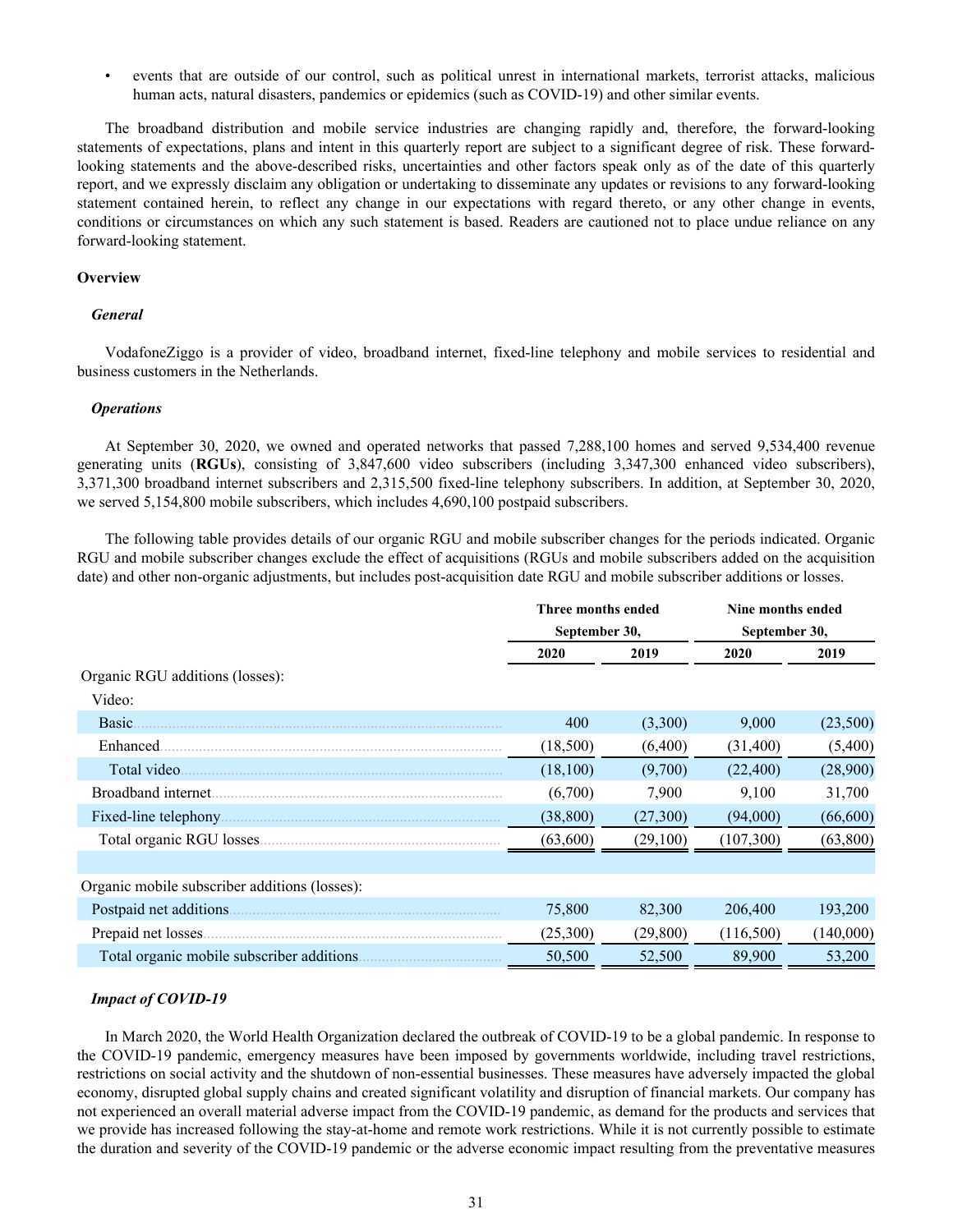taken to contain or mitigate its outbreak, an extended period of global economic disruption could have a material adverse impact on our business, financial condition and results of operations in future periods, including with respect to, among other items, (i) our ability to access capital necessary to fund property and equipment additions, debt service requirements, acquisitions and other investment opportunities or other liquidity needs, (ii) the ability of our customers to pay for our products and services, (iii) our ability to maintain or increase our residential and business subscriber levels, (iv) our ability to offer attractive programming, particularly in consideration of the continuous threat of cancellation of numerous worldwide sporting events, and (v) the ability of our suppliers and vendors to provide products and services to us. We may also be adversely impacted by any government mandated regulations on our business that could be implemented in response to the COVID-19 pandemic and by fiscal deficits that result from measures taken to mitigate the adverse economic impacts of COVID-19, such as by imposing new taxes on the products and services we provide. For additional information regarding the impact of COVID-19 on our results of operations for the three and nine months ended September 30, 2020, see *Material Changes in Results of Operations* below.

### *Competition and Other External Factors*

Our mobile and fixed-line operations are experiencing significant competition. In particular, our mobile operations continue to experience pressure on pricing, characterized by aggressive promotion campaigns, heavy marketing spend and increasing or unlimited data bundles. Furthermore, there is increasing competition from MVNOs that focus on certain niche segments such as no frill, youth or ethnic markets. This significant competition, together with the macroeconomic factors, has adversely impacted our revenue, RGU and average monthly subscription revenue per average cable RGU or mobile subscriber, as applicable (**ARPU**). For additional information regarding the revenue impact of changes in the RGU and ARPU, see *Results of Operations* below.

 In addition to competition, our operations are subject to macroeconomic, political and other risks that are outside of our control. For example, on June 23, 2016, the U.K. held a referendum in which U.K. citizens voted in favor of, on an advisory basis, an exit from the E.U. commonly referred to as "**Brexit.**" Following the failure to reach a separation deal by the original deadline of March 29, 2019 and October 31, 2019, the E.U. granted the U.K. an extension until January 31, 2020, and has now entered into a transition period until December 31, 2020, during which the U.K. and the E.U. will negotiate to formalize the future U.K.-E.U. relationship with respect to a number of matters, most notably trade. Although the U.K. has ceased to be an E.U. member, during the transition period their trading relationship will remain the same and the U.K. will continue to follow the E.U.'s rules, such as accepting rulings from the European Court of Justice, and the U.K. will continue to contribute to the E.U.'s budget. Uncertainty remains as to what specific terms of separation may be agreed during the transition period. It is possible that the U.K. will fail to agree to specific separation terms with the E.U. by the end of the transition period, which, absent extension, may require the U.K. to leave the E.U. under a so-called "hard Brexit" or "no-deal Brexit" without specific agreements on trade, finance and other key elements. The foregoing has caused uncertainty as to Brexit's impact on the free movement of goods, services, people and capital between the U.K. and the E.U., customer behavior, economic conditions, interest rates, currency exchange rates and availability of capital. The effects of Brexit could adversely affect our business, results of operations and financial condition.

### **Material Changes in Results of Operations**

This section provides an analysis of our results of operations for the three and nine months ended September 30, 2020 and 2019.

### *General*

Our revenue is earned in the Netherlands and is subject to applicable VAT. Any increases in these taxes could have an adverse impact on our ability to maintain or increase our revenue to the extent that we are unable to pass such tax increases onto our customers.

We pay interconnection fees to other telephony providers when calls or text messages from our subscribers terminate on another network, and we receive similar fees from such providers when calls or text messages from their customers terminate on our network. The amounts we charge and incur with respect to fixed-line telephony and mobile interconnection fees are subject to regulatory oversight. To the extent that regulatory authorities introduce fixed-line or mobile termination rate changes, we would experience prospective changes in our interconnect revenue and costs. The ultimate impact of any such changes in termination rates on our interconnect revenue and costs would be dependent on the call or text messaging patterns that are subject to the changed termination rates.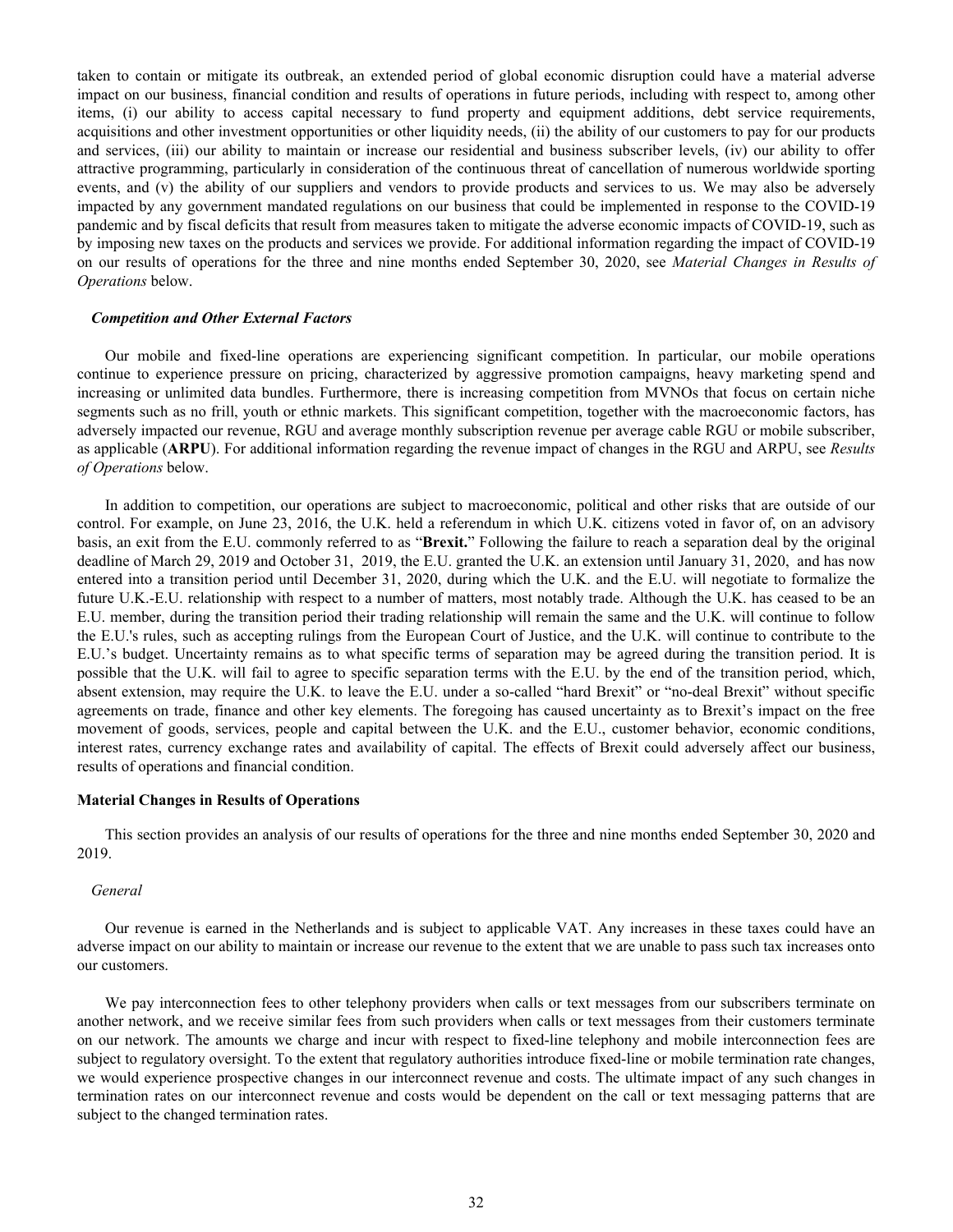We are subject to inflationary pressures with respect to certain costs and foreign currency exchange risk. Any cost increases that we are not able to pass on to our subscribers through rate increases would result in increased pressure on our operating margins.

### *Adjusted EBITDA*

Adjusted EBITDA (previously referred to as "Operating Cash Flow"), which is a non-GAAP measure, is the primary measure used by our management to evaluate the operating performance of our businesses. It is also a key factor that is used by our management and our Supervisory Board to evaluate the effectiveness of our management for purposes of annual and other incentive compensation plans. As we use the term, "**Adjusted EBITDA**" is defined as operating income before depreciation and amortization, share-based compensation, provisions, and provision releases related to significant litigation and impairment, restructuring and other operating items. Other operating items include (i) gains and losses on the disposition of long-lived assets, (ii) third-party costs directly associated with successful and unsuccessful acquisitions and dispositions, including legal, advisory and due diligence fees, as applicable, and (iii) other acquisition-related items, such as gains and losses on the settlement of contingent consideration. Investors should view Adjusted EBITDA as a supplement to, and not a substitute for, GAAP measures of performance included in our condensed consolidated statements of operations.

### *Revenue*

We earn revenue from (i) subscribers to our consumer broadband communications and mobile services and (ii) B2B services, interconnect fees, channel carriage fees, installation fees and late fees. Consistent with the presentation of our revenue categories in note 12 to our condensed consolidated financial statements, we use the term "subscription revenue" and "service revenue" in the following discussion to refer to amounts received from subscribers for ongoing services. In the below tables, mobile service revenue excludes the related interconnect revenue.

Variances in the subscription revenue from our customers are a function of (i) changes in the number of RGUs or mobile subscribers outstanding during the period and (ii) changes in ARPU. Changes in ARPU can be attributable to (a) changes in prices, (b) changes in bundling or promotional discounts, (c) changes in the tier of services selected, (d) variances in subscriber usage patterns and (e) the overall mix of cable and mobile products during the period. In the following discussion, we provide the net impact of the above factors on the ARPU that is derived from our video, broadband internet, fixed-line telephony and mobile products.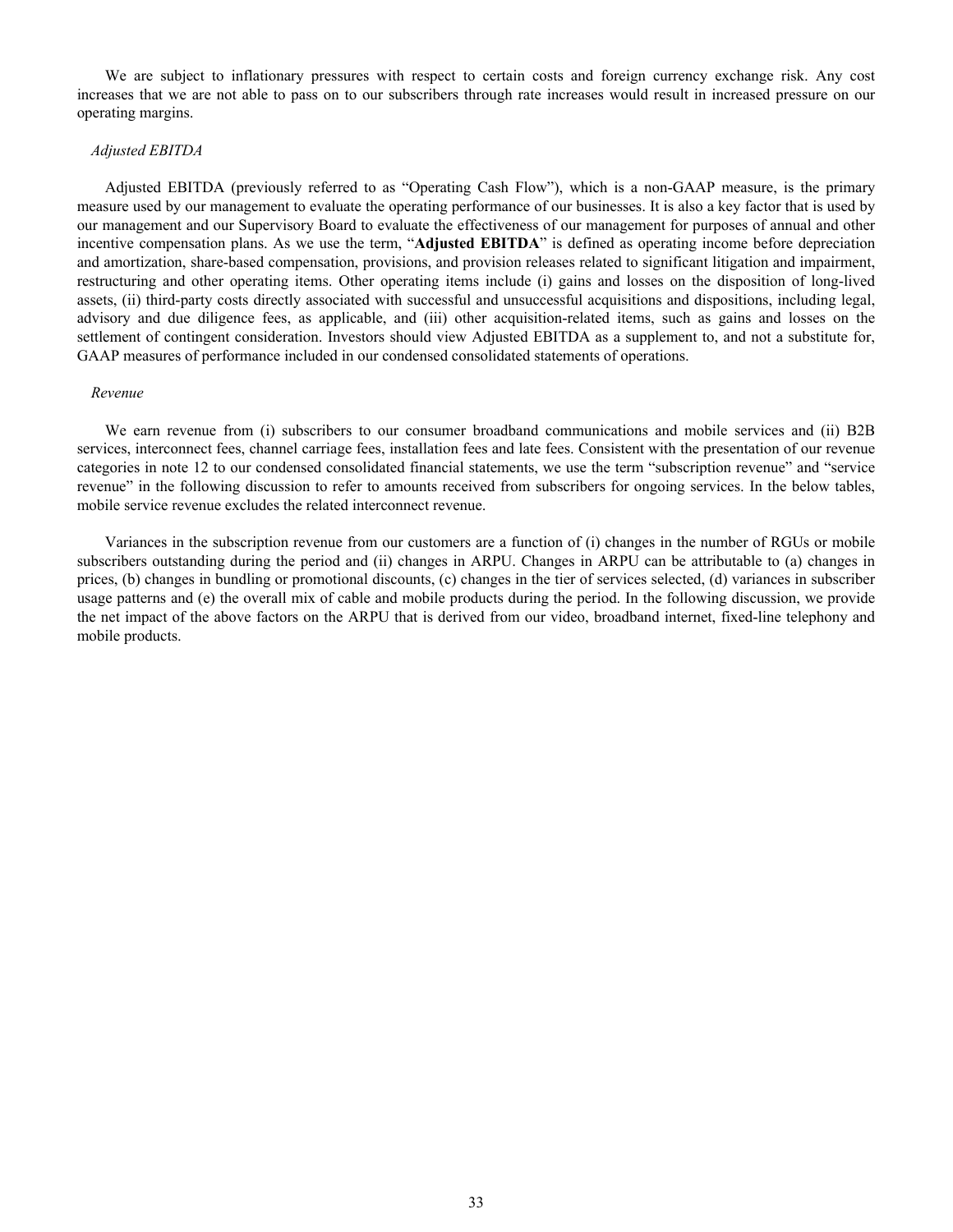Our revenue by major category is set forth below:

|                              | <b>Three months ended</b> |   |                               |            |                     |               |  |  |
|------------------------------|---------------------------|---|-------------------------------|------------|---------------------|---------------|--|--|
|                              | September 30,             |   |                               |            | Increase (decrease) |               |  |  |
|                              | 2020                      |   | 2019                          |            | €                   | $\frac{0}{0}$ |  |  |
|                              |                           |   | in millions, except % amounts |            |                     |               |  |  |
| Consumer cable revenue (a):  |                           |   |                               |            |                     |               |  |  |
|                              | 521.6                     | € | 512.4 $\in$                   |            | 9.2                 | $1.8 \%$      |  |  |
|                              | 6.2                       |   | 5.0                           |            | 1.2                 | 24.0 %        |  |  |
|                              | 527.8                     |   | 517.4                         |            | 10.4                | $2.0 \%$      |  |  |
| Consumer mobile revenue (b): |                           |   |                               |            |                     |               |  |  |
|                              | 157.4                     |   | 156.0                         |            | 1.4                 | $0.9 \%$      |  |  |
|                              | 61.4                      |   | 57.8                          |            | 3.6                 | $6.2 \%$      |  |  |
|                              | 218.8                     |   | 213.8                         |            | 5.0                 | $2.3\%$       |  |  |
|                              | 746.6                     |   | 731.2                         |            | 15.4                | $2.1\%$       |  |  |
| B2B cable revenue (c):       |                           |   |                               |            |                     |               |  |  |
|                              | 123.4                     |   | 109.5                         |            | 13.9                | 12.7%         |  |  |
|                              | 3.8                       |   | 8.2                           |            | (4.4)               | $(53.7)\%$    |  |  |
| Total B2B cable revenue      | 127.2                     |   | 117.7                         |            | 9.5                 | 8.1 %         |  |  |
| B2B mobile revenue (d):      |                           |   |                               |            |                     |               |  |  |
|                              | 92.2                      |   | 99.0                          |            | (6.8)               | (6.9)%        |  |  |
|                              | 26.8                      |   | 24.7                          |            | 2.1                 | 8.5 %         |  |  |
|                              | 119.0                     |   | 123.7                         |            | (4.7)               | $(3.8)\%$     |  |  |
|                              | 246.2                     |   | 241.4                         |            | 4.8                 | $2.0 \%$      |  |  |
|                              | 12.0                      |   | 9.9                           |            | 2.1                 | $21.2 \%$     |  |  |
| Total $\epsilon$             | 1,004.8                   | € | 982.5                         | $\epsilon$ | 22.3                | $2.3\%$       |  |  |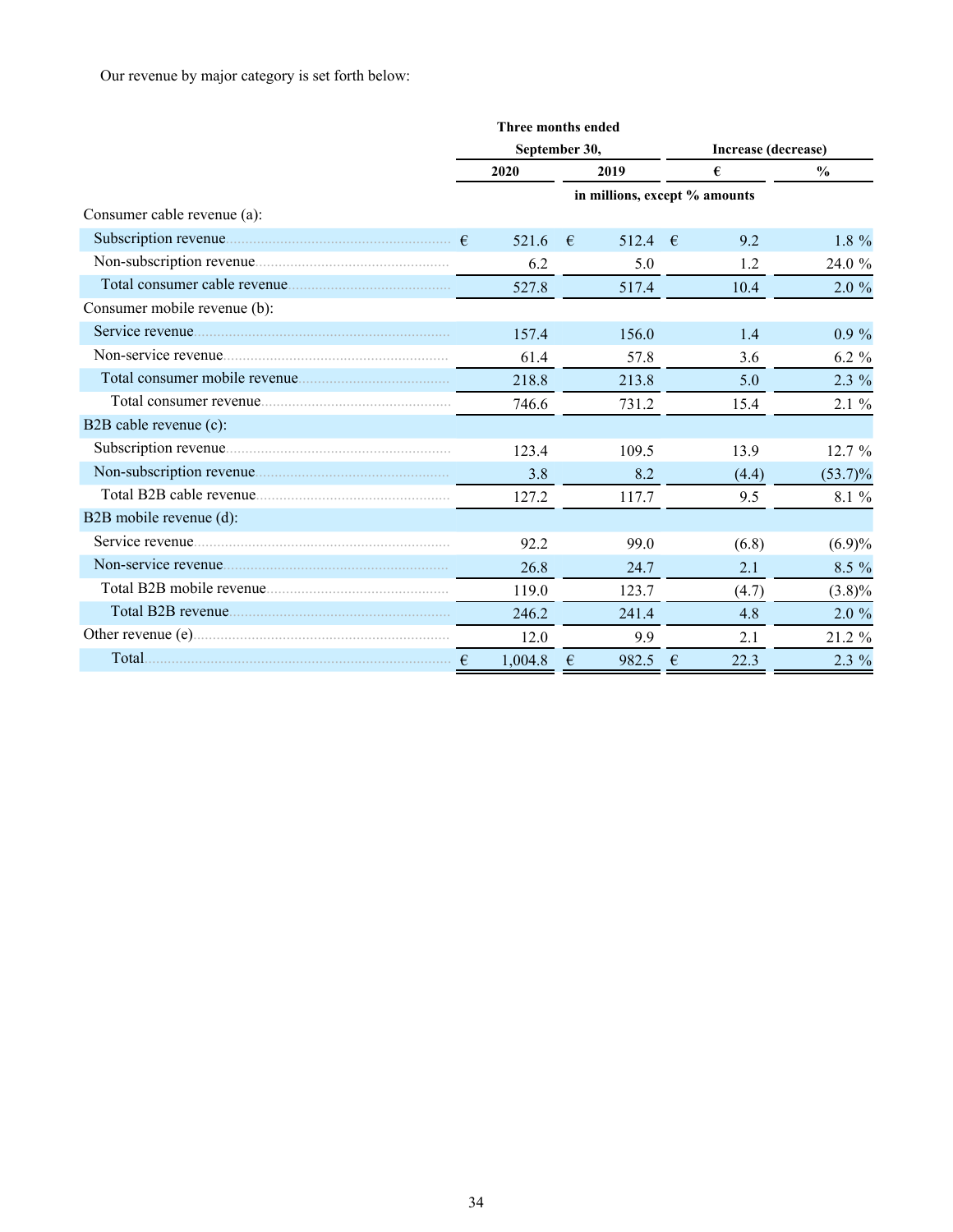|                              |            | Nine months ended |      |                               |            |                     |               |  |
|------------------------------|------------|-------------------|------|-------------------------------|------------|---------------------|---------------|--|
|                              |            | September 30,     |      |                               |            | Increase (decrease) |               |  |
|                              |            | 2020              | 2019 |                               |            | €                   | $\frac{0}{0}$ |  |
|                              |            |                   |      | in millions, except % amounts |            |                     |               |  |
| Consumer cable revenue (a):  |            |                   |      |                               |            |                     |               |  |
|                              |            | 1,549.3           | €    | $1,493.7$ €                   |            | 55.6                | $3.7 \%$      |  |
|                              |            | 14.3              |      | 15.0                          |            | (0.7)               | (4.7)%        |  |
|                              |            | 1,563.6           |      | 1,508.7                       |            | 54.9                | $3.6\%$       |  |
| Consumer mobile revenue (b): |            |                   |      |                               |            |                     |               |  |
|                              |            | 468.0             |      | 469.8                         |            | (1.8)               | $(0.4)\%$     |  |
|                              |            | 178.3             |      | 163.8                         |            | 14.5                | 8.9%          |  |
|                              |            | 646.3             |      | 633.6                         |            | 12.7                | 2.0%          |  |
|                              |            | 2,209.9           |      | 2,142.3                       |            | 67.6                | $3.2 \%$      |  |
| B2B cable revenue (c):       |            |                   |      |                               |            |                     |               |  |
|                              |            | 357.0             |      | 324.6                         |            | 32.4                | 10.0%         |  |
| Non-subscription revenue     |            | 12.0              |      | 20.7                          |            | (8.7)               | $(42.0)\%$    |  |
|                              |            | 369.0             |      | 345.3                         |            | 23.7                | 6.9%          |  |
| B2B mobile revenue (d):      |            |                   |      |                               |            |                     |               |  |
|                              |            | 286.1             |      | 313.5                         |            | (27.4)              | $(8.7)\%$     |  |
|                              |            | 81.4              |      | 75.6                          |            | 5.8                 | $7.7\%$       |  |
|                              |            | 367.5             |      | 389.1                         |            | (21.6)              | $(5.6)\%$     |  |
|                              |            | 736.5             |      | 734.4                         |            | 2.1                 | $0.3\%$       |  |
|                              |            | 29.4              |      | 27.4                          |            | 2.0                 | $7.3\%$       |  |
|                              | $\epsilon$ | 2,975.8           | €    | 2,904.1                       | $\epsilon$ | 71.7                | $2.5\%$       |  |

<sup>(</sup>a) Consumer cable revenue is classified as either subscription revenue or non-subscription revenue. Consumer cable subscription revenue includes revenue from subscribers for ongoing broadband internet, video, and voice services offered to residential customers and the amortization of installation fee. Consumer cable non-subscription revenue includes, among other items, interconnect, channel carriage fees, late fees and revenue from the sale of equipment. Subscription revenue from subscribers who purchase bundled services at a discounted rate is generally allocated proportionally to each service based on the stand-alone price for each individual service. As a result, changes in the stand-alone pricing of our cable and mobile products or the composition of bundles can contribute to changes in our product revenue categories from period to period.

- (b) Consumer mobile revenue is classified as either service revenue or non-service revenue. Consumer mobile service revenue includes revenue from ongoing mobile and data services offered under postpaid and prepaid arrangements to residential customers. Consumer mobile non-service revenue includes, among other items, interconnect revenue, mobile handset and accessories sales, and late fees.
- (c) B2B cable revenue is classified as either subscription revenue or non-subscription revenue. B2B cable subscription revenue includes revenue from business broadband internet, video, voice, and data services offered to SOHO, small and medium to large enterprises. B2B cable non-subscription revenue includes, among other items, revenue from hosting services, installation fees, carriage fees and interconnect.
- (d) B2B mobile revenue is classified as either service revenue or non-service revenue. B2B mobile service revenue includes revenue from ongoing mobile and data services offered to SOHO, small and medium to large enterprise customers. B2B mobile non-service revenue includes, among other items, interconnect revenue, mobile handset and accessories sales, and late fees.
- (e) Other revenue includes, among other items, programming, advertising and site sharing revenue.

 $\mathcal{L}_\text{max}$  , where  $\mathcal{L}_\text{max}$  and  $\mathcal{L}_\text{max}$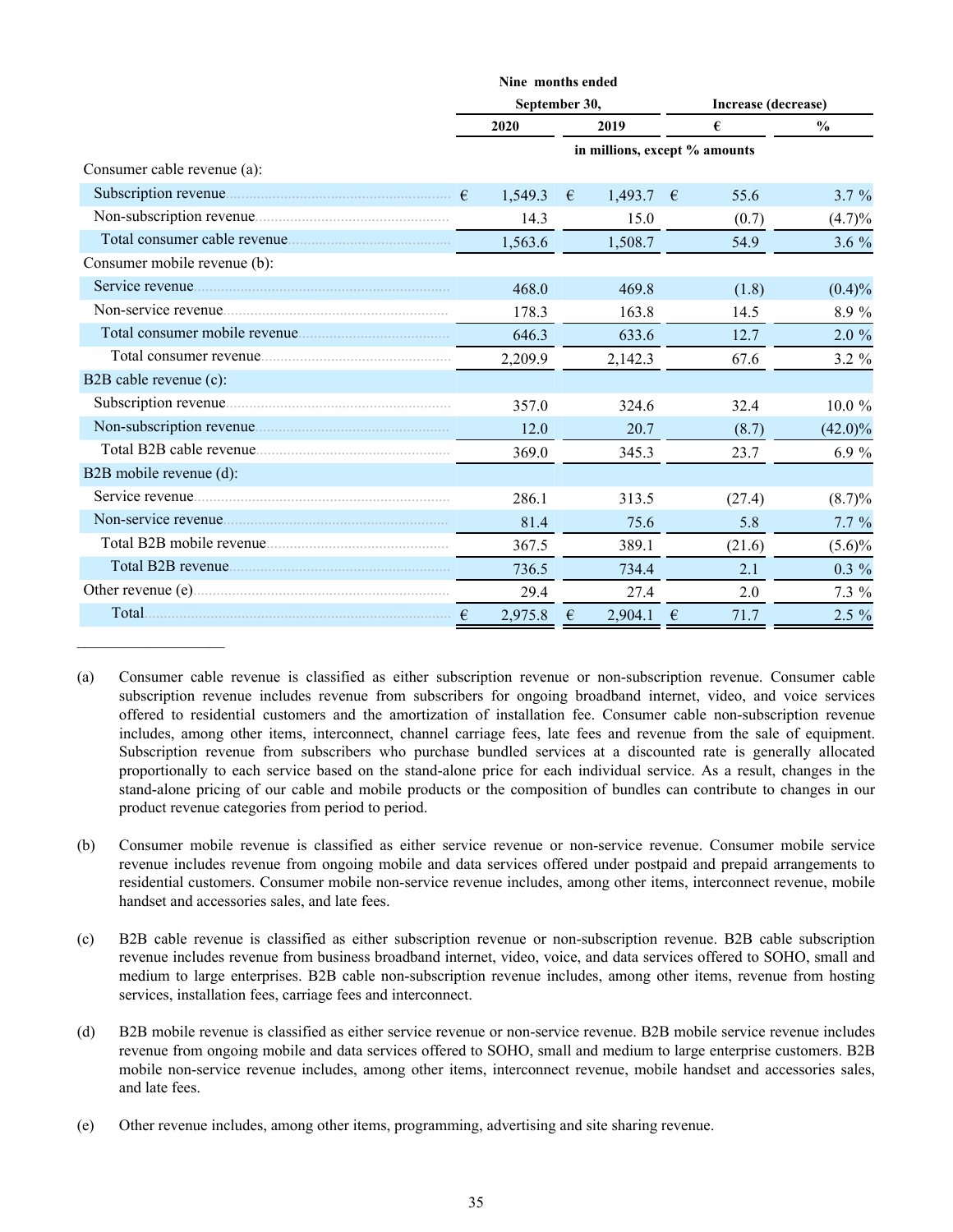The details of the increase in our revenue during the three and nine months ended September 30, 2020, as compared to the corresponding periods in 2019, are set forth below:

|                                                                                 |                                            | Three-month period                              |                    | Nine-month period                          |                                                 |              |  |  |  |  |
|---------------------------------------------------------------------------------|--------------------------------------------|-------------------------------------------------|--------------------|--------------------------------------------|-------------------------------------------------|--------------|--|--|--|--|
|                                                                                 | <b>Subscription</b><br>/Service<br>revenue | Non-<br>subscription<br>/Non-service<br>revenue | <b>Total</b>       | <b>Subscription</b><br>/Service<br>revenue | Non-<br>subscription<br>/Non-service<br>revenue | <b>Total</b> |  |  |  |  |
| Increase (decrease) in consumer cable<br>subscription revenue due to change in: |                                            |                                                 | in millions        |                                            |                                                 |              |  |  |  |  |
| Average number of RGUs (a) $\epsilon$                                           | $(11.1) \in$                               |                                                 | $\in$ (11.1) $\in$ | $(31.5) \in$                               |                                                 | € $(31.5)$   |  |  |  |  |
|                                                                                 | 20.3                                       |                                                 | 20.3               | 87.1                                       |                                                 | 87.1         |  |  |  |  |
| Increase (decrease) in consumer cable non-                                      |                                            | 1.2                                             | 1.2                |                                            | (0.7)                                           | (0.7)        |  |  |  |  |
| Total increase (decrease) in consumer cable<br>revenue                          | 9.2                                        | 1.2                                             | 10.4               | 55.6                                       | (0.7)                                           | 54.9         |  |  |  |  |
| Increase (decrease) in consumer mobile                                          | 1.4                                        | 3.6                                             | 5.0                | (1.8)                                      | 14.5                                            | 12.7         |  |  |  |  |
| Increase (decrease) in B2B cable revenue (d)                                    | 13.9                                       | (4.4)                                           | 9.5                | 32.4                                       | (8.7)                                           | 23.7         |  |  |  |  |
| Increase (decrease) in B2B mobile revenue (e).                                  | (6.8)                                      | 2.1                                             | (4.7)              | (27.4)                                     | 5.8                                             | (21.6)       |  |  |  |  |
|                                                                                 |                                            | 2.1                                             | 2.1                |                                            | 2.0                                             | 2.0          |  |  |  |  |
| Total.                                                                          | 17.7<br>€                                  | 4.6<br>€                                        | $\epsilon$ 22.3    | 58.8<br>€                                  | 12.9<br>€                                       | 71.7<br>€    |  |  |  |  |

- (a) The decreases in cable subscription revenue related to a change in the average number of RGUs are attributable to the net effect of (i) decreases in the average number of fixed-line telephony and video services RGUs for the 2020 periods and (ii) a decrease for the three-month comparison and an increase for the nine month comparison in average number of internet RGUs.
- (b) The increases in cable subscription revenue related to a change in ARPU are primarily attributable to the annual price increase implemented on July 1, 2020.
- (c) The changes in consumer mobile service revenue are a net result of (i) strong customer base growth, (ii) higher national out-of bundle revenue, (iii) higher converged discounts and (iv) reduced roaming out-of-bundle revenue associated with COVID-19 travel restrictions. The increases in consumer mobile non-service revenue are primarily attributable to an increase in revenue from mobile handset sales.
- (d) The increases in B2B cable subscription revenue are due to higher average numbers of SOHO and Small Business RGUs. The decreases in B2B cable non-subscription revenue are primarily attributable to a change in presentation of certain non-subscription revenues to B2B mobile subscription revenue for the three and nine-month period ending September 30, 2020.
- (e) The decreases in B2B mobile subscription revenue are attributable to the net effect of (i) the lower ARPU related to pricing pressure in the large corporate segment, (ii) lower roaming out-of-bundle revenue associated with COVID-19 travel restrictions, (iii) customer base growth and (iv) a change in presentation of certain revenues as described in the previous paragraph. The increases in B2B mobile non-service revenue are primarily attributable to increases in revenue from mobile handset sales, partially offset by lower visitor revenue following travel restrictions during the COVID-19 pandemic.

### *Programming and other direct costs of services*

Programming and other direct costs of services include programming and copyright costs, mobile access and interconnect costs, mobile handset and other equipment cost of goods sold and other direct costs related to our operations. Programming and copyright costs, which represent a significant portion of our operating costs, are subject to increase in future periods as a result of (i) higher costs associated with the expansion of our digital video content, including rights associated with ancillary product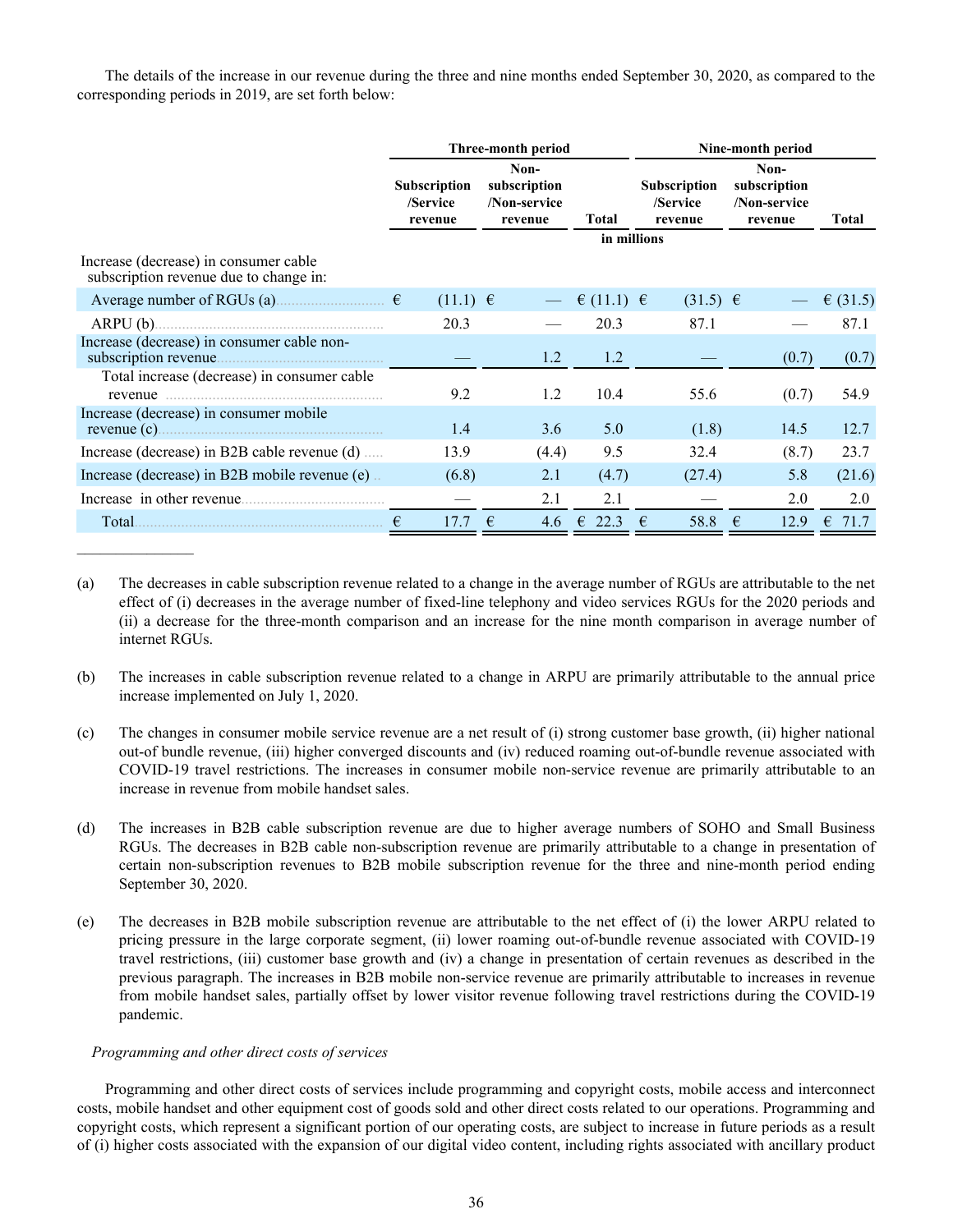offerings and rights that provide for the broadcast of live sporting events, and (ii) rate increases. In addition we are subject to inflationary pressures with respect to our labor and other costs. Any cost increases that we are not able to pass on to our subscribers through rate increases would result in increased pressure on our operating margins.

Our programming and other direct costs of service increased (decreased) by €4.1 million or 2.0% and (€8.6 million) or (1.4%) during the three and nine months ended September 30, 2020, respectively, as compared to the corresponding periods in 2019. These changes include the following factors:

- Increases (decreases) in programming costs of  $60.9$  million or 1.2% and ( $615.6$  million) or (6.5%), respectively. These changes are primarily due to the net effect of (i) lower production costs for certain sport events as a result of the COVID-19 pandemic and (ii) increases in costs due to rate impact of renewed contracts in the third quarter of 2020;
- Increases in equipment costs of  $\epsilon$ 2.7 million or 3.4% and  $\epsilon$ 14.9 million or 6.6%, respectively. The increases for the nine-month comparison are primarily due to (i) higher average costs per mobile handset sold and (ii) increased sales volumes of mobile handsets accessories and other equipment, mainly through indirect sales channels; and
- Decreases in interconnect costs of  $\epsilon 0.6$  million or 1.2% and  $\epsilon 7.8$  million or 5.3%, respectively, primarily due to (i) lower roaming costs following the travel restrictions as a result of the COVID-19 pandemic, (ii) increases in costs as a result of higher volumes of national calls and (iii) for the nine-month comparison a decrease due to the impact of a non-recurring settlement.

# *Other operating expenses*

Other operating expenses include network operations, customer operations, customer care and other costs related to our operations.

Our other operating expenses decreased by  $\epsilon$ 7.6 million or 6.4% and  $\epsilon$ 11.9 million or 3.3% during the three and nine months ended September 30, 2020, respectively, as compared to the corresponding periods in 2019. These decreases include the following factors:

- Decreases in core network and IT costs of  $\epsilon$ 1.5 million or 11.2% and  $\epsilon$ 4.9 million or 12.5%, respectively, primarily driven by accrual process improvements in 2019 and lower project expenses;
- Decreases in access costs of  $\epsilon$ 1.7 million or 27.2% and  $\epsilon$ 4.8 million or 28.6%, respectively, primarily due to lower maintenance costs;
- Increases in other costs of  $\epsilon$ 1.1 million or 20.5% and  $\epsilon$ 4.3 million or 32.1%, respectively, primarily due to increases in bad debt expenses as a result of the COVID-19 pandemic;
- Decreases in customer service costs of  $E2.9$  million or 14.5% and  $E3.5$  million or 6.0%, respectively, primarily due to less inbound traffic and;
- Decreases in business service costs of  $60.7$  million or 6.1% and  $61.6$  million or 4.6%, respectively, primarily due to lower traveling and entertainment costs following stay-at-home behaviors during the COVID-19 pandemic.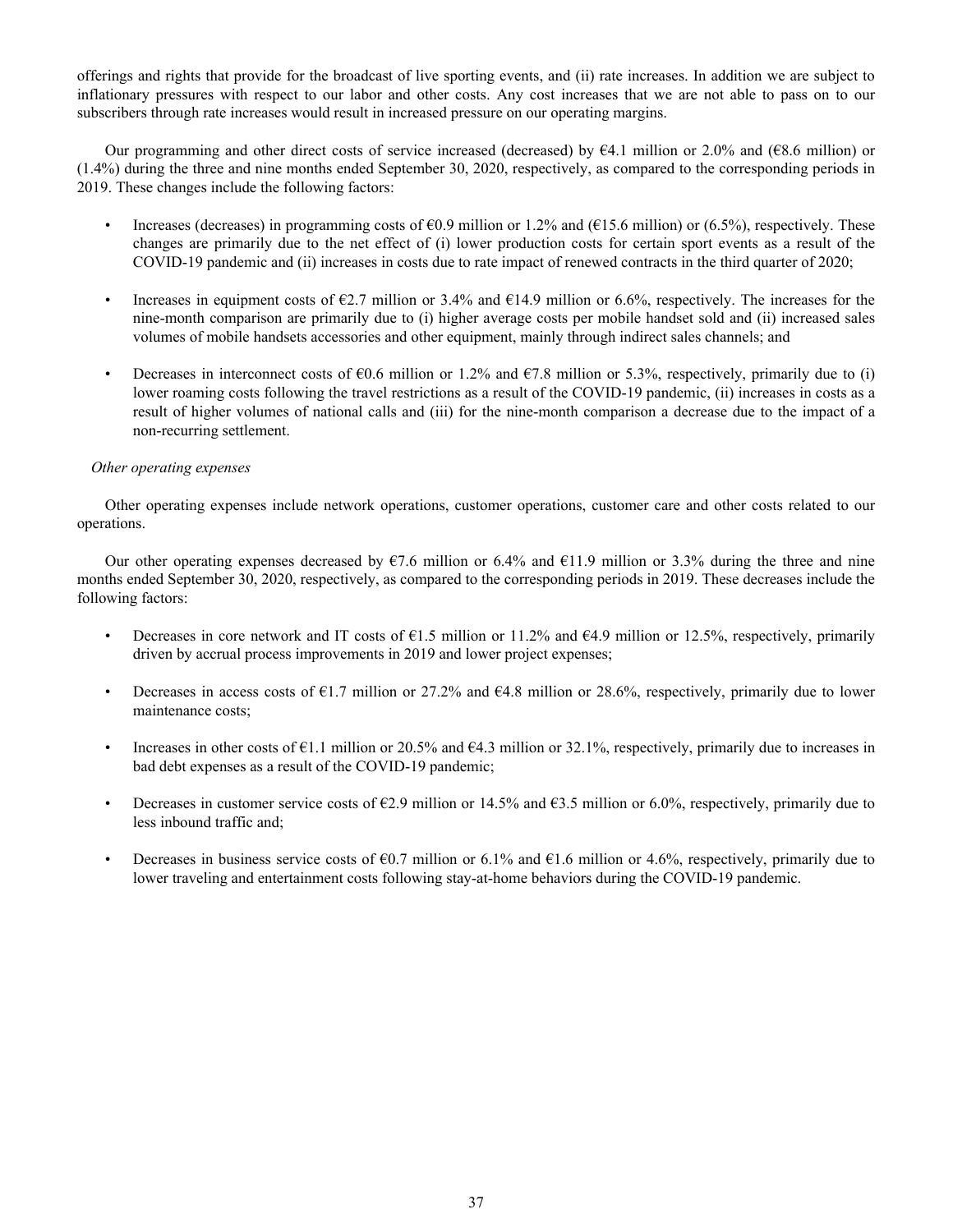### *SG&A expenses*

SG&A expenses include human resources, information technology, general services, management, finance, legal, external sales and marketing costs, share-based compensation and other general expenses.

Our SG&A expenses decreased by €1.1 million or 0.8% and €8.8 million or 2.0% during the three and nine months ended September 30, 2020, respectively, as compared to the corresponding periods in 2019. Our SG&A expenses include share-based compensation expense, which decreased by  $\epsilon$ 0.3 million and  $\epsilon$ 0.9 million, respectively. Excluding the effects of share-based compensation expense, our SG&A expenses decreased by  $60.8$  million or 0.6% and  $67.9$  million or 1.8%, respectively. These decreases include the following factors:

- Increases (decreases) in business services costs of  $\epsilon$ 1.0 million or 6.8% and ( $\epsilon$ 6.5 million) or (12.5%), respectively. These changes are primarily due to the net effect of (i) an increase for the three-month comparison and a decrease for the nine-month comparison in consultancy and legal costs and (ii) decreases in facility, travel and entertainment costs as a result of the stay-at-home behaviors during the COVID-19 pandemic;
- Increases (decreases) in core network and IT costs of ( $60.5$  million) or (5.7%) and  $65.1$  million or 27.3%, respectively. These changes are primarily due to the net effect of (i) the increases in technical costs due to accrual process improvements in 2019 and (ii) lower project expenses; and
- Decreases in other costs of  $63.6$  million or  $31.2\%$  and  $63.6$  million or 13.1%, respectively, primarily due to lower legal costs.

### *Charges for JV Services*

We recorded charges for JV Services of  $\epsilon$ 57.0 million and  $\epsilon$ 170.8 million during the three and nine months ended September 30, 2020, respectively, as compared to  $\epsilon$ 59.1 million and  $\epsilon$ 169.5 million during the three and nine months ended September 30, 2019, respectively. For additional information regarding charges for JV Services, see note 10 to our condensed consolidated financial statements.

### *Depreciation and amortization expense*

Our depreciation and amortization expenses increased by  $\epsilon$ 0.8 million or 0.2% and  $\epsilon$ 21.8 million or 1.9% during the three and nine months ended September 30, 2020, as compared to the corresponding periods in 2019. These increases are primarily due to accelerated depreciation on certain mobile network assets.

### *Impairment, restructuring and other operating items, net*

We recognized credits associated with impairment, restructuring and other operating items, net, of  $\epsilon$ 21.9 million and  $\epsilon$ 18.6 million during the three and nine months ended September 30, 2020, respectively, including (i) contract exit and termination credits of  $\epsilon$ 22.2 million and  $\epsilon$ 22.7 million, respectively, primarily due to the release of an accrual, (ii) restructuring charges of €1.1 million and €4.2 million, respectively, (iii) gains from the disposition of assets of €1.0 million and €2.3 million, respectively, and (iv) impairment charges related to tangible assets of  $\epsilon$ 0.2 million and  $\epsilon$ 2.2 million, respectively.

We recognized impairment, restructuring and other operating items, net, of  $\epsilon$ 19.6 million and  $\epsilon$ 32.0 million during the three and nine months ended September 30, 2019, respectively, including (i) contract exit and termination fees of  $\epsilon$ 15.7 million for both periods, (ii) restructuring charges of  $63.4$  million and  $67.7$  million, respectively, and (iii) impairment charges related to tangible assets of  $\epsilon$ 0.4 million and  $\epsilon$ 0.9 million, respectively. In addition, the amount for the 2019 nine-month period includes a write-off of certain IT related assets of  $\epsilon$ 7.6 million.

### *Interest expense–third-party*

Our third-party interest expense decreased by  $\epsilon$ 14.7 million or 12.1% and  $\epsilon$ 32.7 million or 8.9% during the three and nine months ended September 30, 2020, respectively, as compared to the corresponding periods in 2019, primarily due to lower weighted average interest rates and positive impact of changes in the relative value of euro to the U.S. dollar.

For additional information regarding our third-party debt, see note 7 to our condensed consolidated financial statements.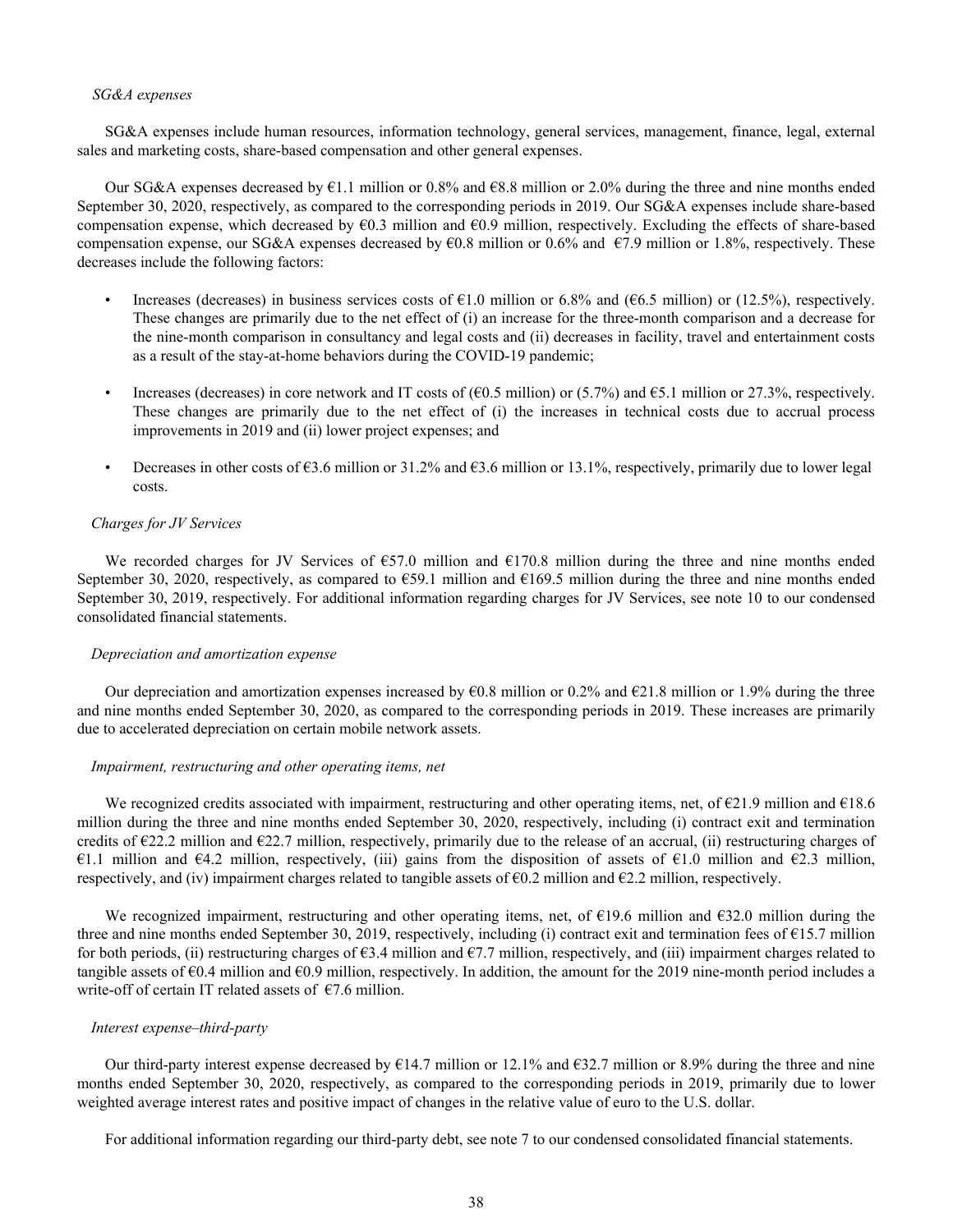It is possible that the interest rates on (i) any new borrowings could be higher than the current interest rates on our existing indebtedness and (ii) our variable-rate indebtedness could increase in future periods. As further discussed in note 4 to our condensed consolidated financial statements, we use derivative instruments to manage our interest rate risks.

In July 2017, the U.K. Financial Conduct Authority (the authority that regulates LIBOR) announced that it intends to stop compelling banks to submit rates for the calculation of LIBOR after 2021. Additionally, the European Money Markets Institute (the authority that administers EURIBOR) has announced that measures will need to be undertaken by the end of 2021 to reform EURIBOR to ensure compliance with E.U. Benchmarks Regulation. Currently, it is not possible to predict the exact transitional arrangements for calculating applicable reference rates that may be made in the U.K., the U.S., the eurozone or elsewhere given that a number of outcomes are possible, including the cessation of the publication of one or more reference rates. Our loan documents contain provisions that contemplate alternative calculations of the base rate applicable to our LIBOR-indexed and EURIBOR-indexed debt to the extent LIBOR or EURIBOR (as applicable) are not available, which alternative calculations we do not anticipate will be materially different from what would have been calculated under LIBOR or EURIBOR (as applicable). Additionally, no mandatory prepayment or redemption provisions would be triggered under our loan documents in the event that either the LIBOR rate or the EURIBOR rate is not available. It is possible, however, that any new reference rate that applies to our LIBOR-indexed or EURIBOR-indexed debt could be different than any new reference rate that applies to our LIBOR-indexed or EURIBOR-indexed derivative instruments. We anticipate managing this difference and any resulting increased variable-rate exposure through modifications to our debt and/or derivative instruments, however, future market conditions may not allow immediate implementation of desired modifications and the company may incur significant associated costs.

### *Interest expense–related-party*

Our related-party interest expense decreased by  $60.8$  million or 3.5% and  $66.1$  million or 9.1% during the three and nine months ended September 30, 2020, respectively, as compared to the corresponding periods in 2019. These decreases are primarily due to lower average outstanding loan balances. For additional information regarding our related-party debt, see note 10 to our condensed consolidated financial statements.

### *Realized and unrealized gains (losses) on derivative instruments, net*

Our realized and unrealized gains or losses on derivative instruments include (i) unrealized changes in the fair values of our derivative instruments that are non-cash in nature until such time as the derivative contracts are fully or partially settled and (ii) realized gains or losses upon the full or partial settlement of the derivative contracts.

The details of our realized and unrealized gains (losses) on derivative instruments, net, are as follows:

|                                                                      | Three months ended |  |             |   | Nine months ended |  |       |
|----------------------------------------------------------------------|--------------------|--|-------------|---|-------------------|--|-------|
|                                                                      | September 30,      |  |             |   | September 30,     |  |       |
|                                                                      | 2020               |  | 2019        |   | 2020              |  | 2019  |
|                                                                      |                    |  | in millions |   |                   |  |       |
| Cross-currency and interest rate derivative contracts (a) $\epsilon$ | $(230.4) \in$      |  | 219.7 €     |   | $(105.3) \in$     |  | 148.6 |
| Foreign currency forward contracts                                   | (0.7)              |  | 0.7         |   | (0.8)             |  | 0.4   |
| Total                                                                | (231.1)            |  | 220.4       | € | (106.1)           |  | 149.0 |

<sup>(</sup>a) The losses for the 2020 periods are primarily attributable to (i) net losses associated with changes in certain market interest rates and (ii) net losses associated with changes in the relative value of euro to the U.S. dollar. The gains during the 2019 periods are primarily attributable to the net effect of (a) net gains associated with changes in the relative value of euro to the U.S. dollar and (b) net losses associated with changes in certain market interest rates. In addition, the results include a net gain (loss) of €36.8 million and (€17.1 million) during the three months ended September 30, 2020 and 2019, respectively, and a net gain (loss) of  $\epsilon$ 59.0 million and ( $\epsilon$ 67.8 million) during the nine months ended September 30, 2020 and 2019, respectively, resulting from changes in credit risk valuation adjustment.

For additional information regarding our derivative instruments, see notes 4 and 5 to our condensed consolidated financial statements.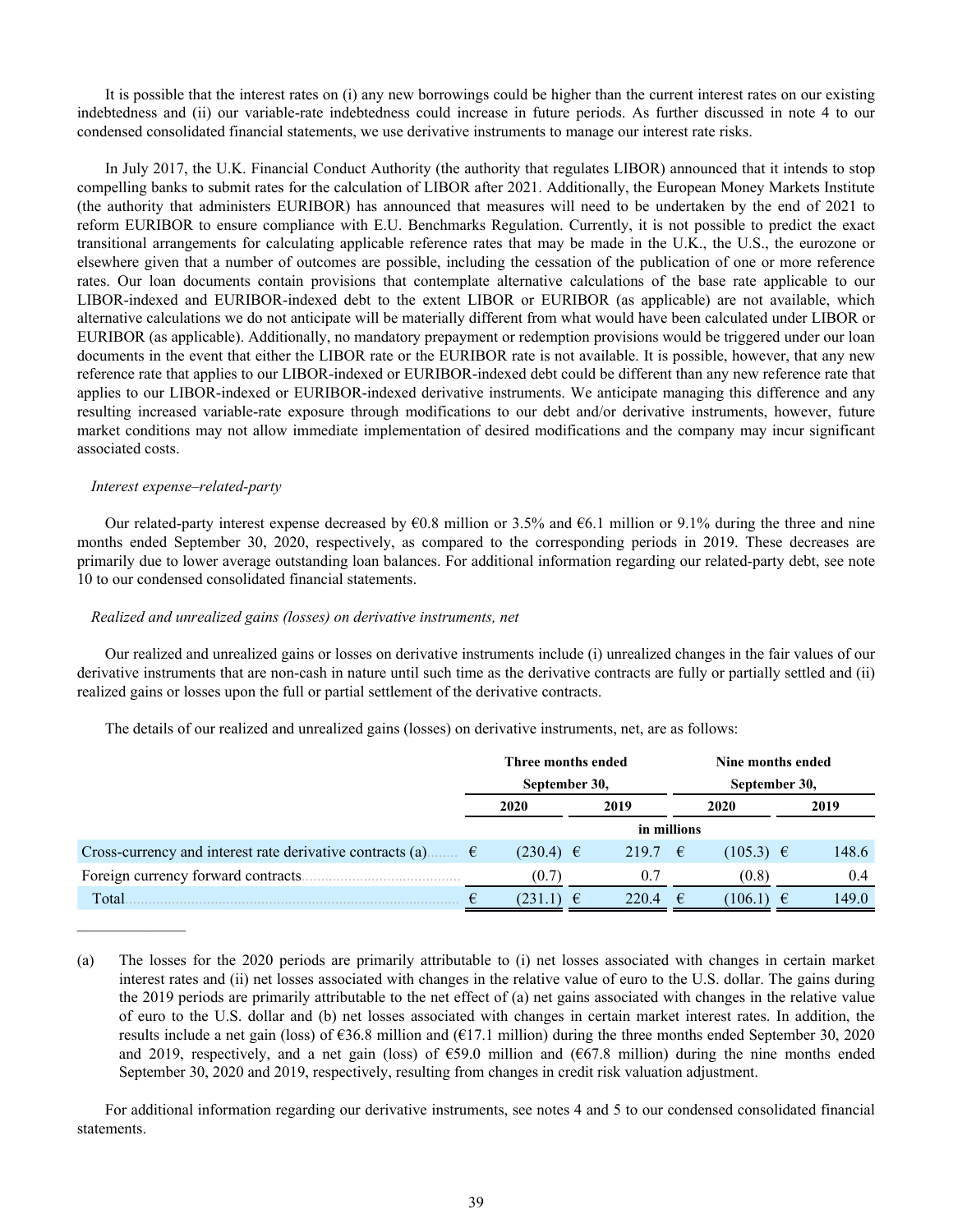### *Foreign currency transaction gains (losses), net*

Our foreign currency transaction gains or losses primarily result from the remeasurement of monetary assets and liabilities that are denominated in currencies other than our functional currency. Unrealized foreign currency transaction gains or losses are computed based on period-end exchange rates and are non-cash in nature until such time as the amounts are settled. The details of our foreign currency transaction gains (losses), net, are as follows:

|                              | Three months ended<br>September 30, |                  |             |               | Nine months ended |           |               |         |  |
|------------------------------|-------------------------------------|------------------|-------------|---------------|-------------------|-----------|---------------|---------|--|
|                              |                                     |                  |             |               |                   |           | September 30, |         |  |
|                              |                                     | 2019<br>2020     |             |               |                   | 2020      |               | 2019    |  |
|                              |                                     |                  | in millions |               |                   |           |               |         |  |
| U.S. dollar-denominated debt | €                                   | 223.6 $\epsilon$ |             | $(204.8) \in$ |                   | $231.7$ € |               | (244.1) |  |
| Other.                       |                                     | 0.3              |             | 2.1           |                   | 3.0       |               | 2.6     |  |
| Total                        | €                                   | 223.9            | €           | (202.7)       | €                 | 234.7     | €             | (241.5) |  |

### *Gains (losses) on debt extinguishment, net*

 We recognized a net loss on debt extinguishment of nil and €29.6 million during the three and nine months ended September 30, 2020, respectively, attributable to (i) the payment of  $\epsilon$ 40.7 million of redemption premiums and (ii) a gain associated with the write off of  $\epsilon$ 11.1 million of net unamortized deferred financing costs, discounts and premiums.

We recognized a net gain on debt extinguishment of  $\epsilon$ 11.5 million and  $\epsilon$ 46.6 million during the three and nine months ended September 30, 2019, respectively, attributable to the write-off of unamortized premiums on the 2024 Euro Senior Notes

For additional information concerning our gains (losses) on debt extinguishment, net, see note 7 to our condensed consolidated financial statements.

### *Income tax benefit (expense)*

We recognized an income tax benefit of  $66.3$  million and  $614.3$  million during the three months ended September 30, 2020, and 2019, respectively, and income tax benefit (expense) of ( $\epsilon$ 47.0 million) and  $\epsilon$ 75.4 million during the nine months ended September 30, 2020 and 2019, respectively.

The income tax benefit (expense) recognized during the three months ended September 30, 2020 and 2019, differs from the expected income tax benefit of  $\epsilon$ 7.0 million and  $\epsilon$ 19.0 million, respectively, and the income tax benefit (expense) recognized during the nine months ended September 30, 2020 and 2019, differs from the expected income tax benefit of €13.0 million and  $\epsilon$ 90.5 million, respectively (based on the Dutch income tax rate of 25.0%). The differences during the 2020 periods are primarily attributable to a change in estimate relating to the deductibility of depreciation of certain intangible assets included in our prior year tax returns as well as future deductibility of those assets. The differences during the 2019 periods are primarily due to the impact of future rate changes in the valuation of the deferred taxes and release thereof.

For additional information regarding our income taxes, see note 9 to our condensed consolidated financial statements.

### *Net loss*

During the three months ended September 30, 2020 and 2019, we reported net losses of  $\epsilon$ 21.2 million and  $\epsilon$ 61.6 million, respectively, including (i) operating income of  $\epsilon$ 107.7 million and  $\epsilon$ 38.0 million, respectively, (ii) net non-operating expense of €135.2 million and €113.9 million, respectively, and (iii) income tax benefit of €6.3 million and €14.3 million, respectively.

During the nine months ended September 30, 2020 and 2019, we reported net losses of €98.9 million and €286.6 million, respectively, including (i) operating income of  $\epsilon$ 245.0 million and  $\epsilon$ 116.5 million, respectively, (ii) net non-operating expense of €296.9 million and €478.5 million, respectively, and (iii) income tax benefit (expense) of (€47.0 million) and €75.4 million, respectively.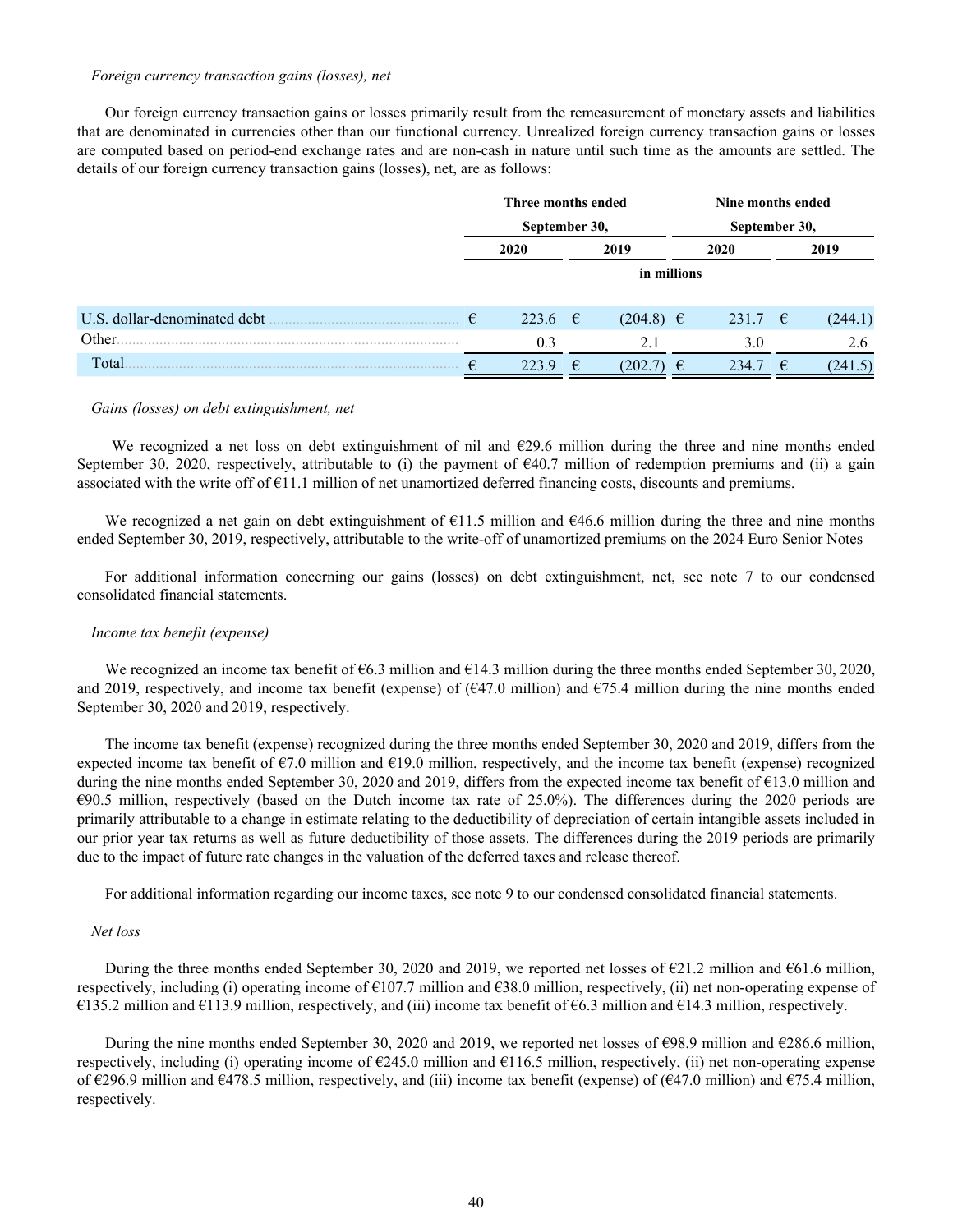Gains or losses associated with (i) changes in the fair values of derivative instruments, (ii) movements in foreign currency exchange rates and (iii) the disposition of assets are subject to a high degree of volatility and, as such, any gains from these sources do not represent a reliable source of income. In the absence of significant gains in the future from these sources or from other non-operating items, our ability to achieve earnings from operations is largely dependent on our ability to increase our Adjusted EBITDA to a level that more than offsets the aggregate amount of our (a) share-based compensation, (b) depreciation and amortization, (c) impairment, restructuring and other operating items, net, (d) interest expense, (e) other income and (f) income tax expenses.

Subject to the limitations included in our various debt instruments, we expect to maintain our debt at current levels relative to our Covenant EBITDA. As a result, we expect that we will continue to report significant levels of interest expense for the foreseeable future. For information concerning our expectations with respect to trends that may affect our operating results in future periods, see the discussion under *Overview* above.

### **Material Changes in Financial Condition**

### *Sources and Uses of Cash*

As a holding company, VodafoneZiggo's primary assets are its investments in consolidated subsidiaries. As further described in note 7 to our condensed consolidated financial statements, the terms of the instruments governing the indebtedness of certain of these subsidiaries may restrict our ability to access the assets of these subsidiaries. The ability to access the liquidity of our subsidiaries may also be limited by tax and legal considerations and other factors. At September 30, 2020, most of our  $E180.0$  million of consolidated cash was held by our subsidiaries.

### *Liquidity of VodafoneZiggo*

Our sources of liquidity at the parent level include, subject to the restrictions noted above, proceeds in the form of distributions or loans from our subsidiaries. It is the intention of the Shareholders of the VodafoneZiggo JV, that VodafoneZiggo will be a self-funding company capable of financing its activities on a stand-alone basis without recourse to either Shareholder. No assurance can be given that funding from our subsidiaries or external sources would be available on favorable terms, or at all.

VodafoneZiggo's corporate liquidity requirements include corporate general and administrative expenses and fees associated with the JV Service Agreements. From time to time, VodafoneZiggo may also require cash in connection with (i) the repayment of its related-party debt and interest, (ii) the funding of dividends or distributions pursuant to the Shareholders Agreement, which requires VodafoneZiggo to distribute all unrestricted cash (as defined in the Shareholders Agreement) to the Shareholders every two months (subject to VodafoneZiggo maintaining a minimum amount of cash and complying with the terms of its financing arrangements), (iii) the satisfaction of contingent liabilities, (iv) acquisitions and other investment opportunities or (v) income tax payments.

### *Liquidity of our Subsidiaries*

In addition to cash, the primary sources of liquidity of our operating subsidiaries are cash provided by operations and, in the case of Ziggo B.V. and certain of its subsidiaries, any borrowing availability under the Revolving Facilities.

The liquidity of our operating subsidiaries generally is used to fund property and equipment additions, debt service requirements and other liquidity requirements that may arise from time to time. For additional information regarding our condensed consolidated cash flows, see the discussion under *Condensed Consolidated Statements of Cash Flows* below. Our subsidiaries may also require funding in connection with (i) the repayment of amounts due under the third-party and relatedparty debt instruments of our subsidiaries, (ii) acquisitions and other investment opportunities, including the acquisition of spectrum licenses, (iii) distributions or loans to VodafoneZiggo (and ultimately to the Shareholders of the VodafoneZiggo JV) or (iv) the satisfaction of contingencies. No assurance can be given that any external funding would be available to our subsidiaries on favorable terms, or at all.

### *Capitalization*

At September 30, 2020, the outstanding principal amount of our third-party debt and finance lease obligations aggregated €10.8 billion, including €1.0 billion that is classified as current in our condensed consolidated balance sheet and €9.6 billion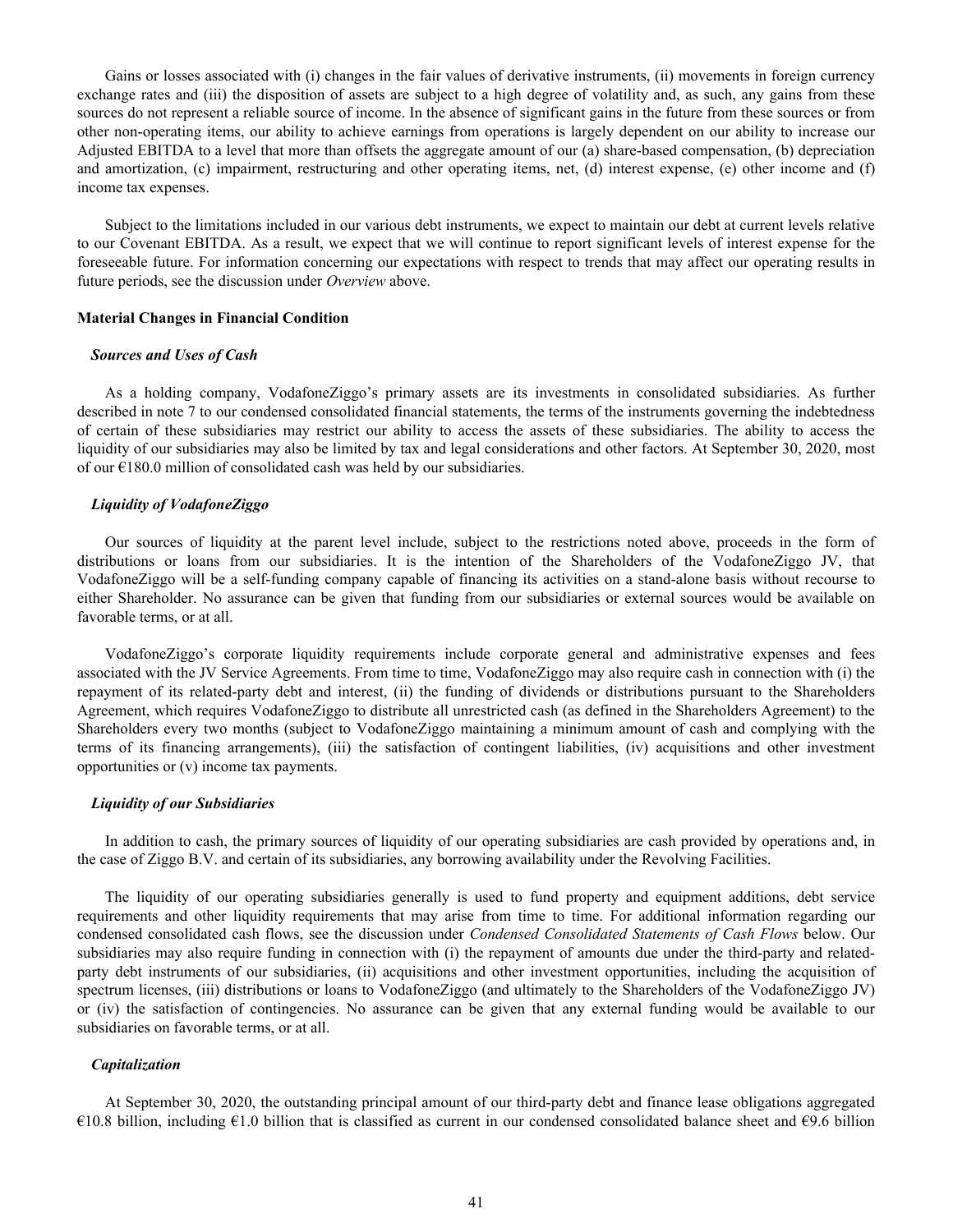that is not due until 2027 or thereafter*.* For additional information regarding our debt and finance lease maturities, see notes 7 and 8, respectively, to our condensed consolidated financial statements.

As further discussed in note 4 to our condensed consolidated financial statements, we use derivative instruments to mitigate foreign currency and interest rate risk associated with our debt instruments.

Our ability to service or refinance our debt and to maintain compliance with the leverage covenants in our credit agreements and indentures is dependent primarily on our ability to maintain or increase our Covenant EBITDA and to achieve adequate returns on our property and equipment additions and acquisitions. Pursuant to the Shareholders Agreement, we expect to maintain a leverage ratio between 4.5 and 5.0 times Covenant EBITDA. In addition, our ability to obtain additional debt financing is limited by the leverage covenants contained in the various debt instruments of our subsidiaries. In this regard, if our Covenant EBITDA were to decline, we could be required to repay or limit our borrowings under the Credit Facility in order to maintain compliance with applicable covenants. No assurance can be given that we would have sufficient sources of liquidity, or that any external funding would be available on favorable terms, or at all, to fund any such required repayment. We do not anticipate any instances of non-compliance with respect to any of our subsidiaries' debt covenants that would have a material adverse impact on our liquidity during the next 12 months.

Notwithstanding our negative working capital position at September 30, 2020, we believe that we have sufficient resources to repay or refinance the current portion of our debt and finance lease obligations and to fund our foreseeable liquidity requirements during the next 12 months. However, as our maturing debt grows in later years, we anticipate that we will seek to refinance or otherwise extend our debt maturities. No assurance can be given that we will be able to complete these refinancing transactions or otherwise extend our debt maturities. In this regard, it is not possible to predict how political and economic conditions (including with respect to the COVID-19 pandemic), sovereign debt concerns or any adverse regulatory developments could impact the credit markets we access and, accordingly, our future liquidity and financial position. Our ability to access debt financing at favorable terms, or at all, could be adversely impacted by (i) the financial failure of any of our counterparties, which could (a) reduce amounts available under committed credit facilities and (b) adversely impact our ability to access cash deposited with any failed financial institution and (ii) tightening of the credit markets. In addition, sustained or increased competition, particularly in combination with adverse economic or regulatory developments, could have an unfavorable impact on our cash flows and liquidity.

All of our third-party debt and finance lease obligations at September 30, 2020, have been borrowed or incurred by our subsidiaries.

For information regarding the potential impact of the COVID-19 pandemic on our company's liquidity, see the discussion included above in *Overview*. For additional information regarding our debt and finance lease obligations, see notes 7 and 8, respectively, to our condensed consolidated financial statements.

### *Condensed Consolidated Statements of Cash Flows*

Our condensed consolidated statements of cash flows for the nine months ended September 30, 2020 and 2019 are summarized as follows:

|                                                                                   | Nine months ended |                  |  |             |   |         |  |  |
|-----------------------------------------------------------------------------------|-------------------|------------------|--|-------------|---|---------|--|--|
|                                                                                   |                   | September 30,    |  |             |   |         |  |  |
|                                                                                   |                   | 2020             |  | 2019        |   | Change  |  |  |
|                                                                                   |                   |                  |  | in millions |   |         |  |  |
|                                                                                   |                   |                  |  |             |   |         |  |  |
| Net cash provided by operating activities.                                        | €                 | 963.9 $\epsilon$ |  | 853.4 $\in$ |   | 110.5   |  |  |
| Net cash used by investing activities                                             |                   | (449.4)          |  | (261.4)     |   | (188.0) |  |  |
| Net cash used by financing activities.                                            |                   | (540.5)          |  | (591.1)     |   | 50.6    |  |  |
| Effect of exchange rate changes on cash and cash equivalents and restricted cash. |                   | 2.5              |  | 3.2         |   | (0.7)   |  |  |
| Net increase (decrease) in cash and cash equivalents and restricted cash.         |                   | $(23.5) \in$     |  | 4.1         | € | (27.6)  |  |  |

*Operating Activities.* The increase in net cash provided by our operating activities is primarily attributable to a increase in the cash provided by our Adjusted EBITDA and related working capital changes. Adjusted EBITDA is a non-GAAP measure,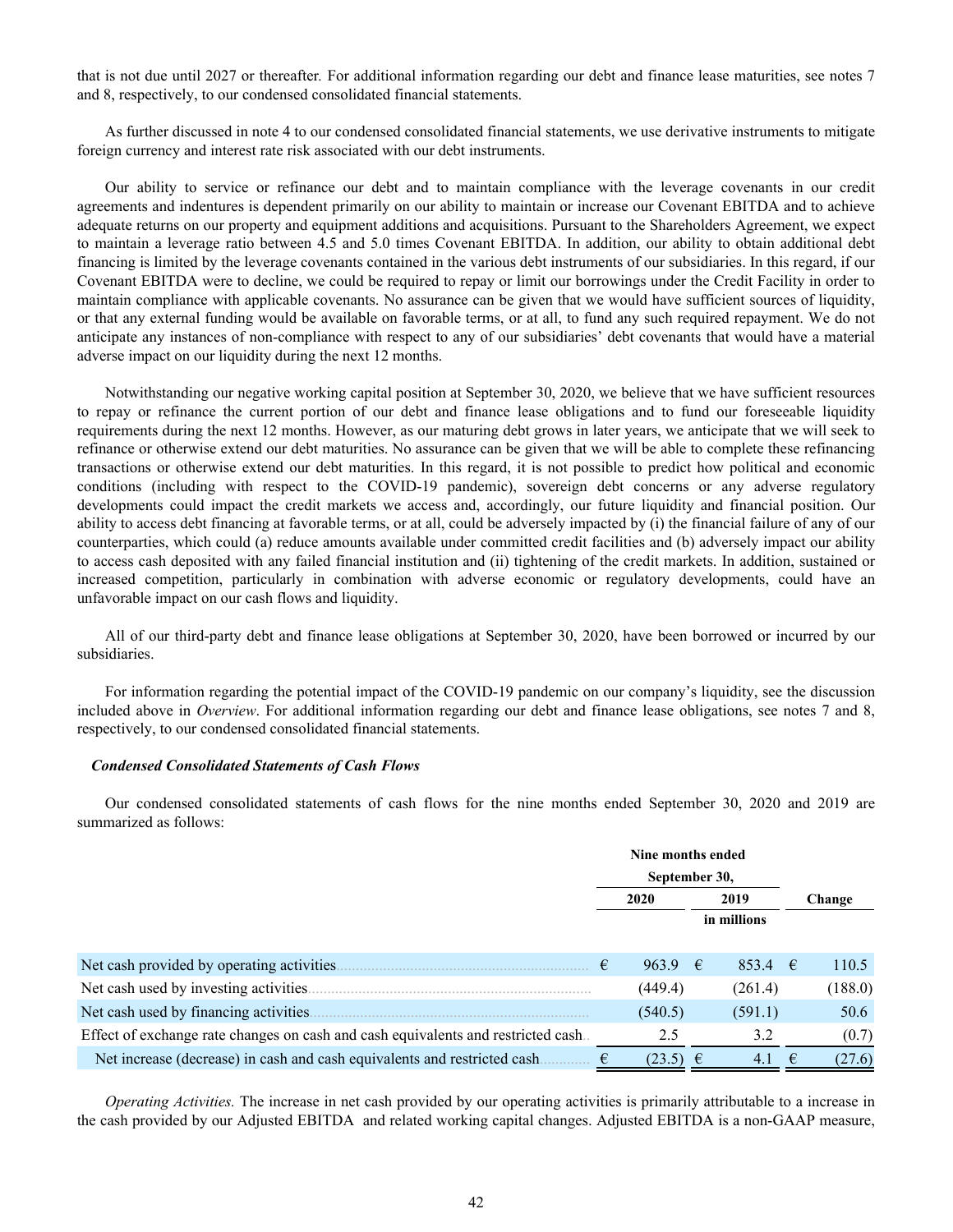which investors should view as a supplement to, and not a substitute for, GAAP measures of performance included in our condensed consolidated statements of operations.

*Investing Activities.* The increase in net cash used by our investing activities is primarily attributable to an increase of €207.9 million as a result of spectrum license payments during the first nine months of 2020, partially offset by a decrease in capital expenditures due to working capital changes.

The capital expenditures that we report in our condensed consolidated statements of cash flows do not include amounts that our company has financed under vendor financing or finance lease arrangements. Instead, these expenditures are reflected as non-cash additions to our property and equipment when the underlying assets are delivered, and as repayments of debt when the principal is repaid. In this discussion, we refer to (i) our capital expenditures as reported in our condensed consolidated statements of cash flows, which exclude amounts financed under vendor financing or finance lease arrangements, and (ii) our total property and equipment additions, which include our capital expenditures on an accrual basis and amounts financed under capital-related vendor financing or finance lease arrangements. For further details regarding our property and equipment additions and our debt, see notes 6 and 7, respectively, to our condensed consolidated financial statements. Spectrum license additions include capital expenditures for spectrum licenses on an accrual basis.

A reconciliation of our property and equipment additions to our capital expenditures as reported in our condensed consolidated statements of cash flows is set forth below:

|                                                                      |   | Nine months ended |         |  |  |  |
|----------------------------------------------------------------------|---|-------------------|---------|--|--|--|
|                                                                      |   | September 30,     |         |  |  |  |
|                                                                      |   | 2020              | 2019    |  |  |  |
|                                                                      |   | in millions       |         |  |  |  |
| Property and equipment additions.                                    | € | 610.2 $\in$       | 605.6   |  |  |  |
| Assets acquired under capital-related vendor financing arrangements. |   | (372.8)           | (394.1) |  |  |  |
| Assets acquired under related-party finance leases                   |   | (11.2)            | (7.7)   |  |  |  |
| Changes in current liabilities related to capital expenditures.      |   | 17.4              | 60.2    |  |  |  |
| Capital expenditures.                                                |   | 243.6             | 264.0   |  |  |  |

The increase in our property and equipment additions is primarily attributable to an increase in our baseline, capacity, new build expenditure related to expansion of our fixed-line network, partially offset by a decrease in customer premises equipment expenditure.

During the third quarter of 2020, we recorded spectrum license additions of  $\epsilon$ 252.4 million associated with the 700 MHz band and 1400 MHz band acquired during the multi-band spectrum auction in July 2020. As of September 30, 2020, €207.9 million of this amount has been paid in cash.

*Financing Activities.* The decrease in net cash used by our financing activities is primarily attributable to the net effect of (i) higher net related-party borrowings of  $\epsilon$ 208.1 million to fund our spectrum license acquisitions, (ii) higher net repayments of third-party debt of €73.7 million, (iii) increased distributions to VodafoneZiggo Group Holding of €50.0 million and (iv) higher payments for financing costs and debt premium of  $634.1$  million as a result of financing transactions as discussed in note 7 to our condensed consolidated financial statements.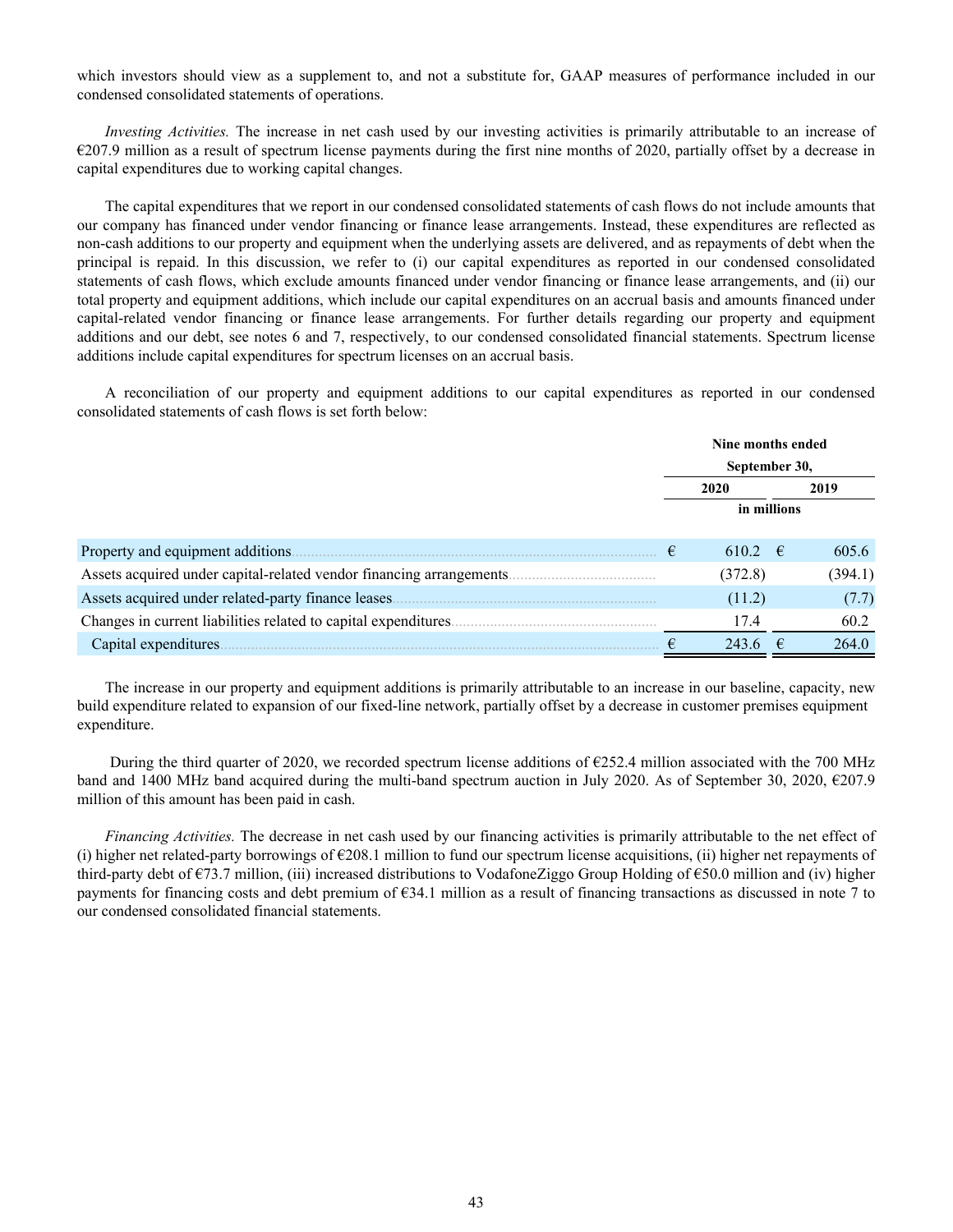# *Contractual Commitments*

The following table sets forth the euro equivalents of our commitments as of September 30, 2020:

|                                                              |   |                                 |                  |             | <b>Payments due during:</b> |                             |            |                          |                   |                     |
|--------------------------------------------------------------|---|---------------------------------|------------------|-------------|-----------------------------|-----------------------------|------------|--------------------------|-------------------|---------------------|
|                                                              |   | Remainder<br>of 2020            | 2021             | 2022        |                             | 2023<br>2024<br>in millions |            | 2025                     | <b>Thereafter</b> | <b>Total</b>        |
|                                                              |   |                                 |                  |             |                             |                             |            |                          |                   |                     |
| Debt (excluding interest):                                   |   |                                 |                  |             |                             |                             |            |                          |                   |                     |
|                                                              | € | 303.4                           | $\epsilon$ 702.6 | € 178.0     | $\epsilon$                  | 2.0                         | €          | €                        | € 9,595.1         | € 10,781.1          |
|                                                              |   |                                 |                  |             |                             |                             |            | $\overline{\phantom{0}}$ | 1,607.9           | 1,607.9             |
| Finance leases (including interest)                          |   | 2.4                             | 8.4              | 6.4         |                             | 3.9                         | 2.1        | 0.7                      |                   | 23.9                |
|                                                              |   | 15.4                            | 78.5             | 75.4        |                             | 71.0                        | 67.7       | 37.1                     | 133.0             | 478.1               |
| Programming commitments                                      |   | 48.7                            | 145.3            | 97.0        |                             | 89.5                        | 78.5       | 45.8                     |                   | 504.8               |
| JV Service Agreements (a)                                    |   | 43.7                            | 126.6            | 111.1       |                             | 32.6                        | 30.4       | 30.2                     |                   | 374.6               |
| Purchase commitments                                         |   | 71.0                            | 63.8             | 57.4        |                             | 2.4                         | 1.3        | 0.8                      | 0.8               | 197.5               |
| Spectrum license commitments                                 |   | $\overbrace{\qquad \qquad }^{}$ | 163.3            |             |                             |                             |            |                          |                   | 163.3               |
| Network and connectivity<br>commitments.                     |   | 4.3                             | 15.8             | 8.5         |                             | 0.2                         |            |                          |                   | 28.8                |
|                                                              |   | 3.5                             | 21.3             | 12.5        |                             | 4.8                         | 1.9        | 1.9                      | 3.5               | 49.4                |
|                                                              | € | 492.4                           | €1,325.6         | € 546.3     | $\epsilon$ 206.4            |                             | 181.9<br>€ | 116.5<br>€               | €11,340.3         | $\epsilon$ 14,209.4 |
| Projected cash interest payments<br>on debt obligations (c): |   |                                 |                  |             |                             |                             |            |                          |                   |                     |
|                                                              |   | 39.1                            | € 384.7          | $\in$ 379.1 | $\epsilon$ 379.0            |                             | € 379.1    | € 378.7                  | $E$ 1,027.7       | 2,967.4<br>€        |
|                                                              |   | 22.8                            | 90.5             | 90.5        |                             | 90.5                        | 90.5       | 90.5                     | 335.8             | 811.1               |
|                                                              | € | 61.9                            | € 475.2          | € 469.6     | € 469.5                     |                             | € 469.6    | € 469.2                  | € 1.363.5         | 3,778.5<br>€        |
|                                                              |   |                                 |                  |             |                             |                             |            |                          |                   |                     |

(a) Amounts represent fixed minimum charges from Liberty Global and Vodafone pursuant to the JV Service Agreements. In addition to the fixed minimum charges, the JV Service Agreements provide for certain JV Services to be charged to us based upon usage of the services received. The fixed minimum charges set forth in the table above exclude fees for the usage-based services as these fees will vary from period to period. Accordingly, we expect to incur charges in addition to those set forth in the table above for usage-based services. For additional information concerning the JV Service Agreements, see note 10 to our condensed consolidated financial statements.

- (b) The commitments included in this table do not reflect any liabilities that are included in our September 30, 2020, condensed consolidated balance sheet other than debt and finance and operating lease obligations.
- (c) Amounts include interest payments on third-party debt obligations, as well as interest payments on the Liberty Global Notes and the Vodafone Notes. Amounts related to third-party debt are based on interest rates, interest payment dates, commitment fees and contractual maturities in effect as of September 30, 2020. These amounts are presented for illustrative purposes only and will likely differ from the actual cash payments required in future periods. In addition, the amounts presented do not include the impact of our interest rate derivative contracts, deferred financing costs or original issue premiums or discounts.

For information concerning our debt obligations, finance and operating lease liabilities, the Liberty Global Notes and the Vodafone Notes, and commitments, see notes 7, 8, 10 and 11, respectively, to our condensed consolidated financial statements.

In addition to the commitments set forth in the table above, we have commitments under (i) derivative instruments and (ii) multiemployer benefit plans, pursuant to which we expect to make payments in future periods. For information regarding projected cash flows associated with these derivative instruments, see *Projected Cash Flows Associated with Derivative Instruments* below. For information regarding our derivative instruments, including the net cash paid or received in connection with these instruments during the nine months ended September 30, 2020, and 2019, see note 4 to our condensed consolidated financial statements.